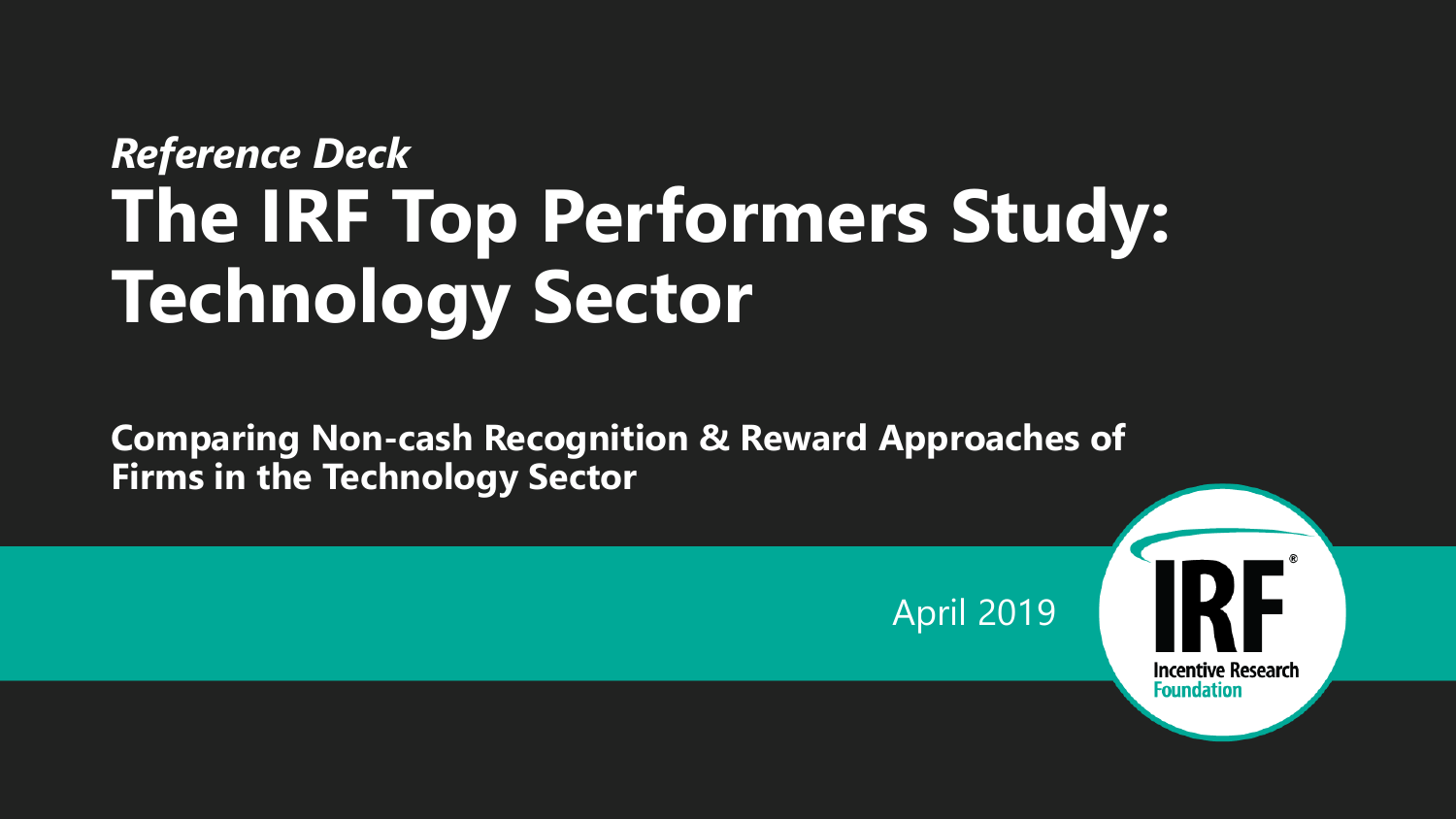

# **Background**

- As of 2016, 84% of U.S. businesses utilize non-cash rewards as a method of encouraging and engaging their employees, salespeople, and channel/dealer partners.
- The body of evidence for best practices and optimal program design is increasing every year, and businesses are looking to their supplier partners for expertise and advice on how to most effectively structure their reward and recognition initiatives.
- This research is designed to fill a gap by objectively identifying the non-cash rewards strategies and tactics used by top performing companies, providing benchmarks and best practices for the industry.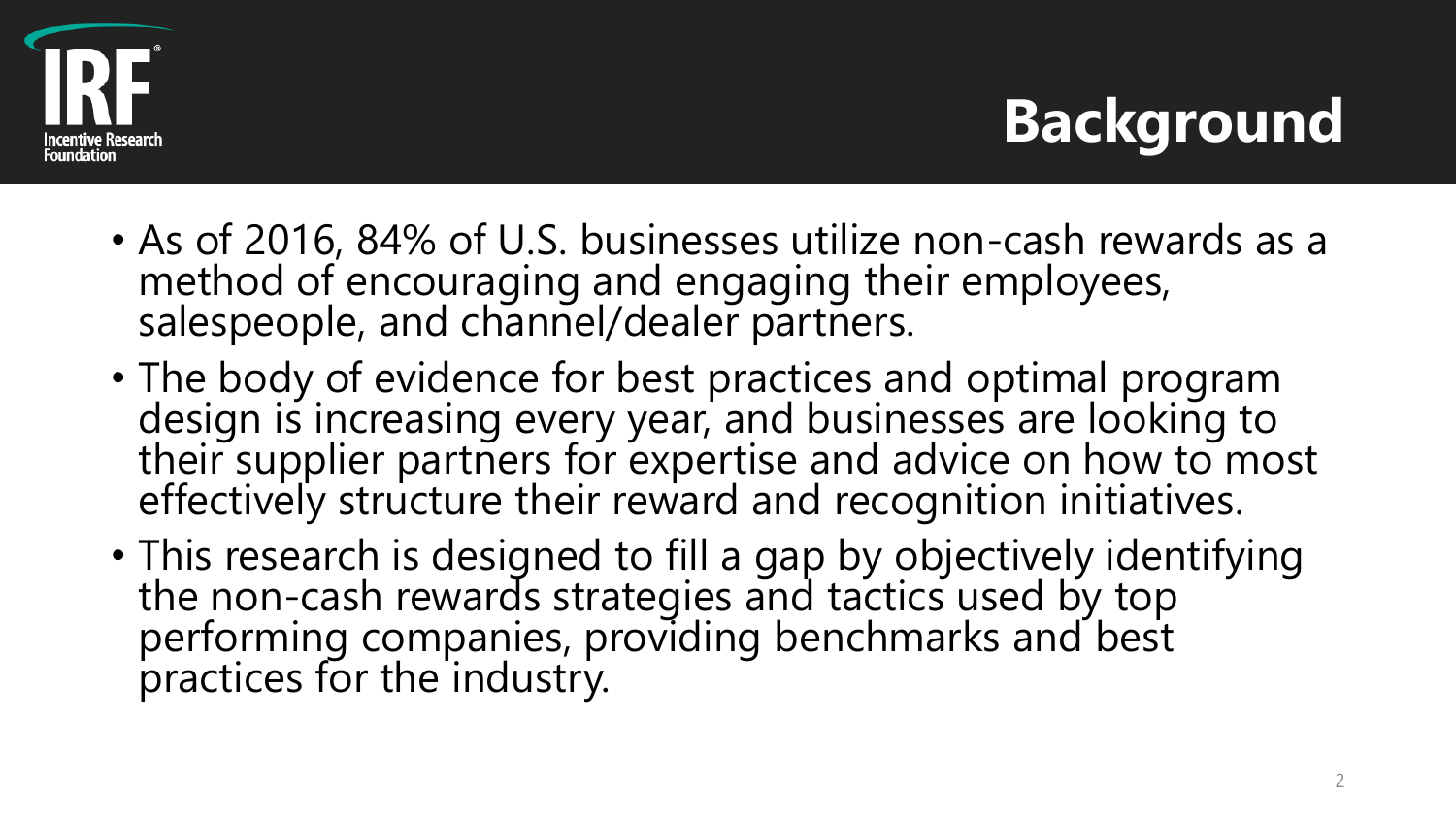

# **Methodology**

- Most research benchmarking "top performing companies" leverages pre-existing lists of these companies – for example the Fast 500 or Best Places to Work
- This research was designed to use a national cross-section of firms with at least \$100 million in revenue, collecting data to objectively classify each firm as "top performing" or "average"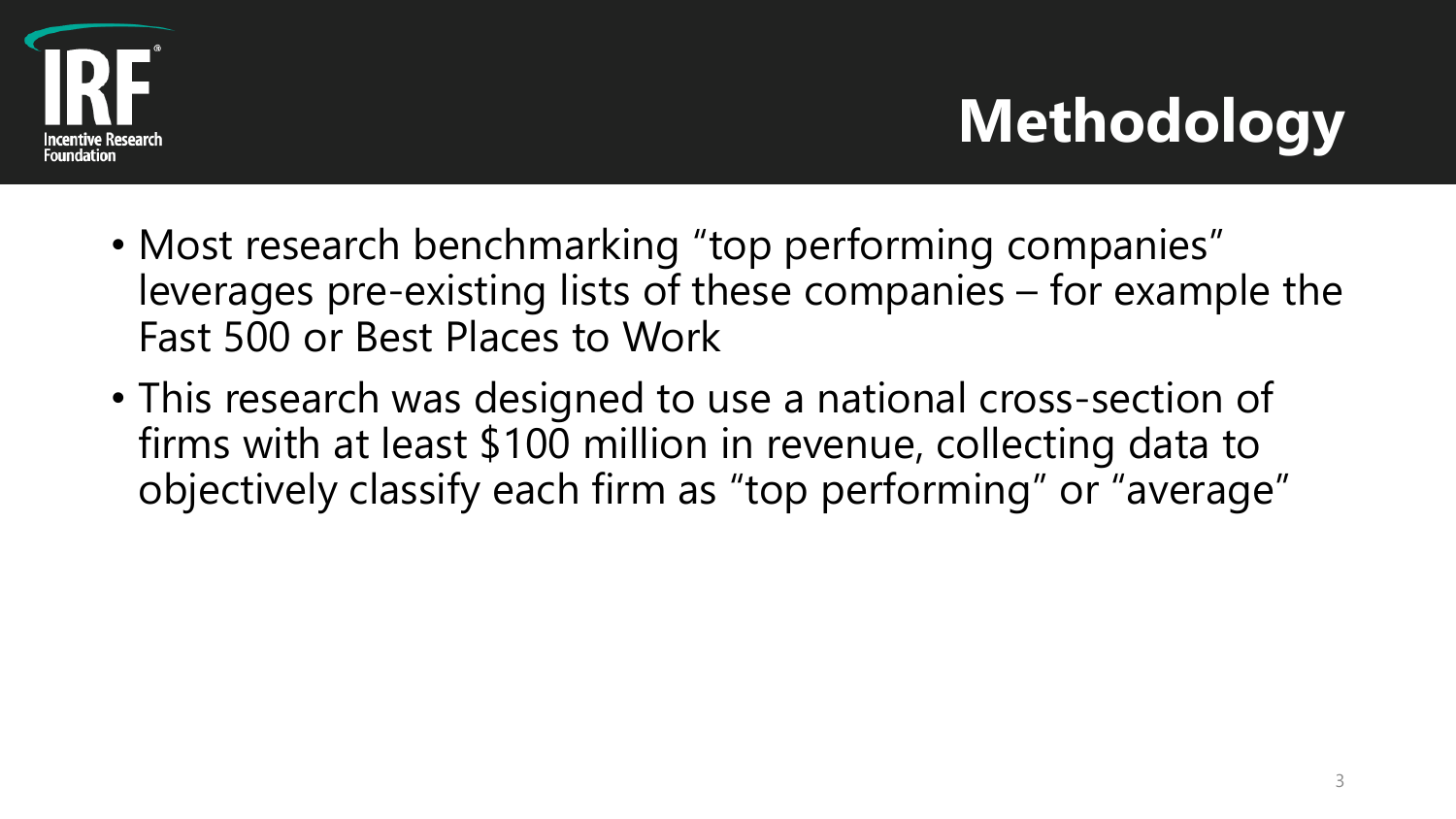

# **Classifying Top Performing Companies**

- To qualify as "top performing," a firm had to demonstrate strong performance in 2018. The most important requirement for classification as a top performer is financial growth **more than 5% growth in revenue or stock price**.
- Top performers also were required to demonstrate both of the following:
	- Strong performance with customers
		- 90% or higher in customer satisfaction or loyalty, or
		- Customer acquisition rates higher than 5%
	- Strong performance with employees
		- 90% or higher in employee satisfaction
		- Loss rate less than 5% per year among high-performing employees
		- Reputation as a highly-desirable place to work a place where high-performing candidates compete to work
- The purpose of these survey questions and the ultimate classification as "top performer" or "average" was 100% opaque to respondents – they did not know they were assigned to a performance group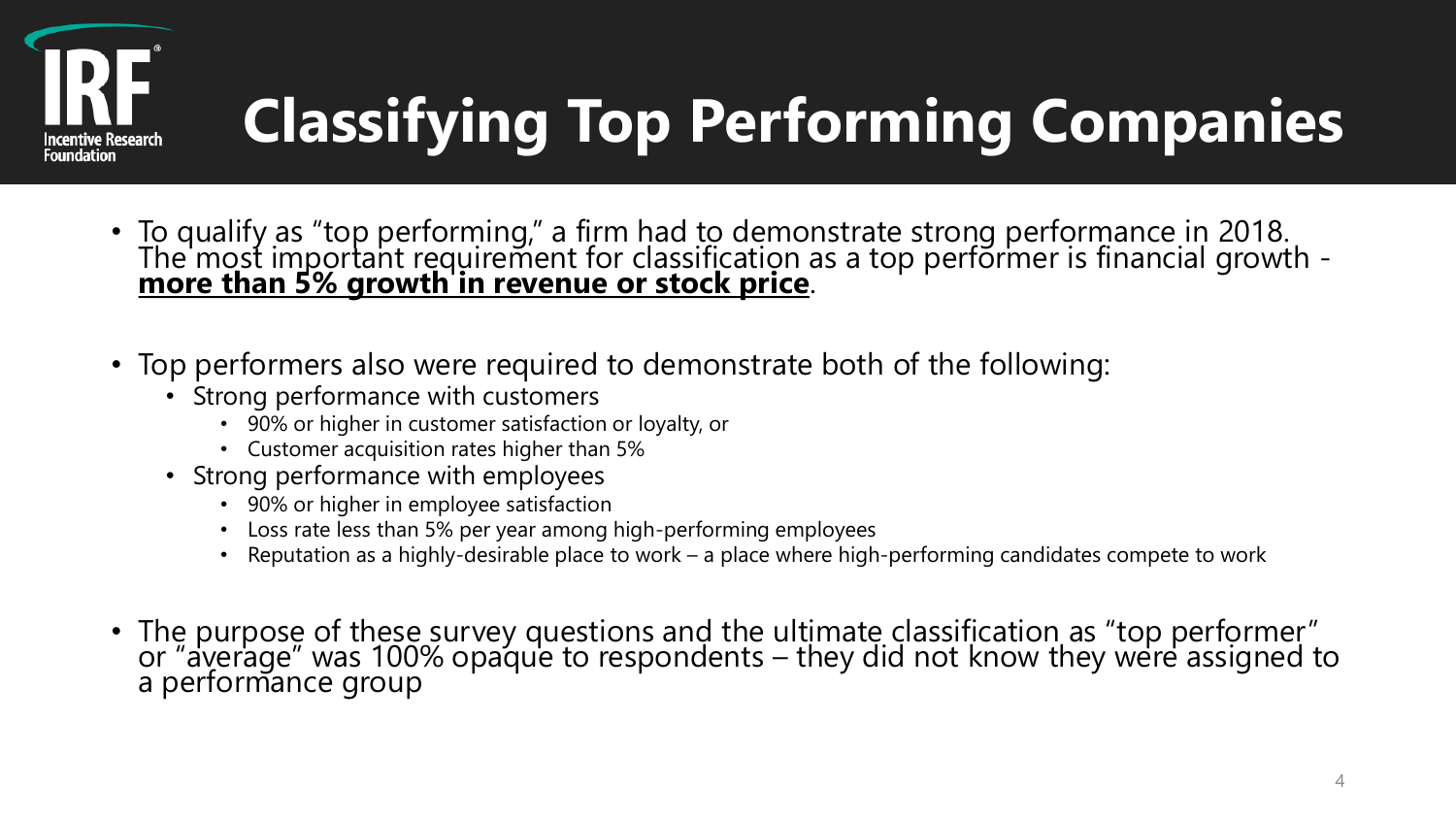

# **Survey Overview**

The Incentive Research Foundation (IRF) sponsors regular surveys covering topics of current interest to those in the incentive industry.

This report summarizes findings from data collected August 2018 through October 2018.

# **TECHNOLOGY SECTOR FINDINGS**

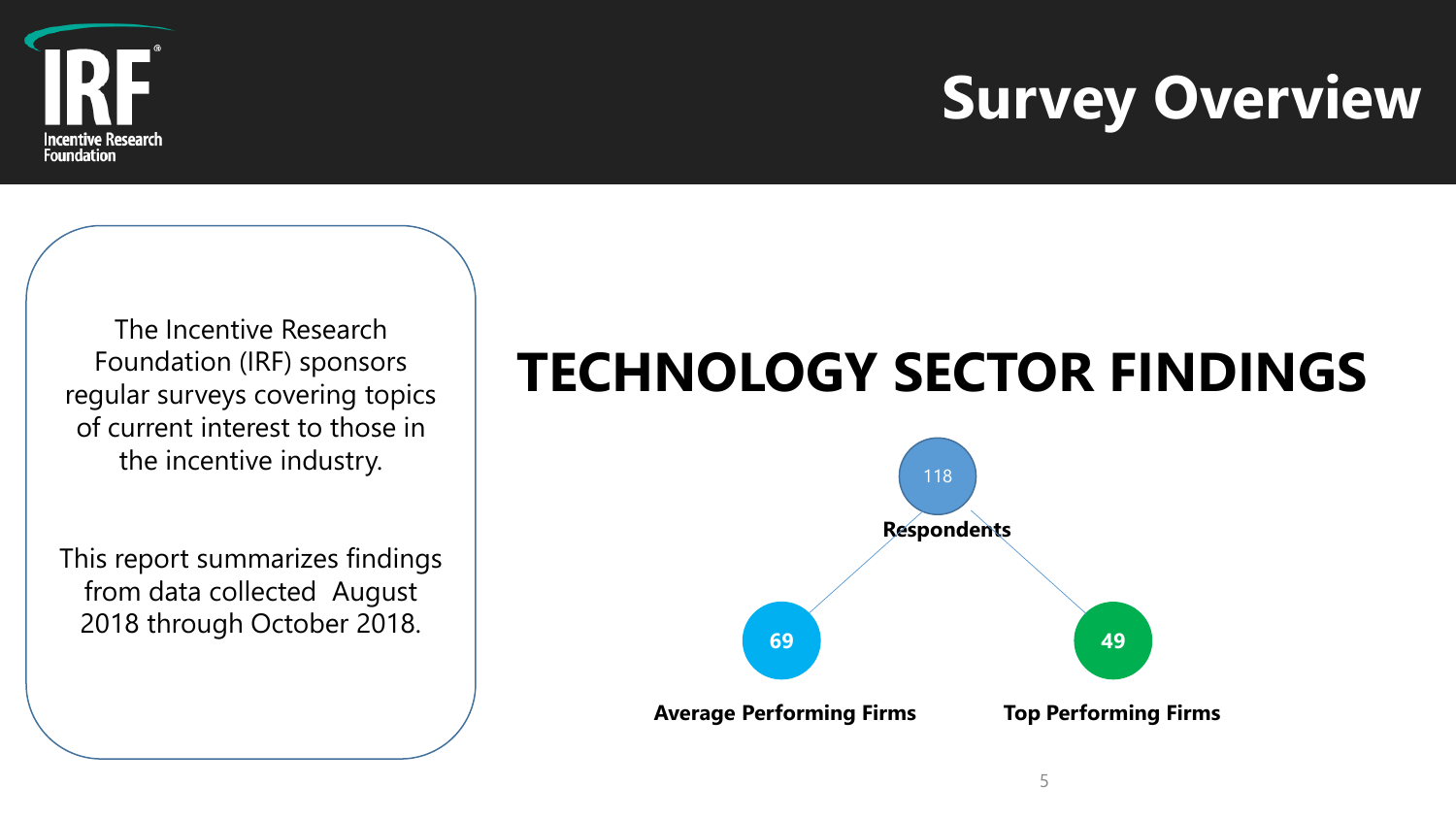



# **Executive Sponsorship**



*Which of the below best describes the executive sponsorship of reward and recognition programs in your company?*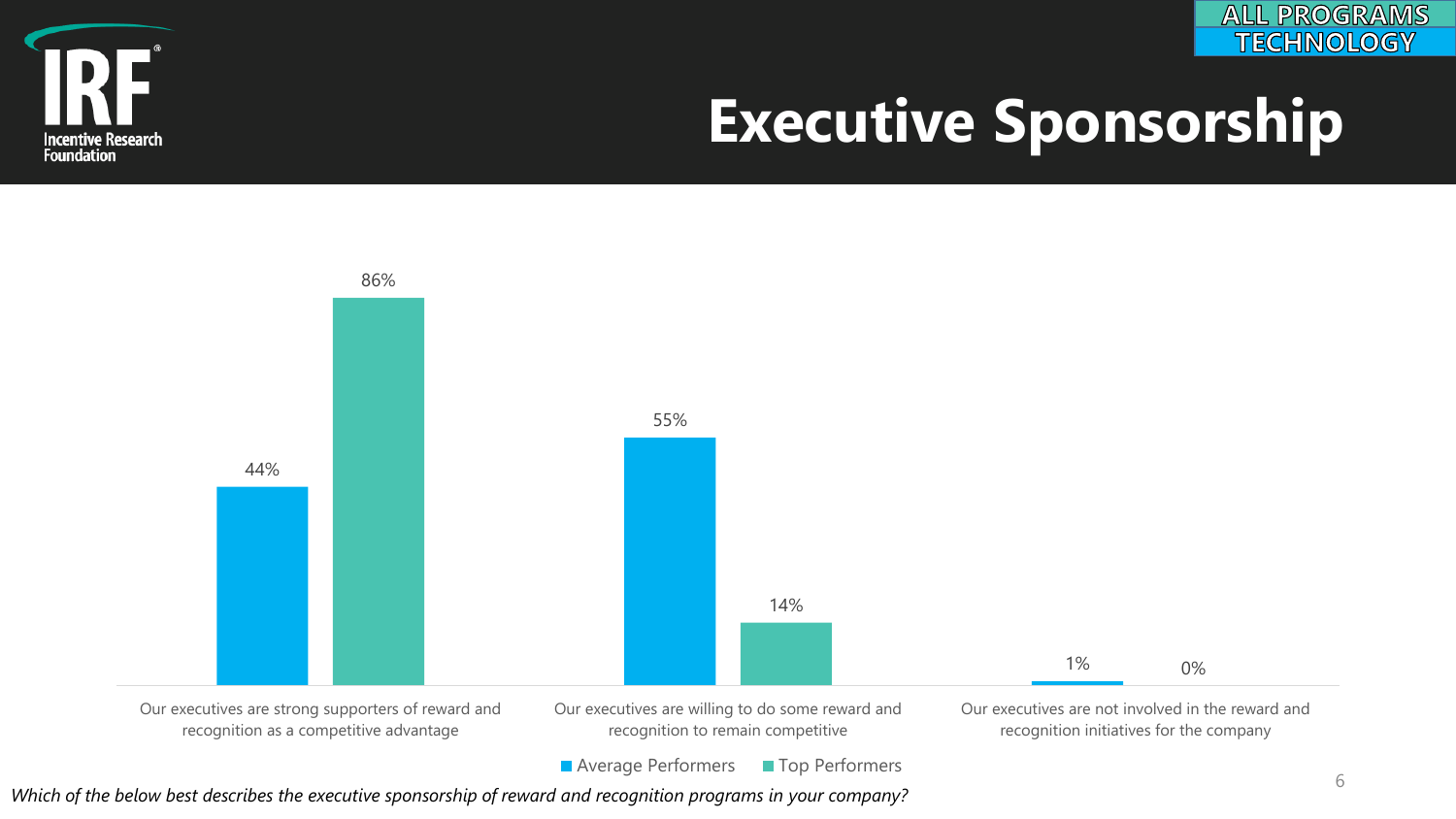



# **Program Connectivity**

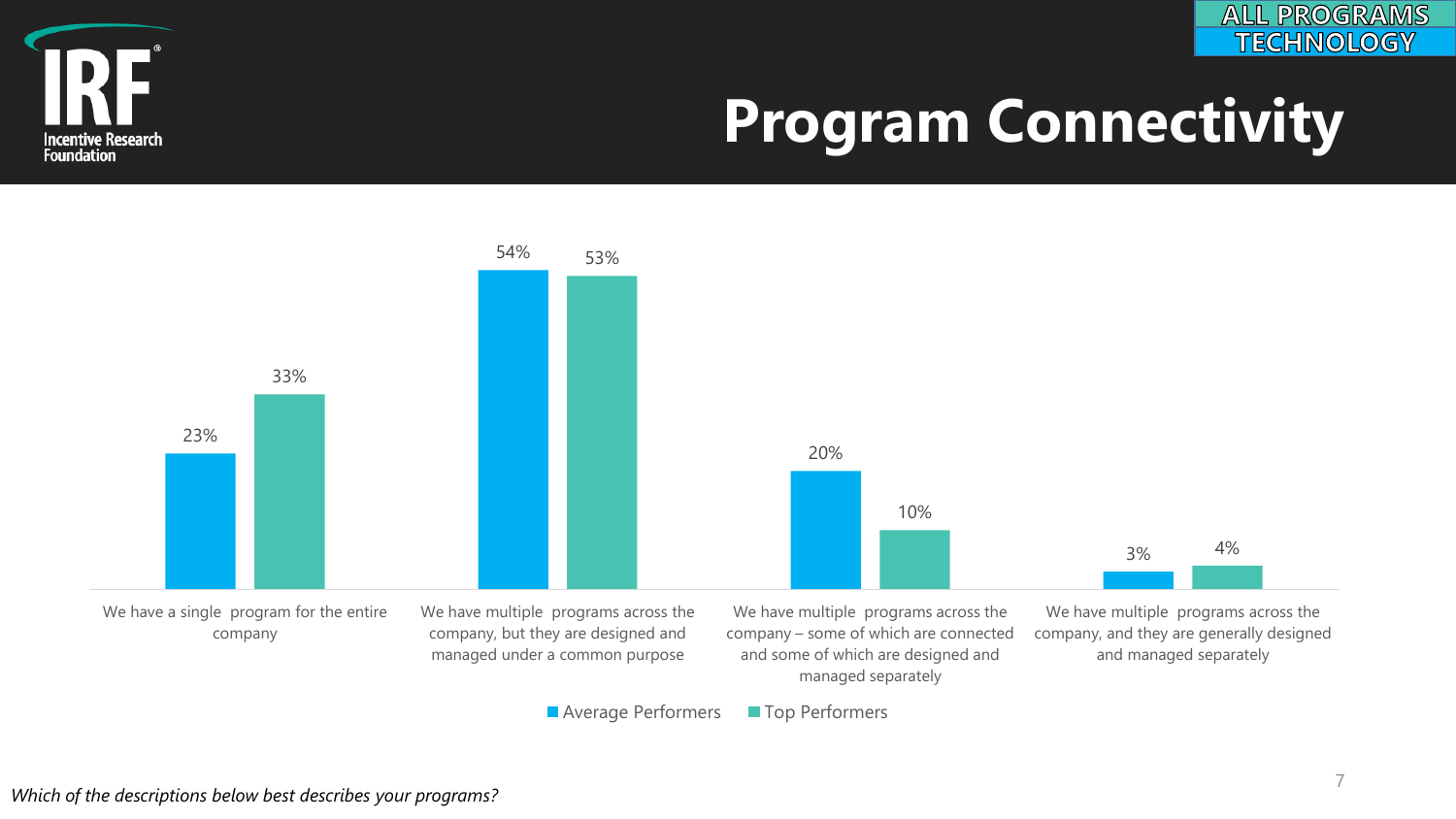



# **Program Design Collaboration**

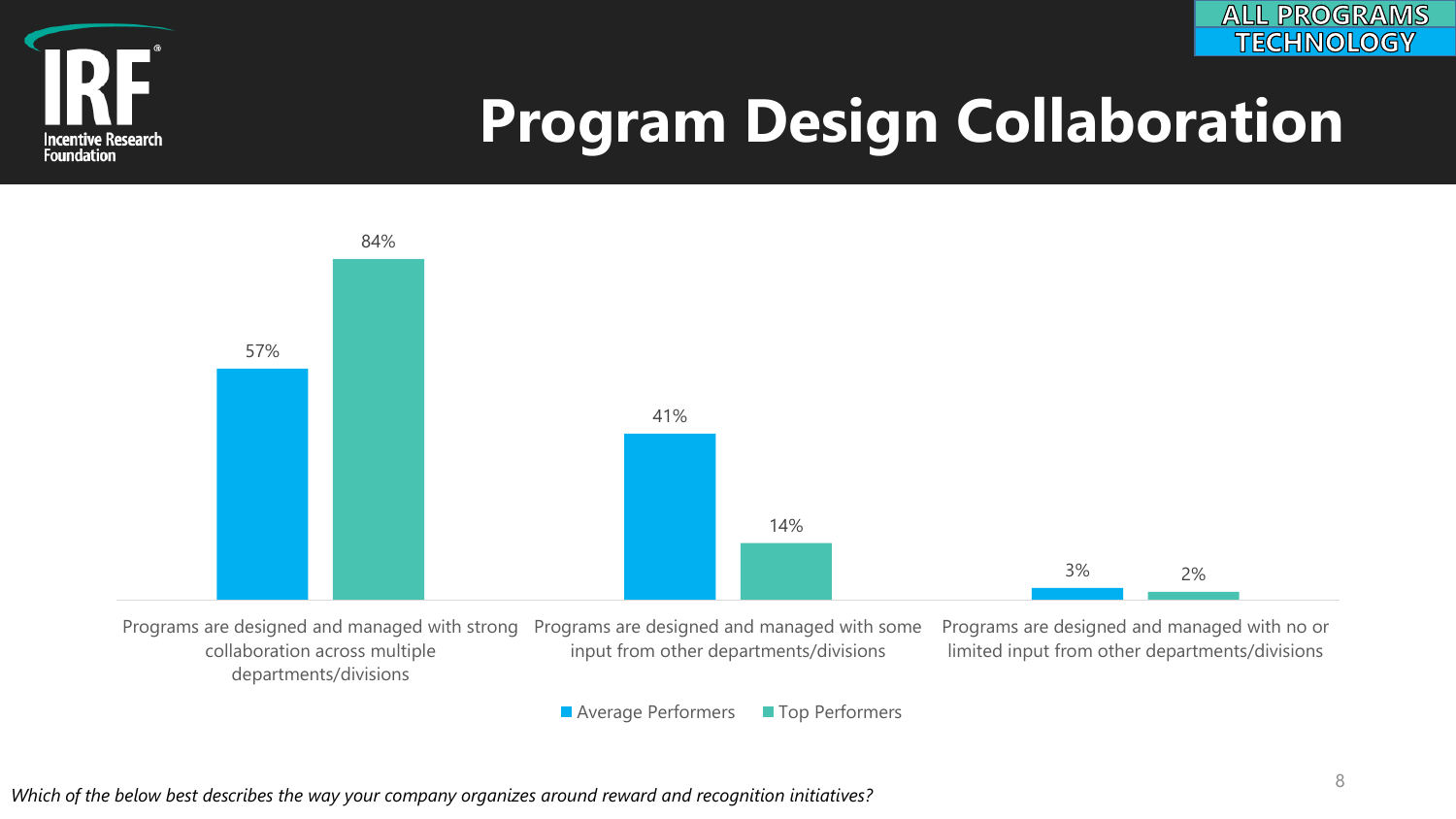





*To the best of your knowledge, which of the below most accurately describes non-cash rewards activity at your company?*

**ALL PROGRAMS TECHNOLOGY**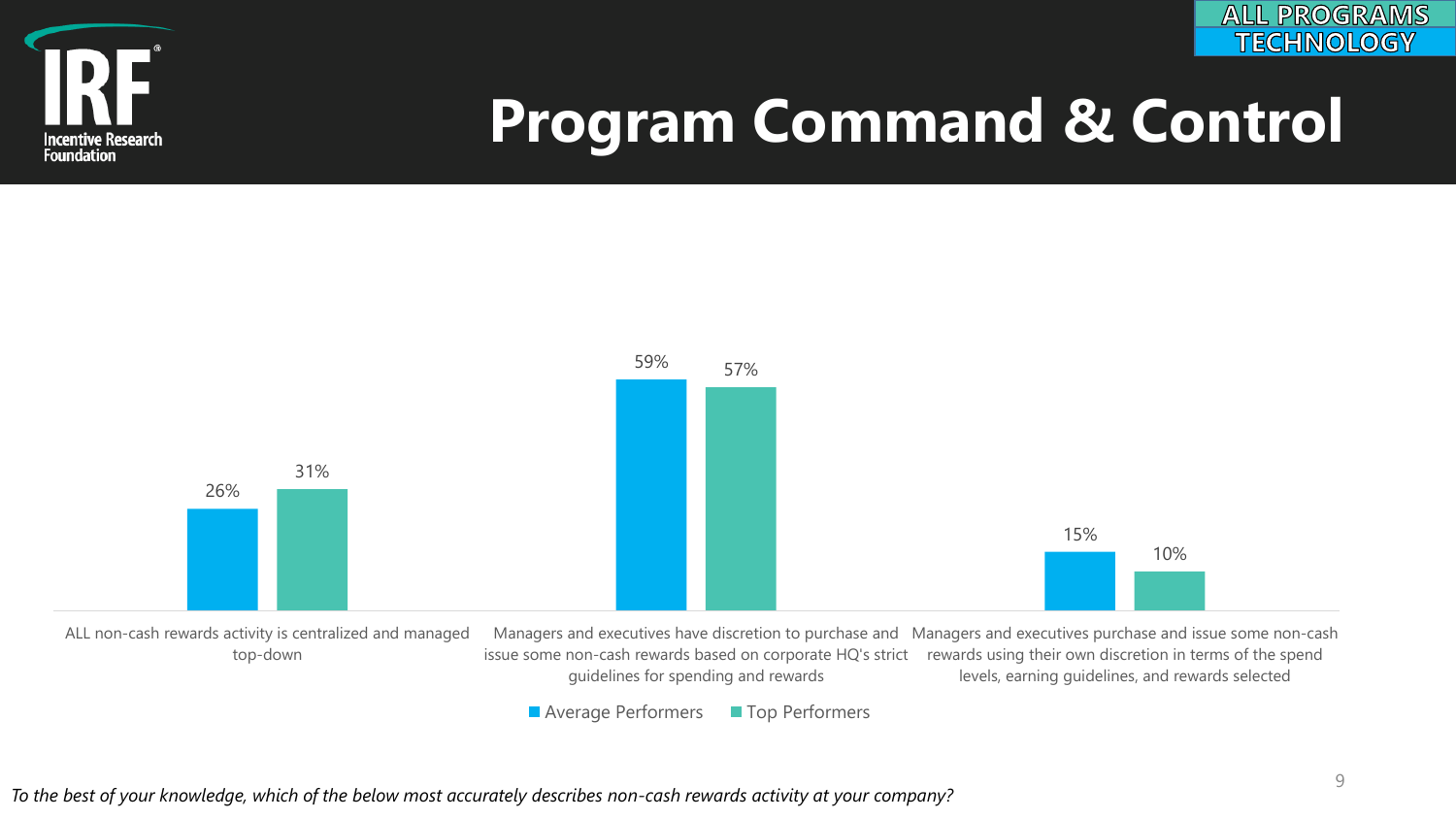



# **Program Reward Reach**



*Which of the options below best describes your company's approach when designing the rules for your programs?*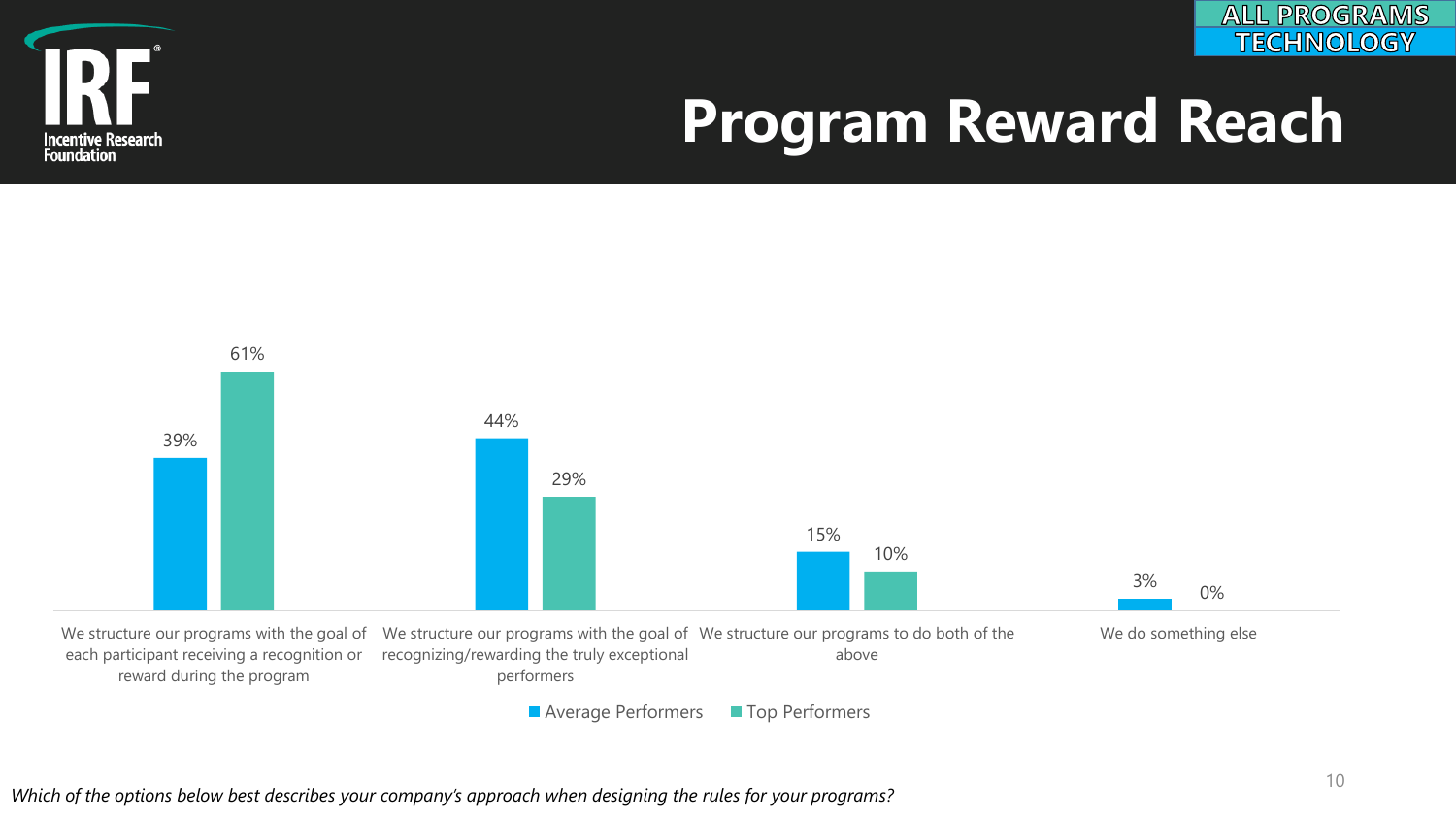



# **Reward Types**



*Which of the below are rewards participants can earn in your programs?*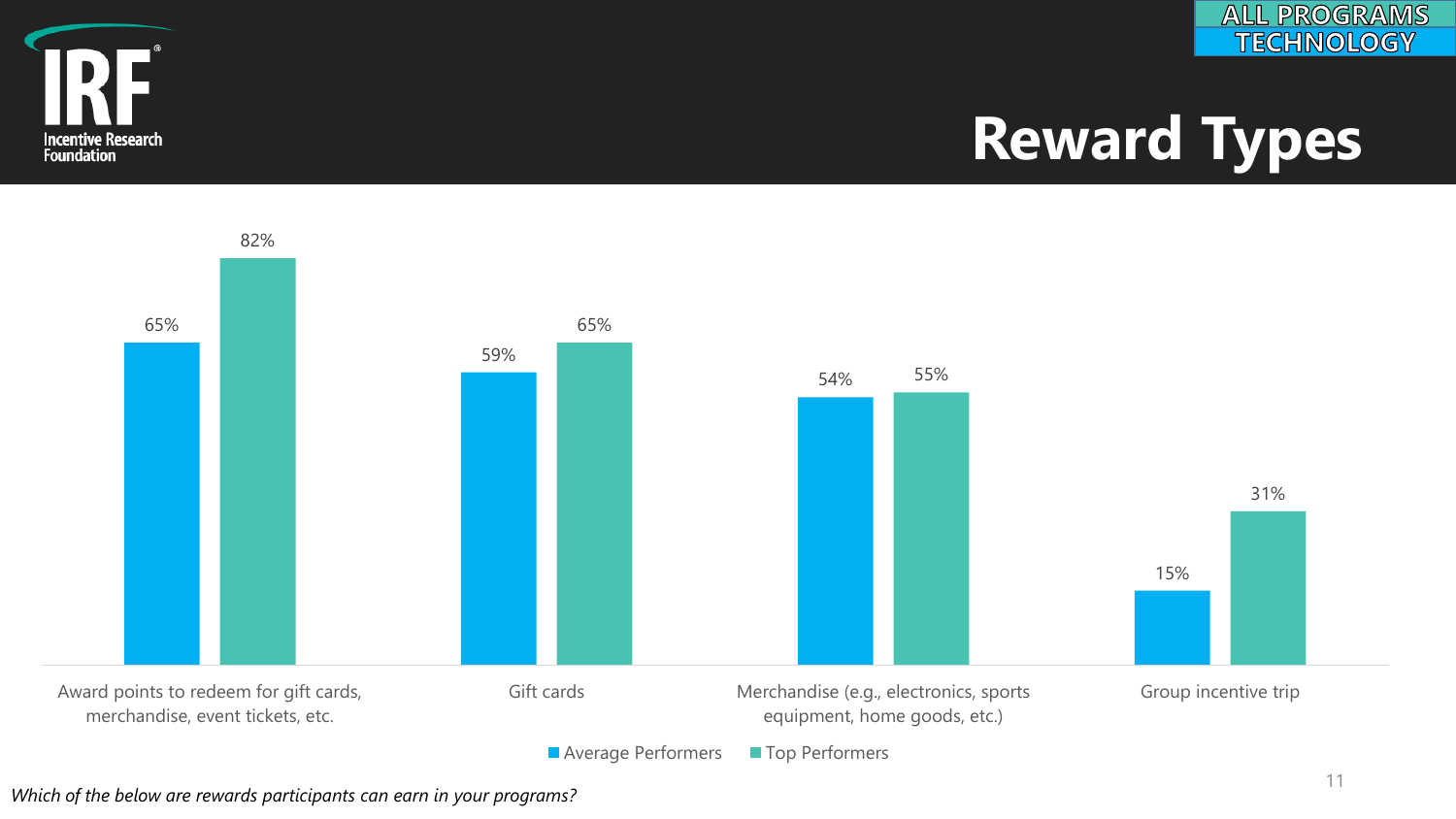

# **Priorities for Tangible Rewards**

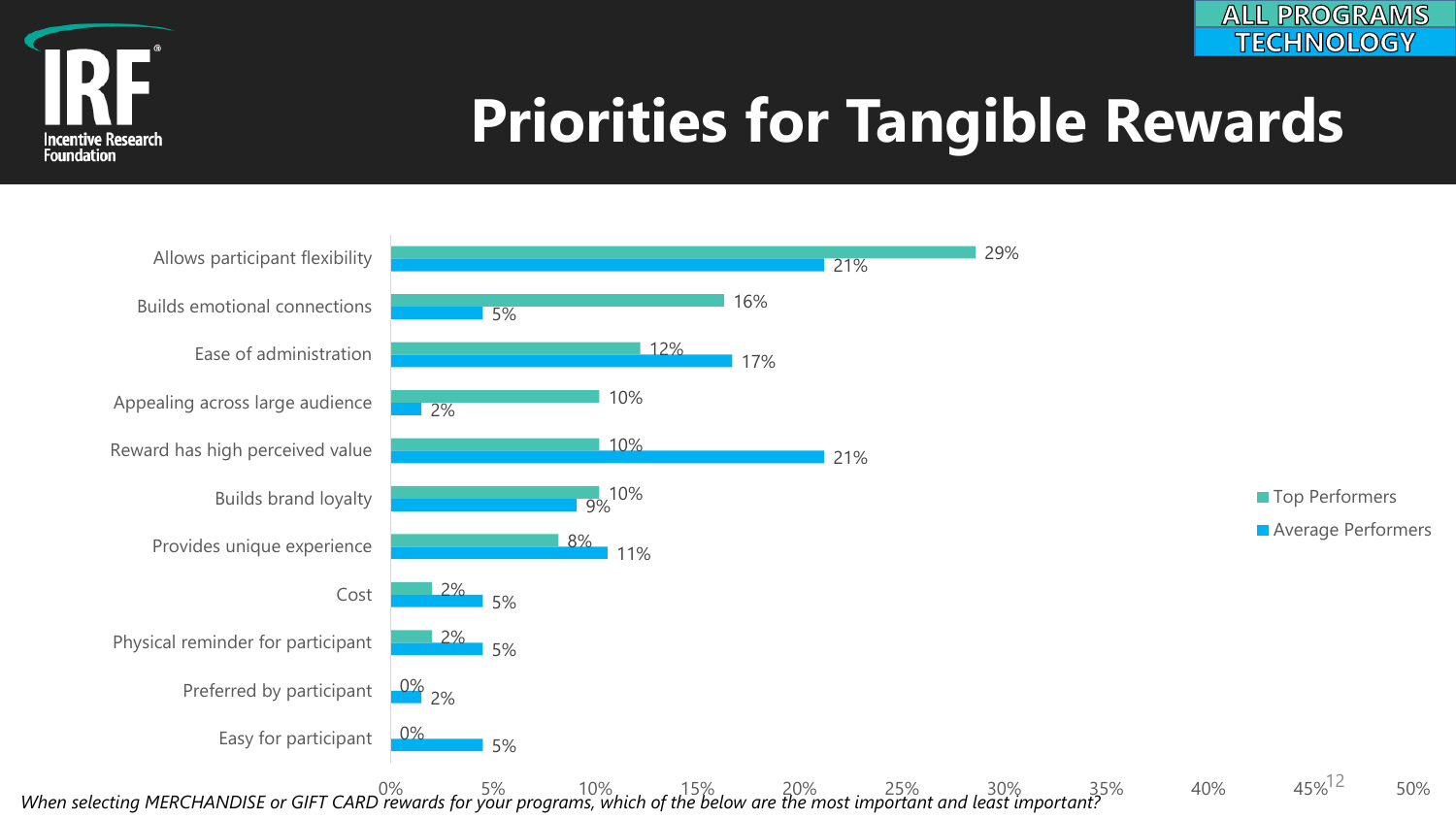



# **Priorities for Incentive Travel**



*When designing GROUP INCENTIVE TRIPS for your programs, which of the below are the most important?*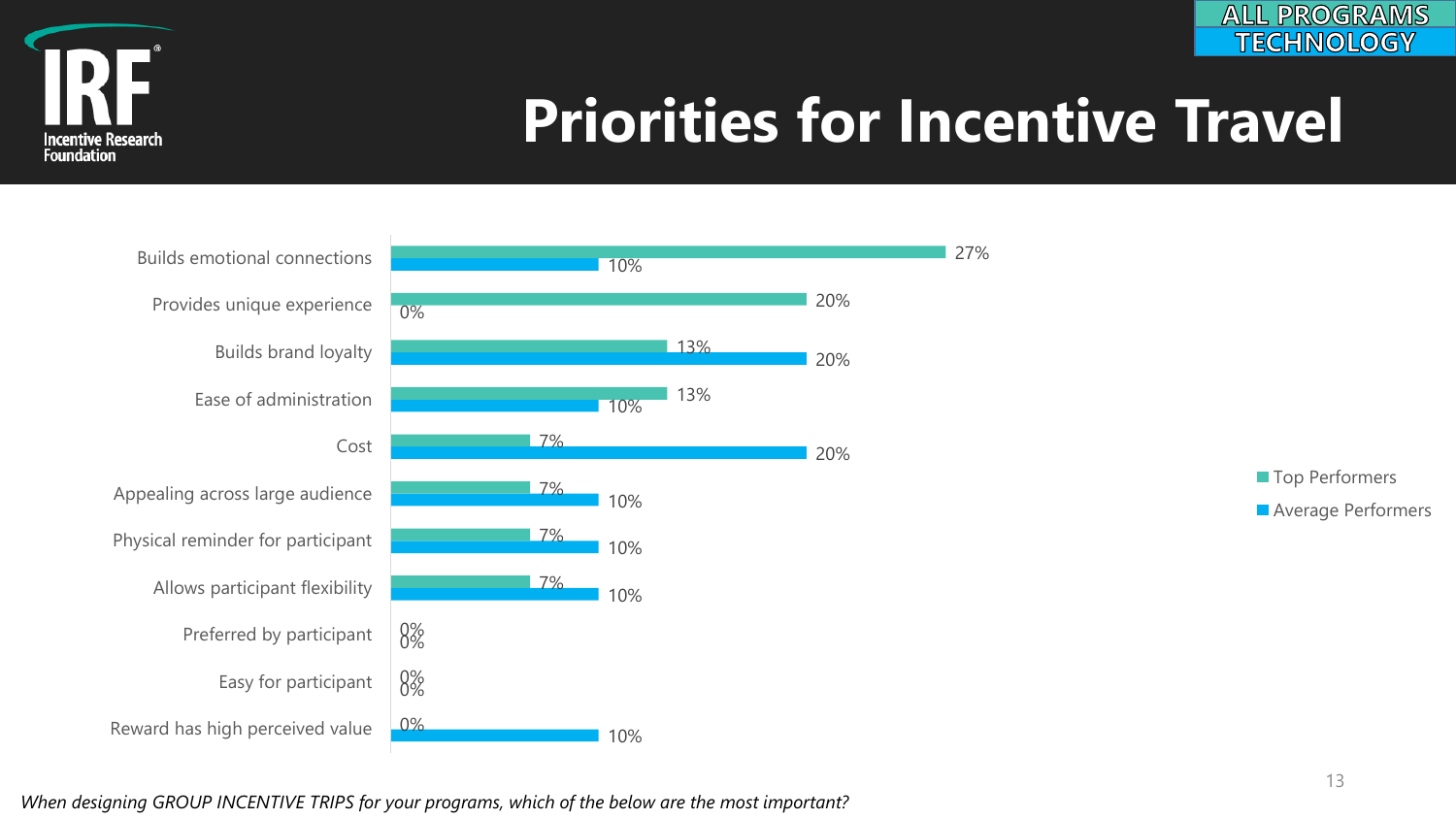



# **Program Assessment: Staffing to support program**

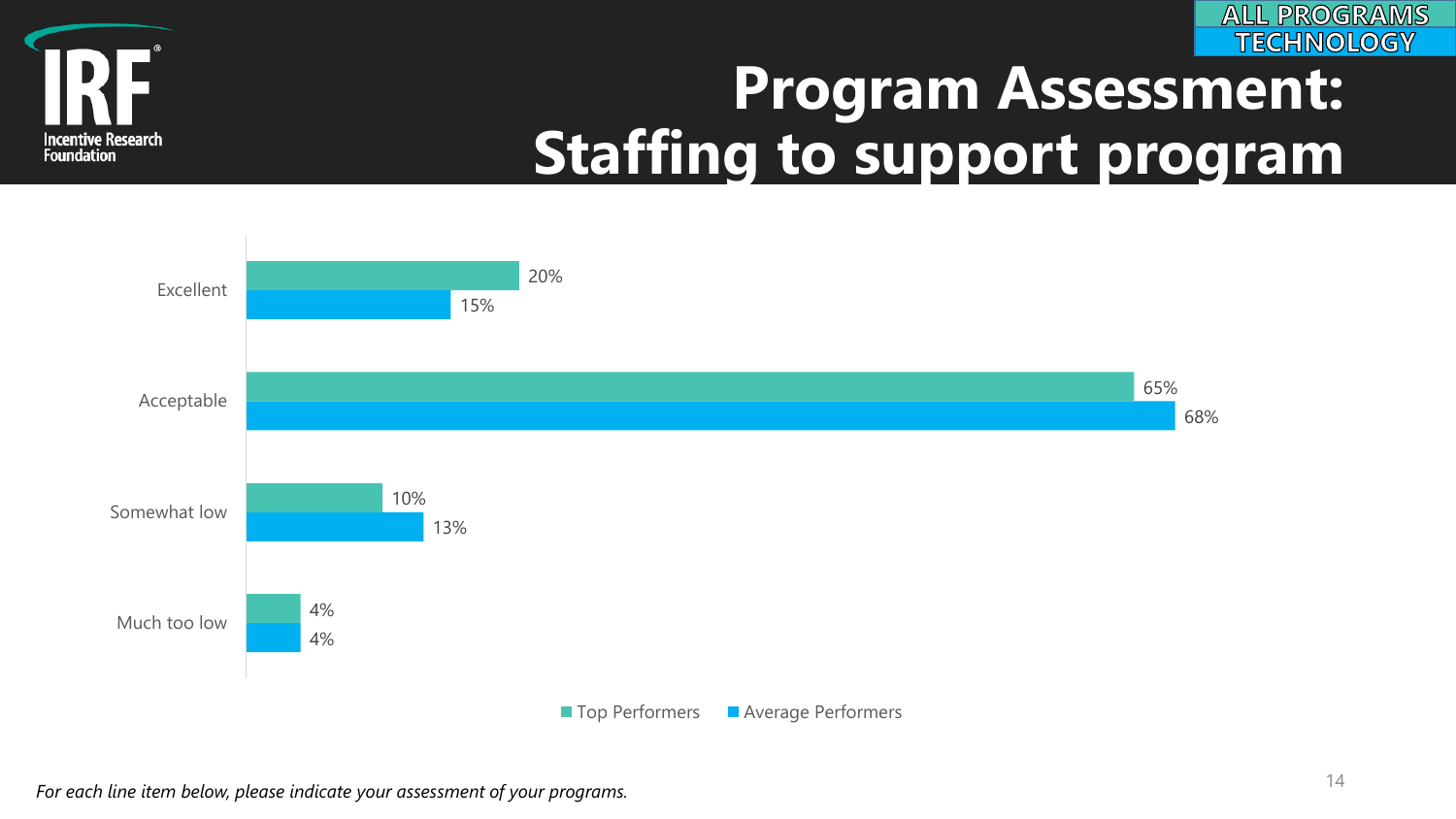



## **Program Assessment: Executive support of program**

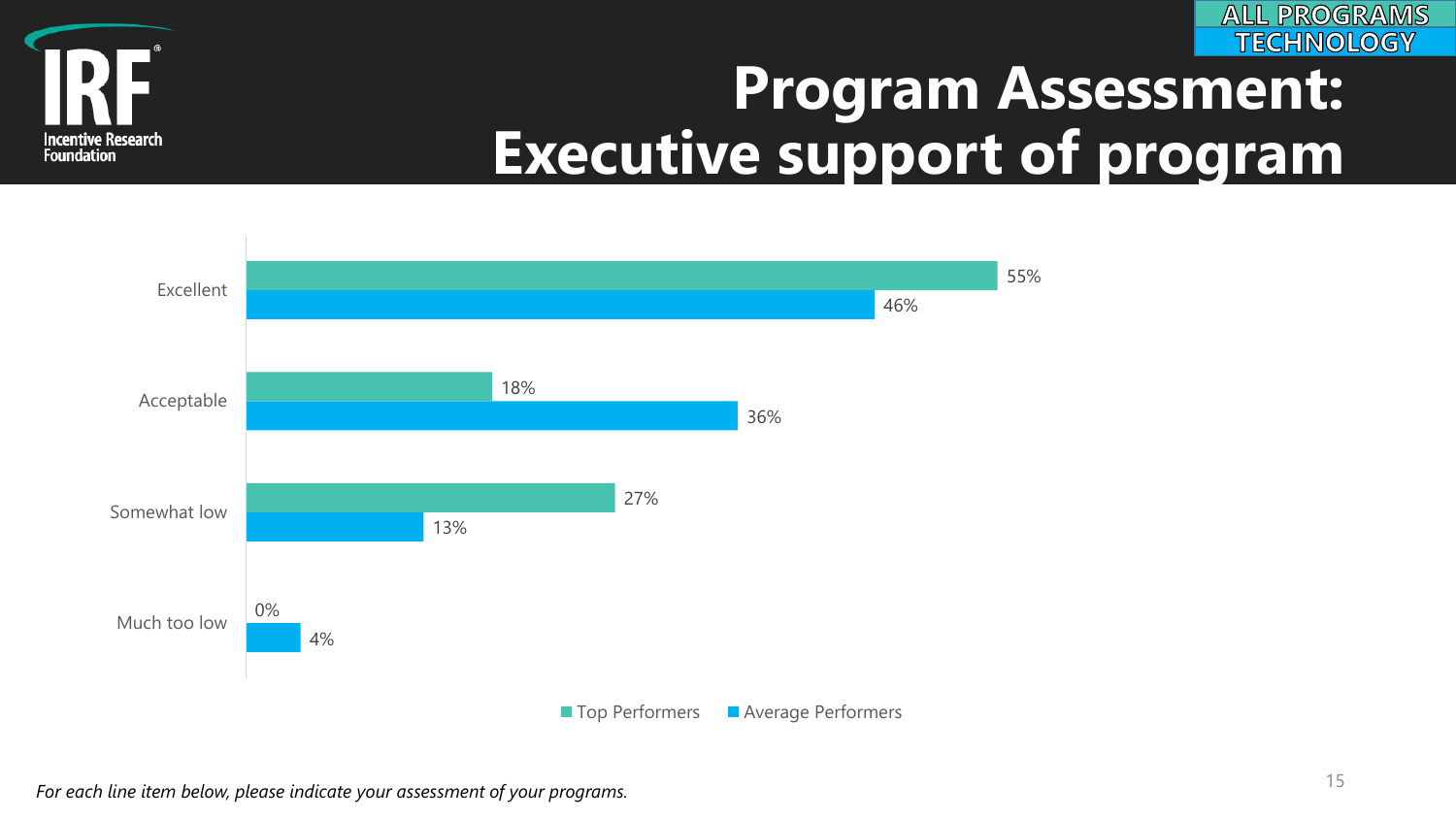



# **Program Assessment: Alignment to corporate goals**

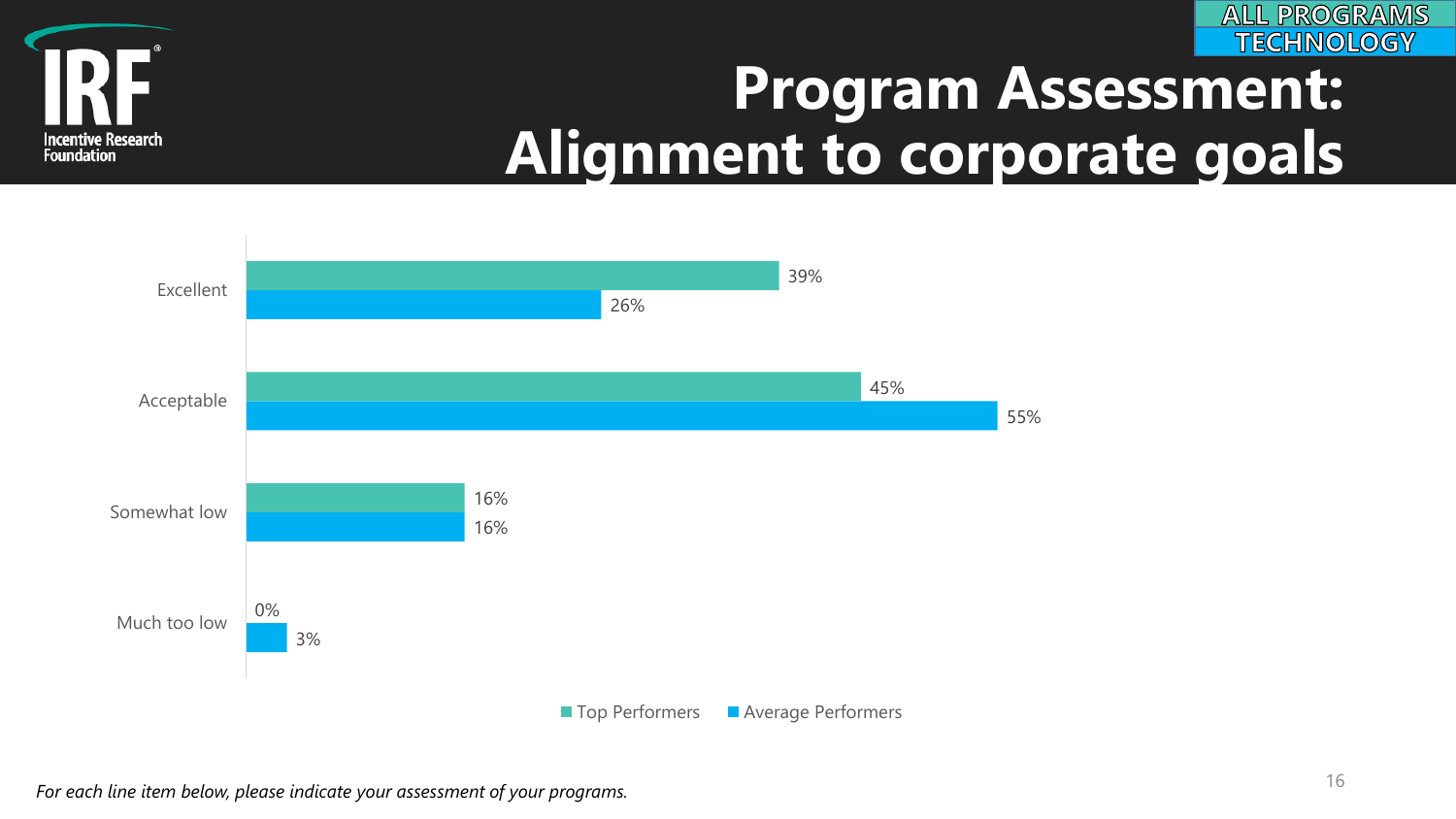



## **Program Assessment: Budget**

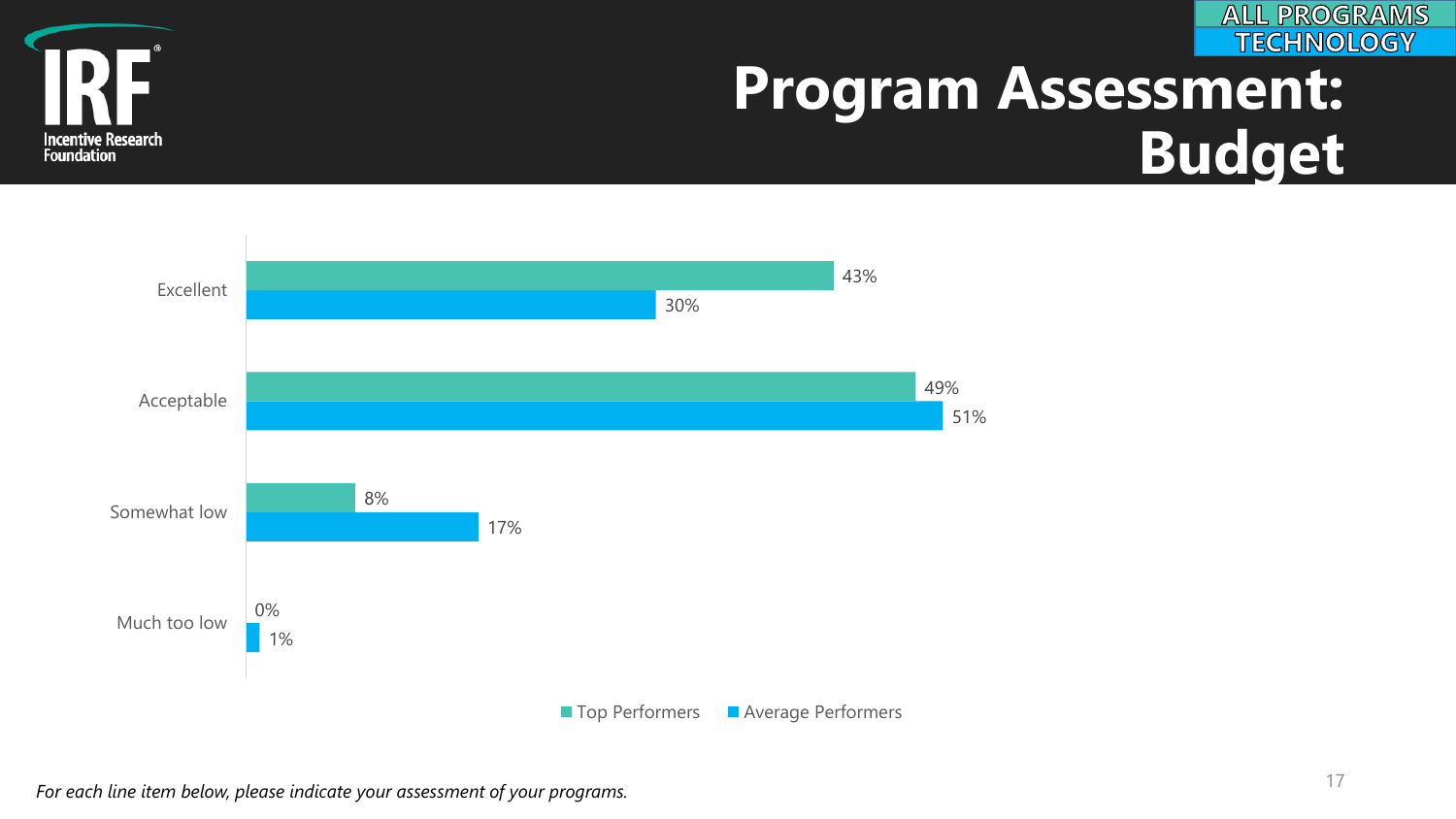



# **Program Assessment: Participation**

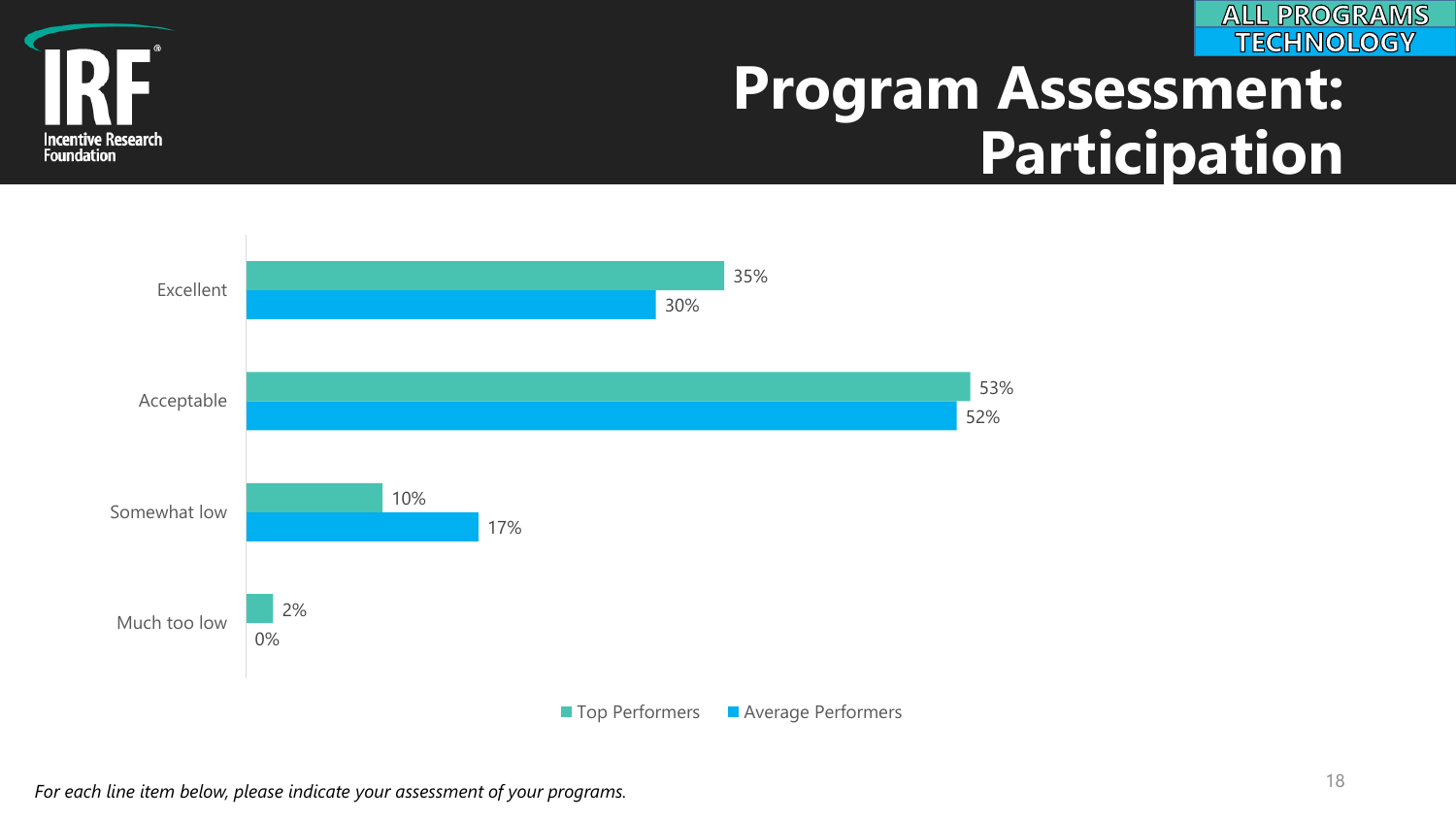



# **Program Assessment: Manager Buy-in**

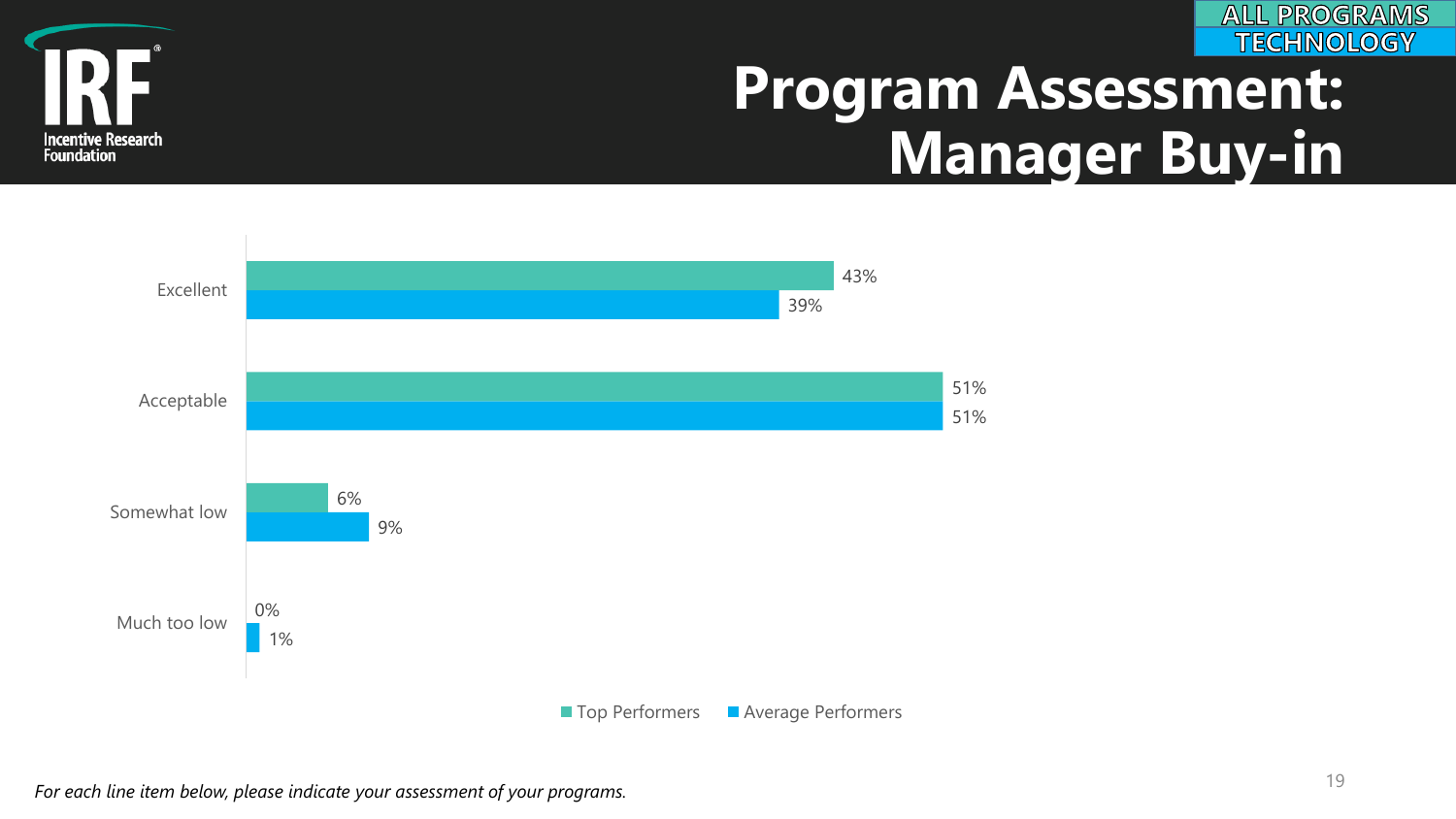

# **R&R Perspectives**

| Our executives believe that rewards and recognition are a<br>critical tool in managing the performance of the company. | Top Performers     | 63% | 35% |
|------------------------------------------------------------------------------------------------------------------------|--------------------|-----|-----|
|                                                                                                                        | Average Performers | 48% | 46% |
| The reward and recognition programs we design and run<br>reflect who we are as a company.                              | Top Performers     | 61% | 31% |
|                                                                                                                        | Average Performers | 54% | 41% |
| Reward and recognition programs are expected in our<br>industry.                                                       | Top Performers     | 55% | 37% |
|                                                                                                                        | Average Performers | 44% | 35% |
| Non-cash rewards are more memorable than cash.                                                                         | Top Performers     | 39% | 59% |
|                                                                                                                        | Average Performers | 38% | 46% |
| We run some or all of our programs because that is what<br>we've always done.                                          | Top Performers     | 43% | 43% |
|                                                                                                                        | Average Performers | 33% | 45% |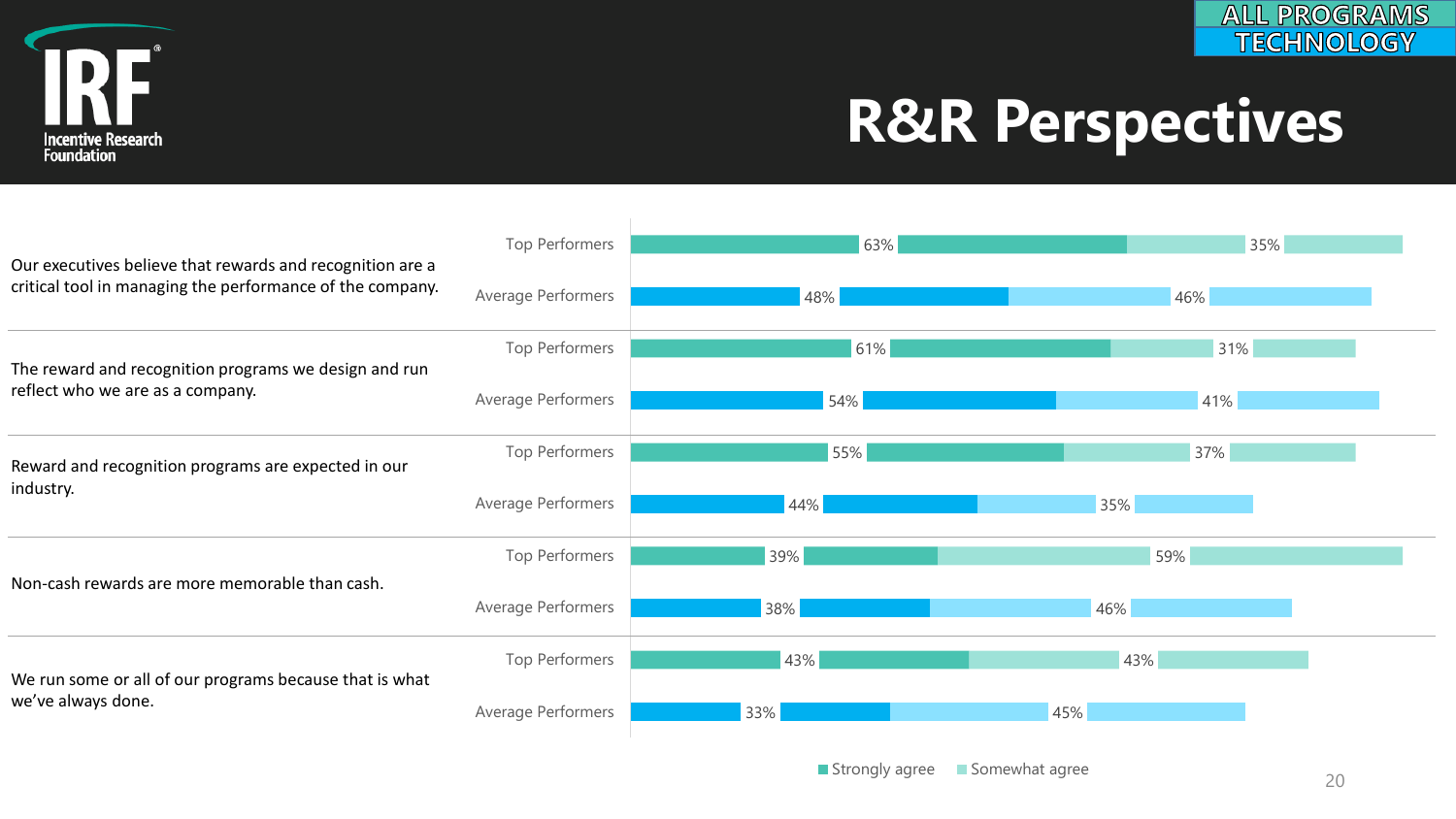



# **R&R Effectiveness**

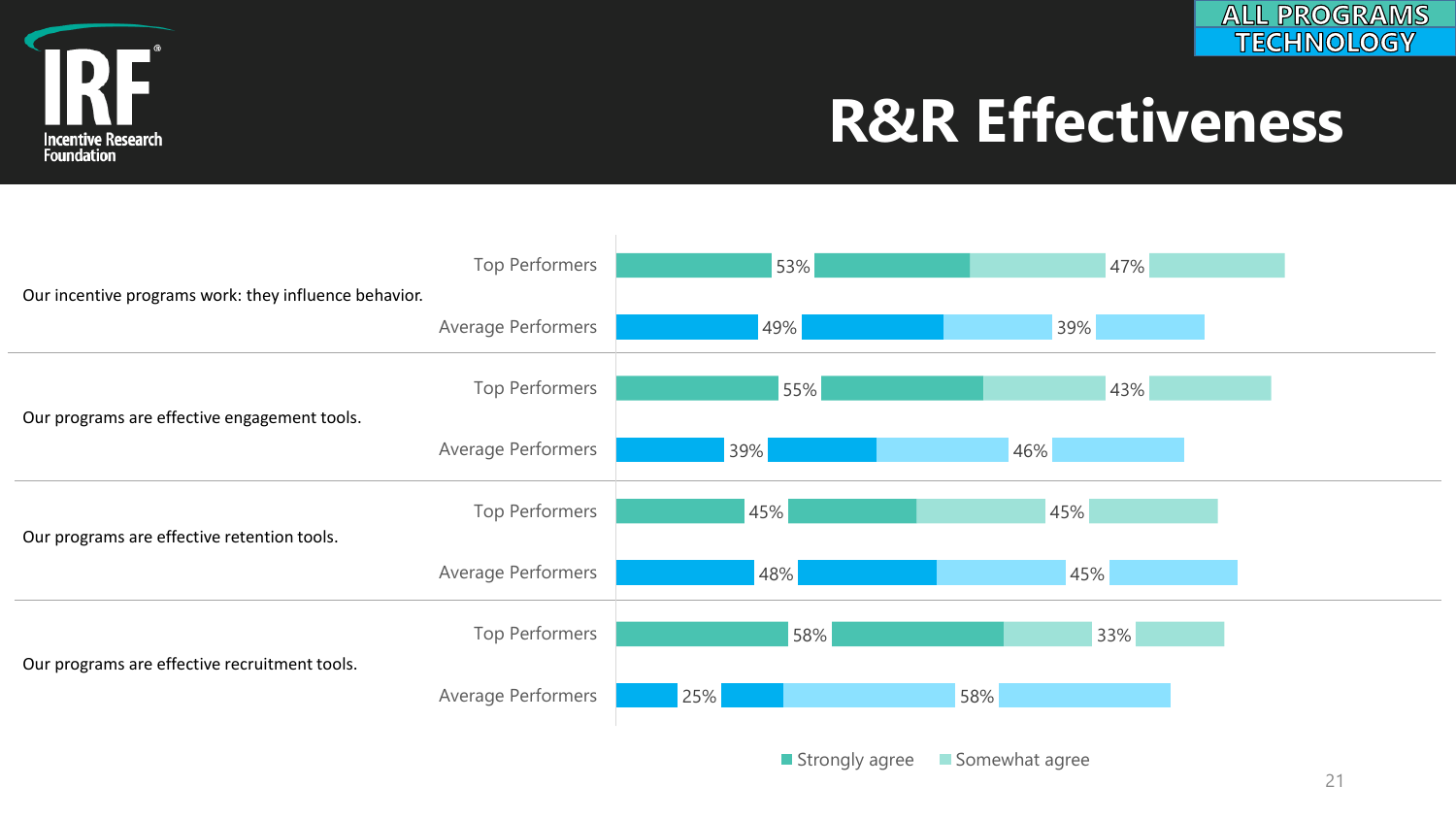



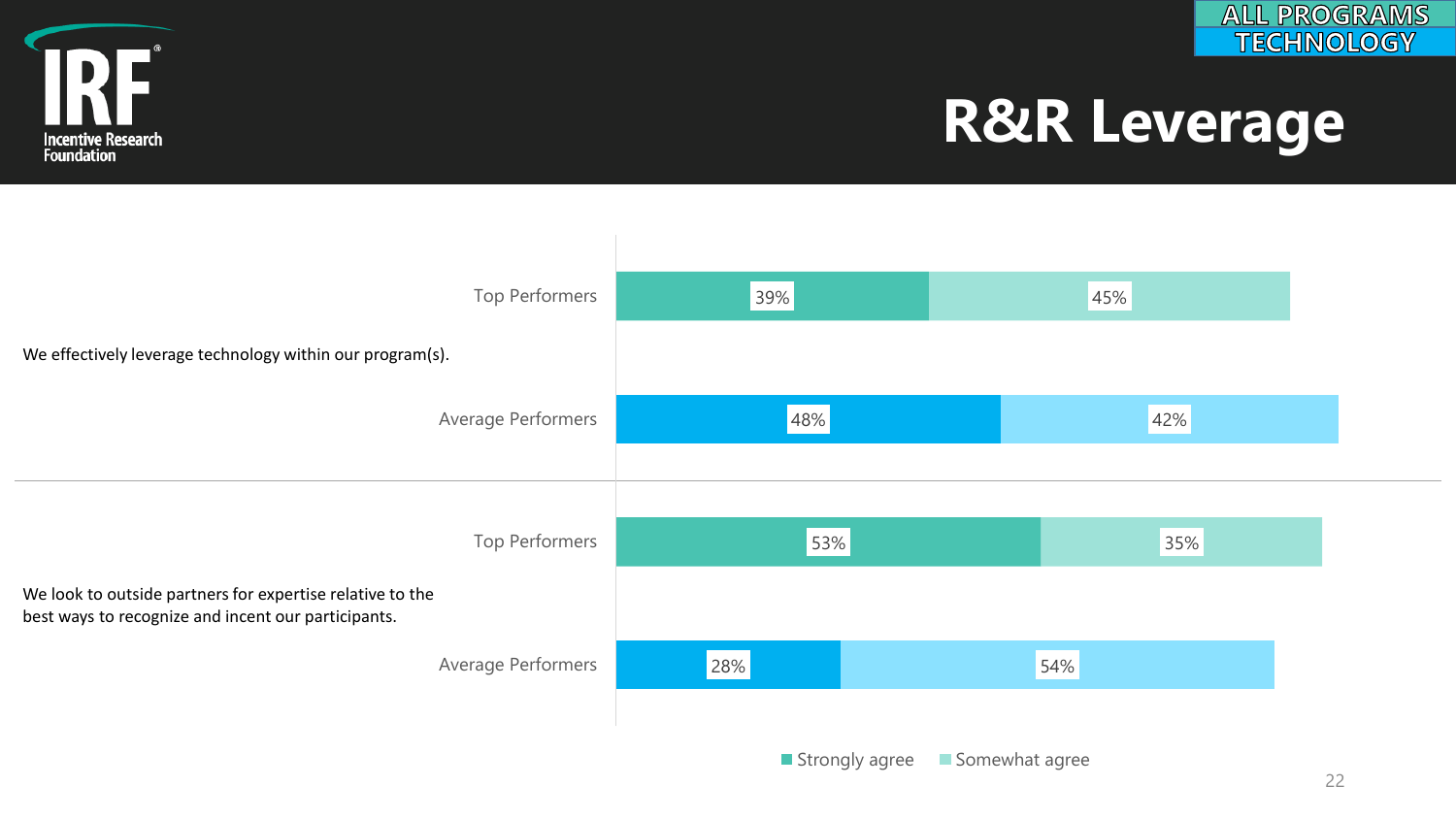

# **SALES PROGRAMS**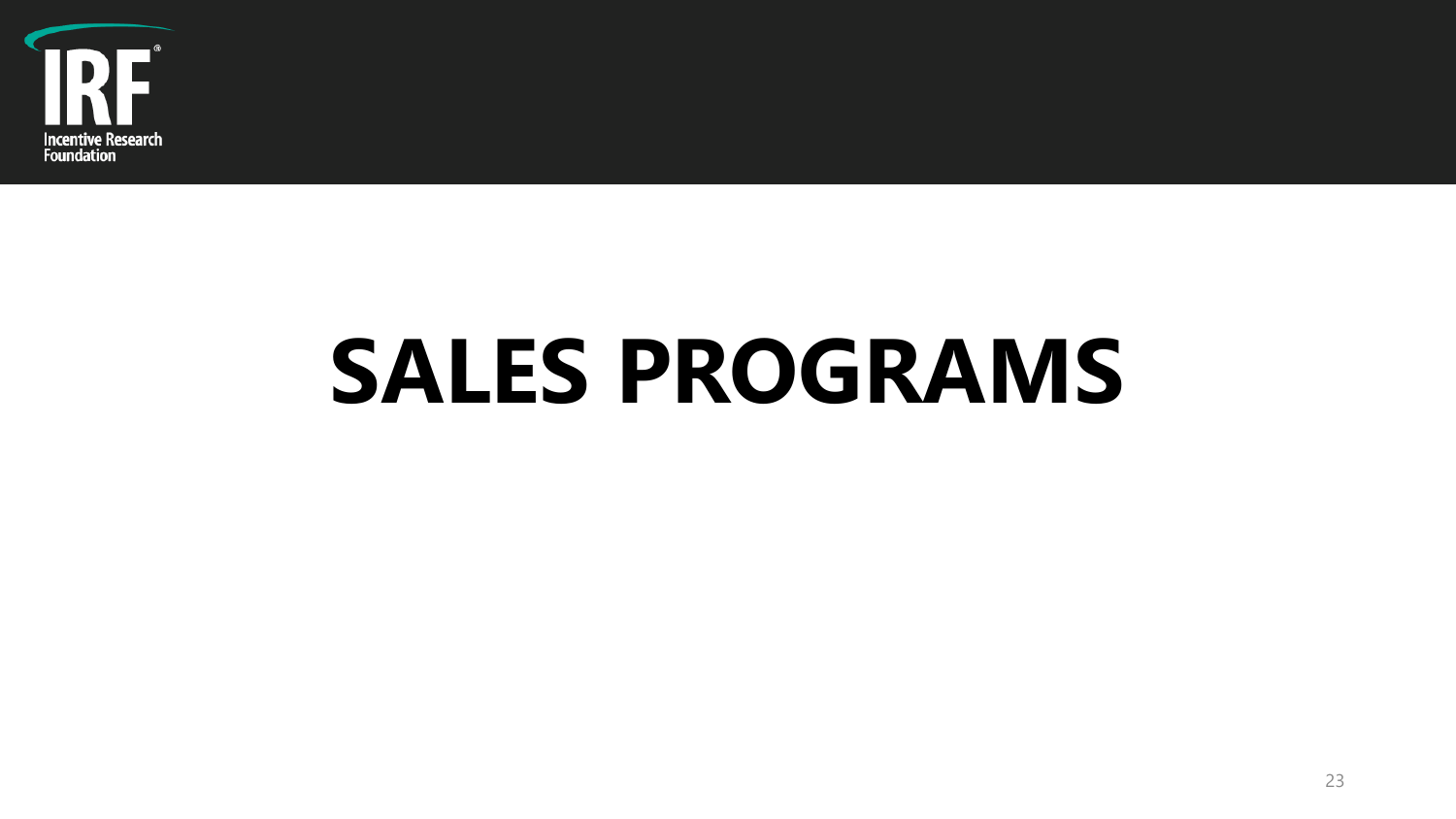

#### **Program Includes Top Performer Award Top Performer Award Includes Group Trip**



*Does your non-cash sales incentive program include a Top Performer award? Does your Top Performer award include a group incentive trip?* 

**SALES TECHNOLOGY**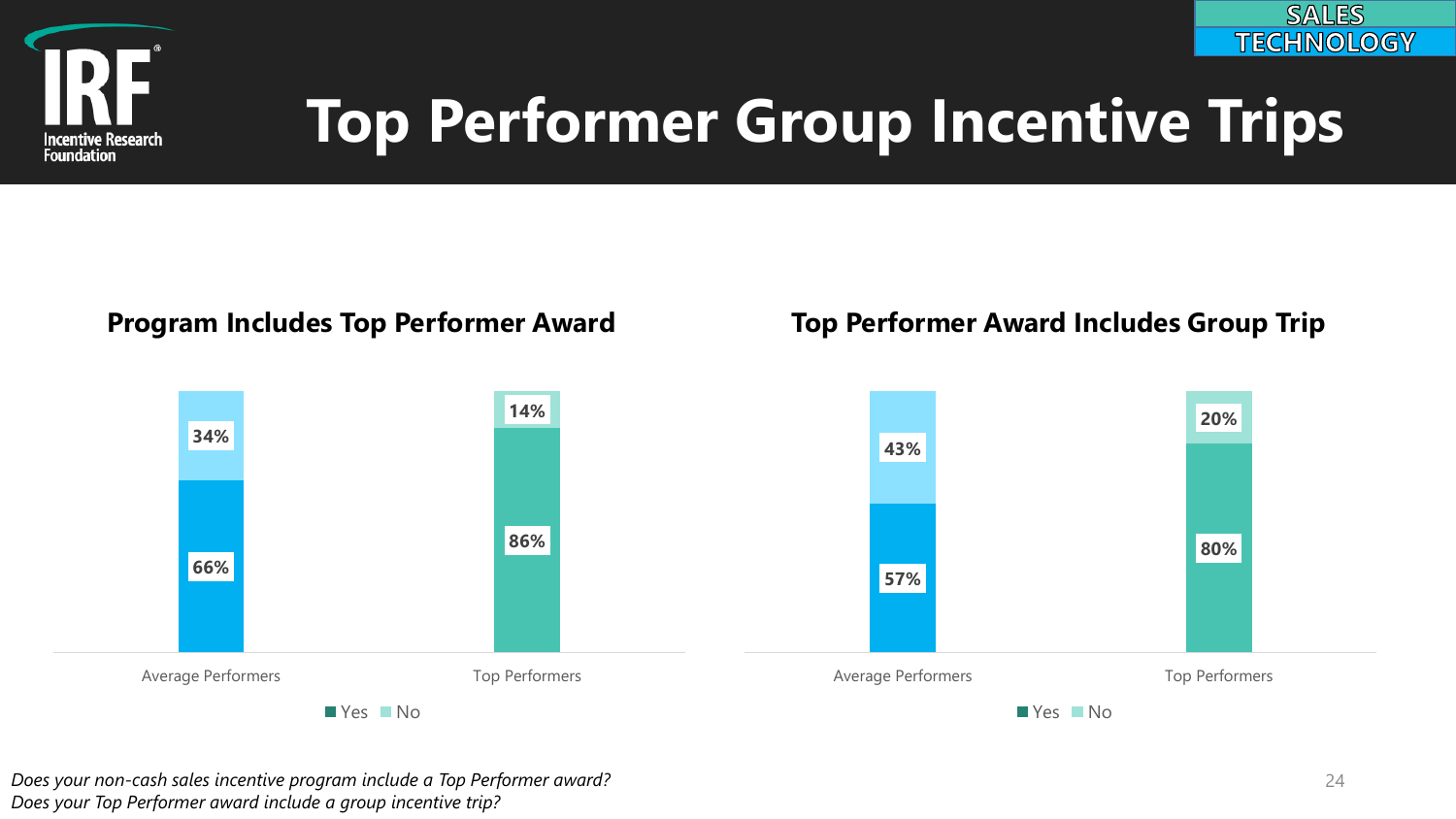

#### **TECHNOLOGY Limits on Number of Top Performer Trip Winners**



**SALES**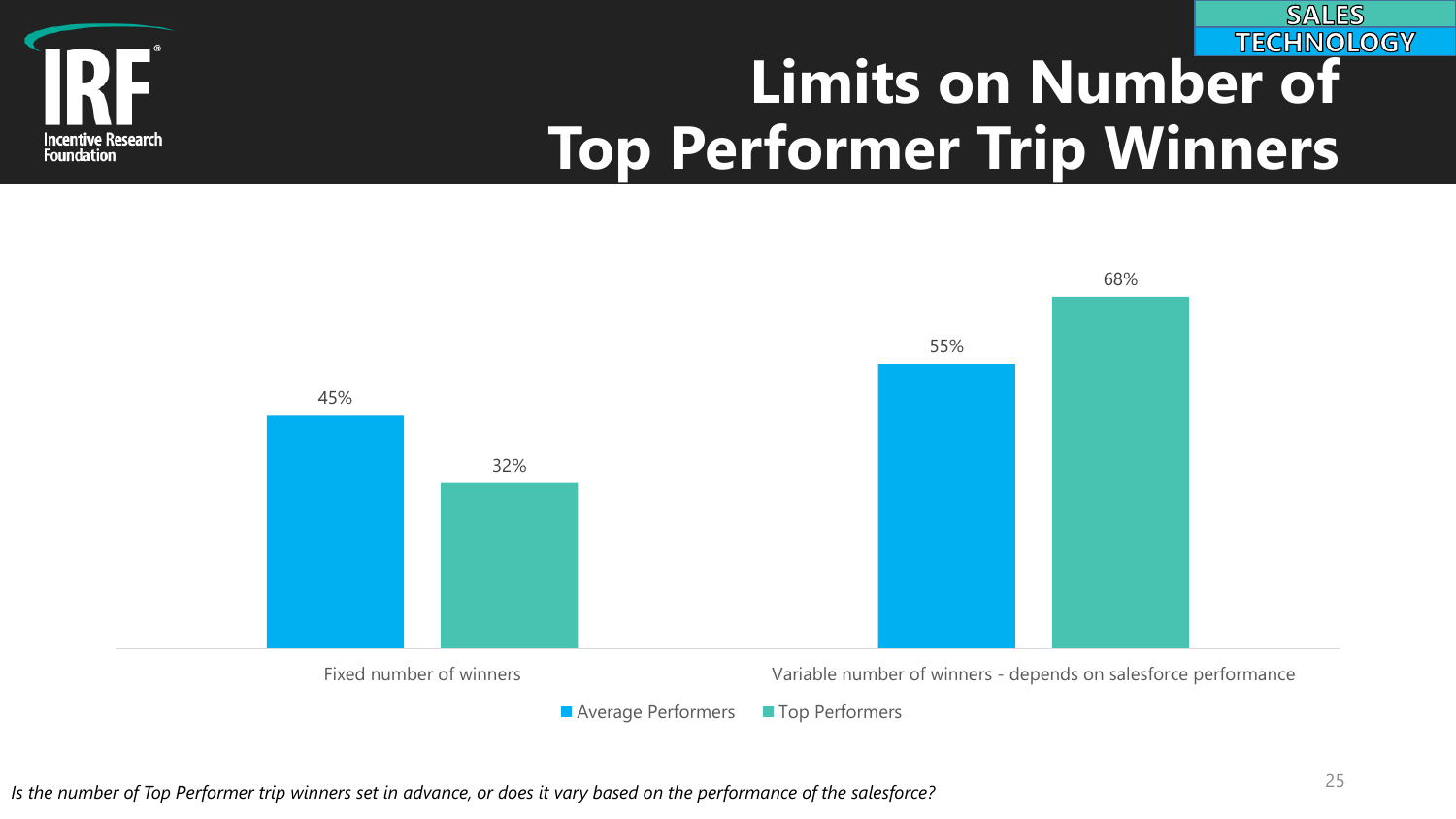



# **Objective Qualification: Top Performer Incentive Trip**



■ Average Performers ■ Top Performers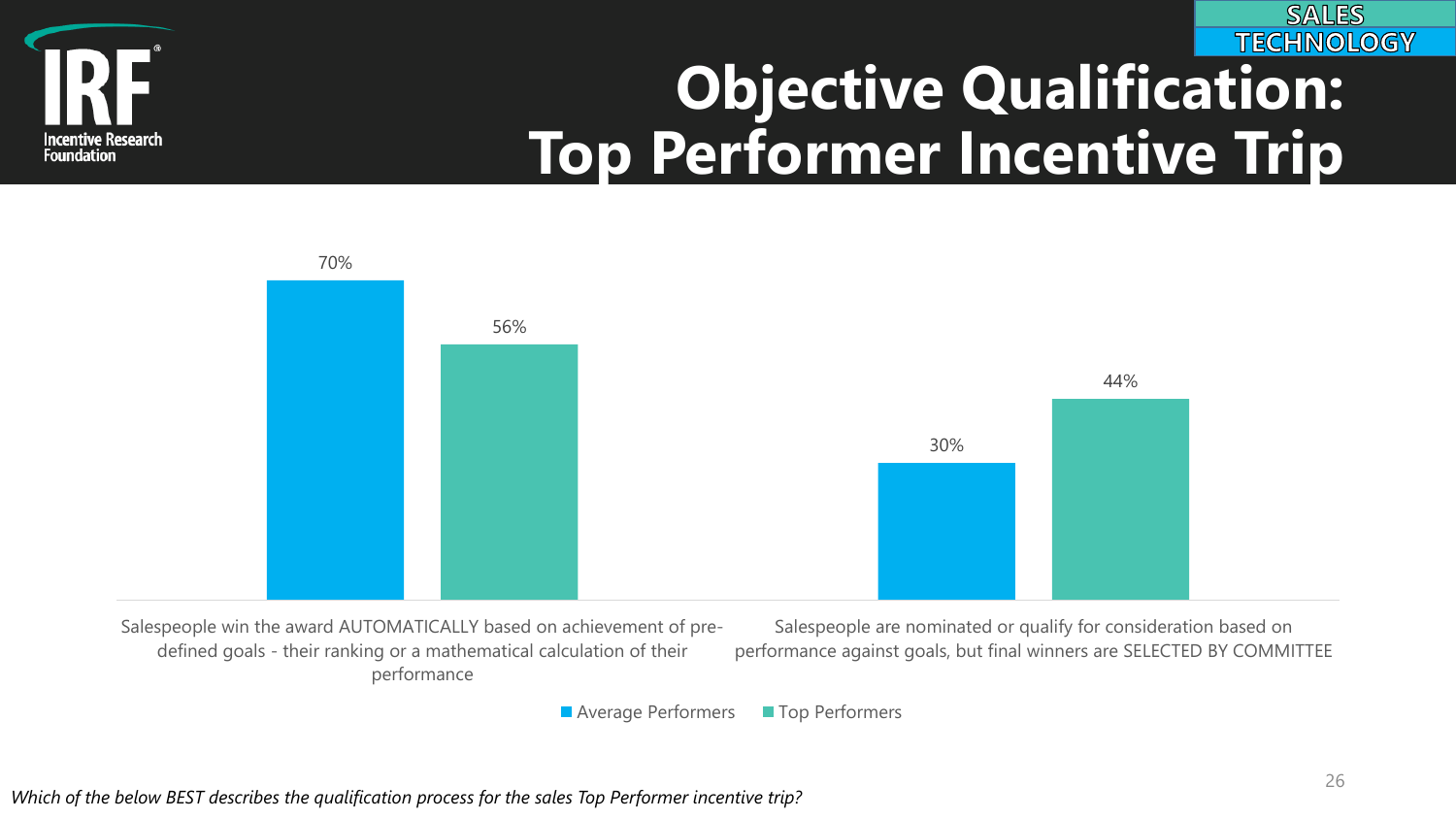

### **TECHNOLOGY Qualification Complexity: Top Performer Incentive Trip**



SIMPLE - Very clear, concrete qualifiers, no tiers or segment adjustments. For example, the top X% win based on one or more straightforward, objective metrics.

MODERATE - Somewhat more complex qualification rules that may accommodate different requirements for different audiences. For example, the top 25 salespeople ranked by netnew sales dollars, plus the next X% of salespeople stack ranked within their r

COMPLEX - Involved qualification rules that prioritize precision in a complicated sales/business environment. May involve multiple weighted formulas or a performance matrix. Adjusts for segment and business considerations, but more difficult to communicat

**Average Performers** Top Performers

**SALES**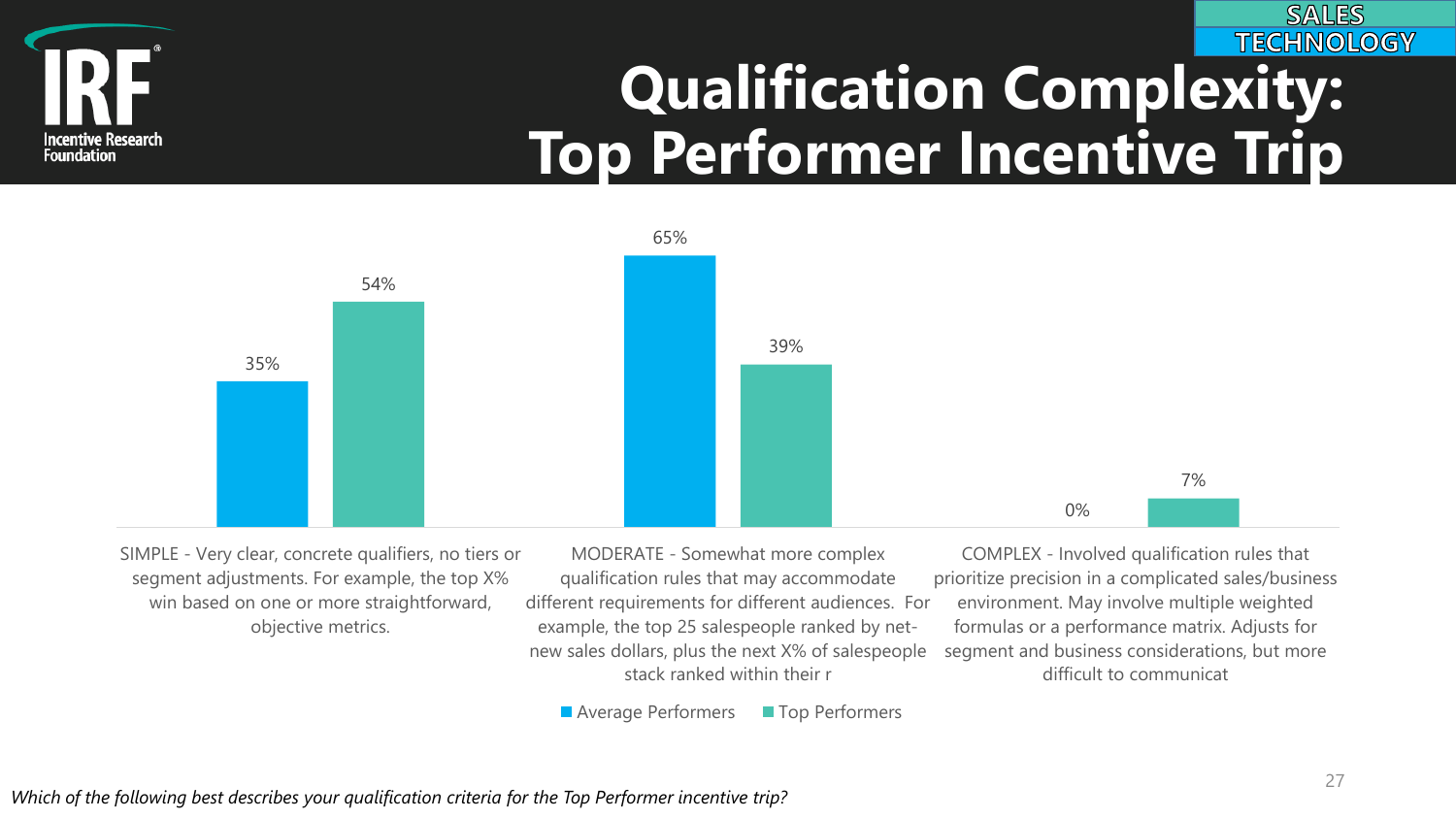



# **Sales Quotas: Top Performer Sales Incentive Trip**

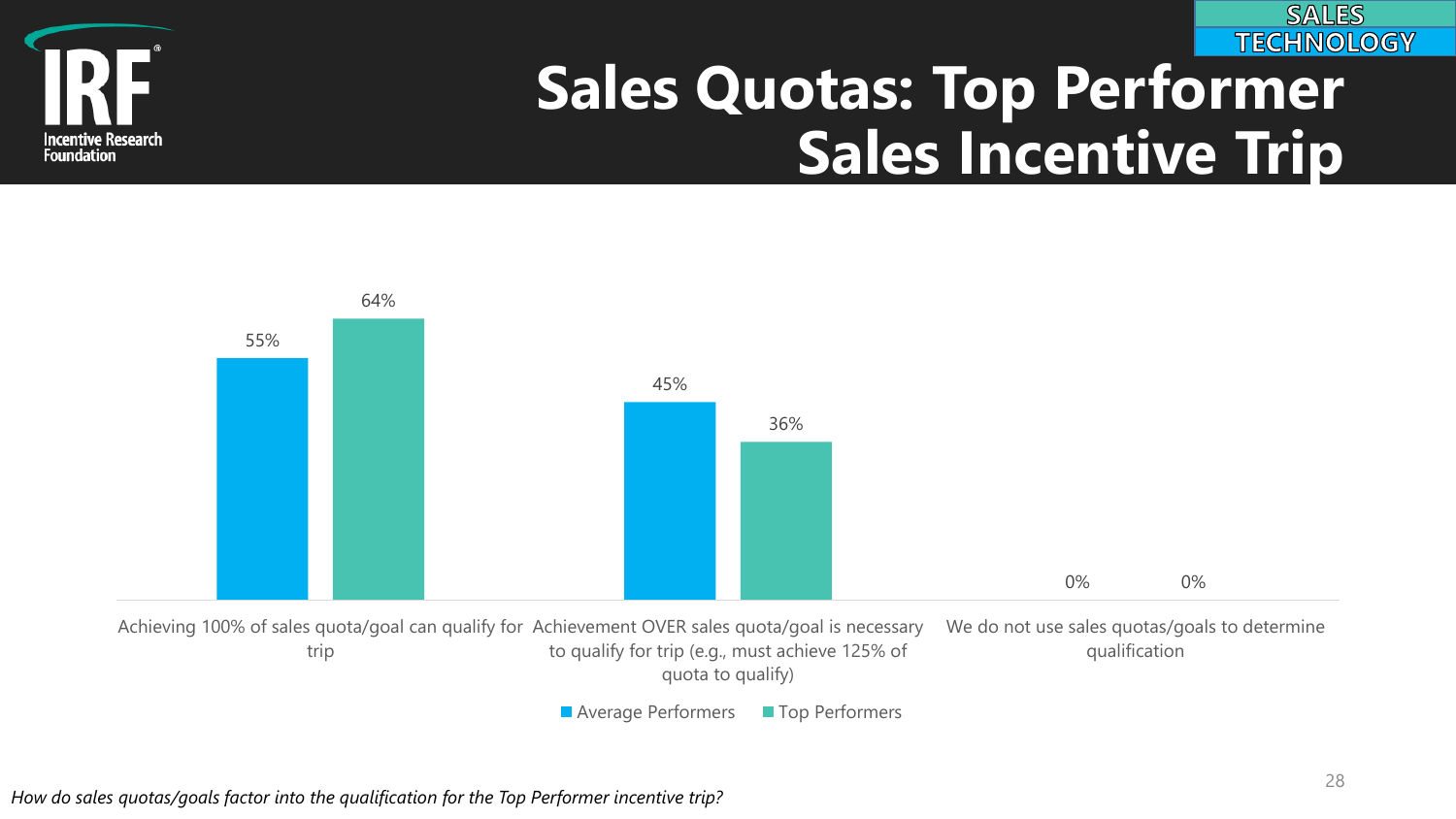



# **Reward Achievability: Top Performer Sales Incentives**

**Tiered Structure for Maximizing Reach**

**Beyond Top Performer Award**

#### **Special Rules for New Salespeople Top Performer Award**

#### **65% 56% 35% 44%** Average Performers Top Performers Yes No **65% 85% 35% 15%** Average Performers Top Performers **No**Yes No

*Do you have special rules for new salespeople that allow them a better chance to earn a place on the trip?*

*Is your Top Performer award program tiered - allowing salespeople who don't qualify for the trip to earn other rewards, such as award points, gift cards, or merchandise?*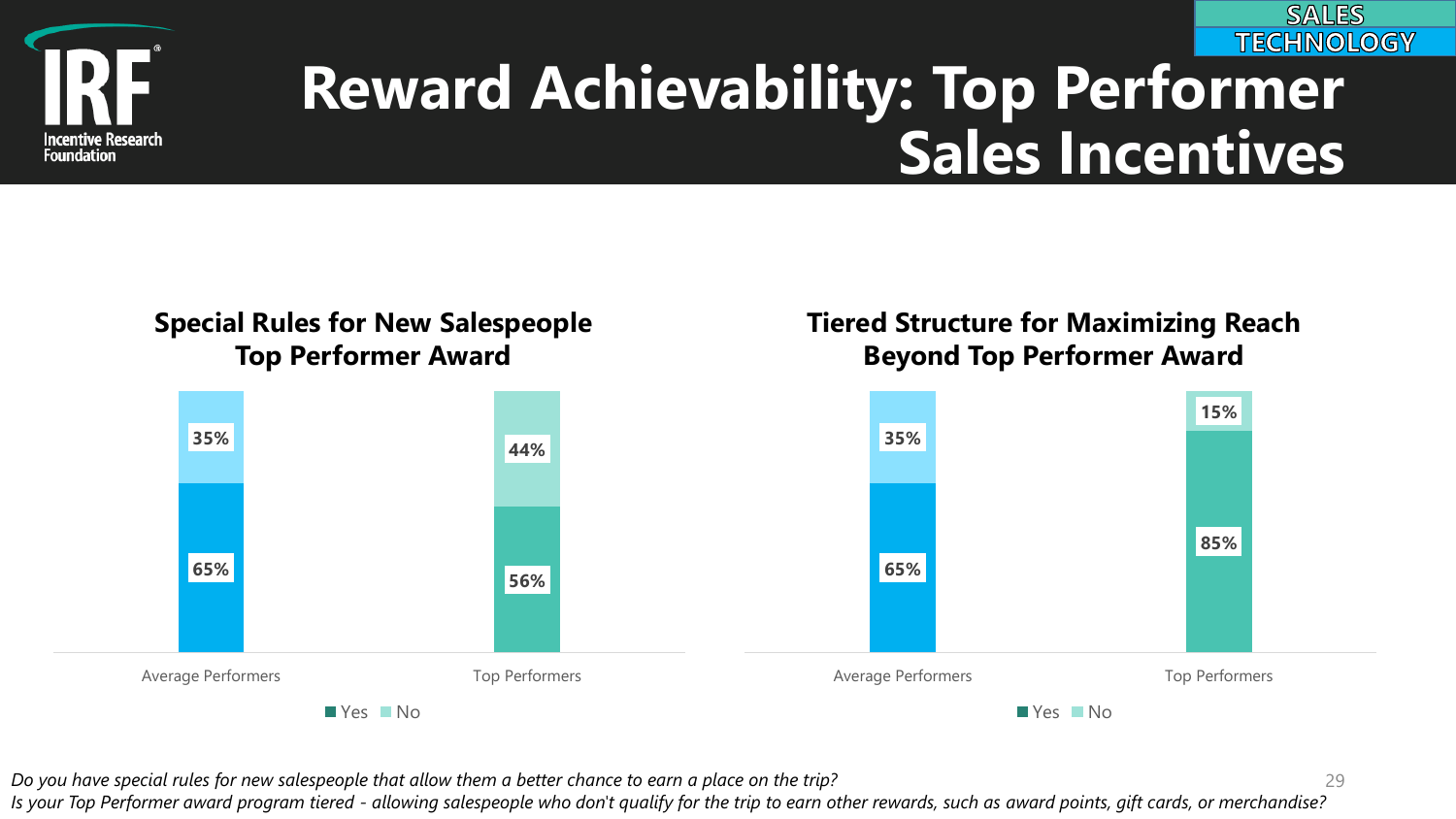

### **TECHNOLOGY Program Rules: Threshold to begin Earning Rewards**



*Regarding award points, gift cards, and merchandise, which of the options below BEST describes your approach to how salespeople earn rewards?*

**SALES**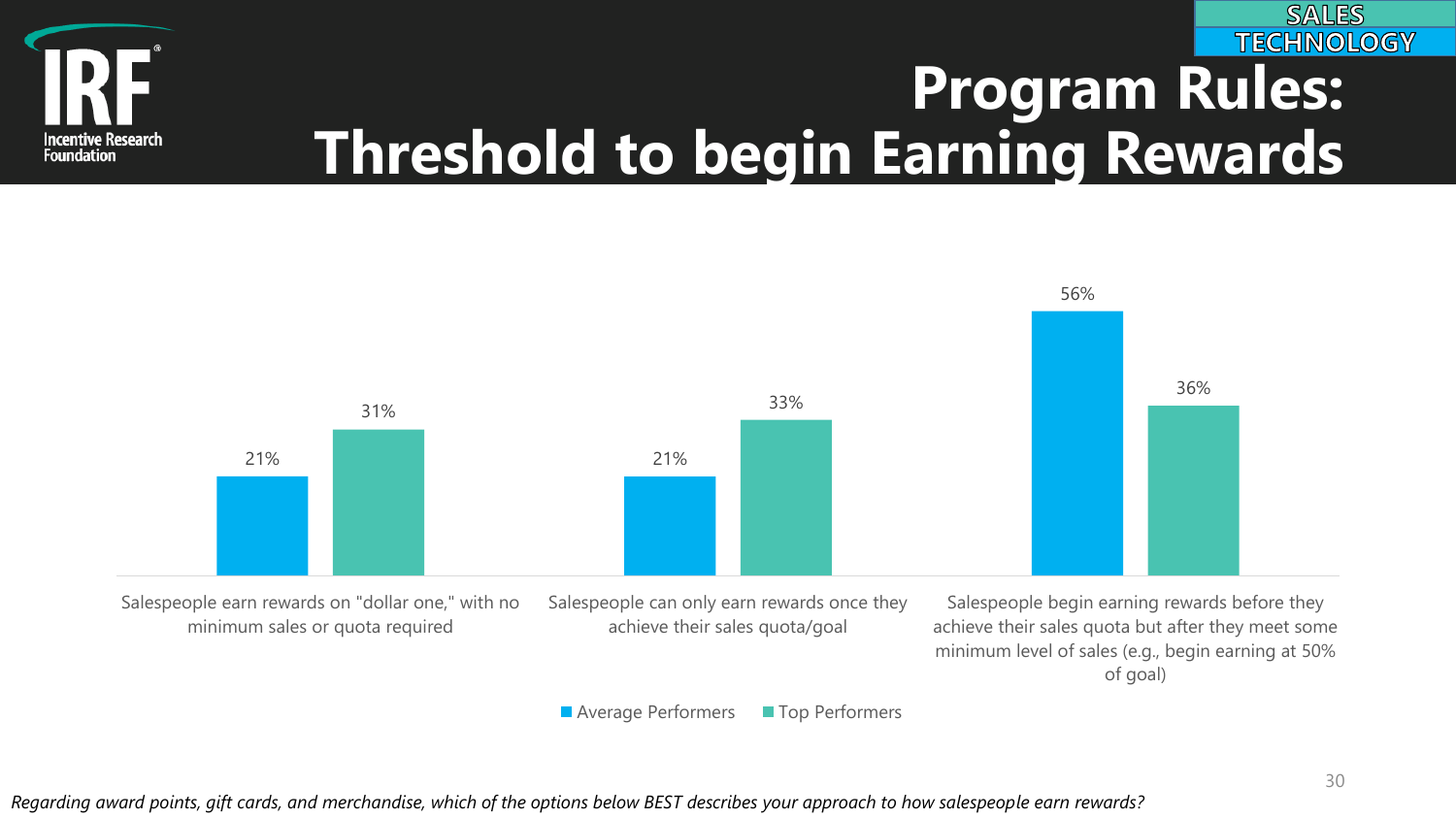

### **TECHNOLOGY Program Rules: Rate of Earning Rewards**



*Regarding award points, gift cards, and merchandise, which of the options below BEST describes the rate at which salespeople earn rewards?*

**SALES**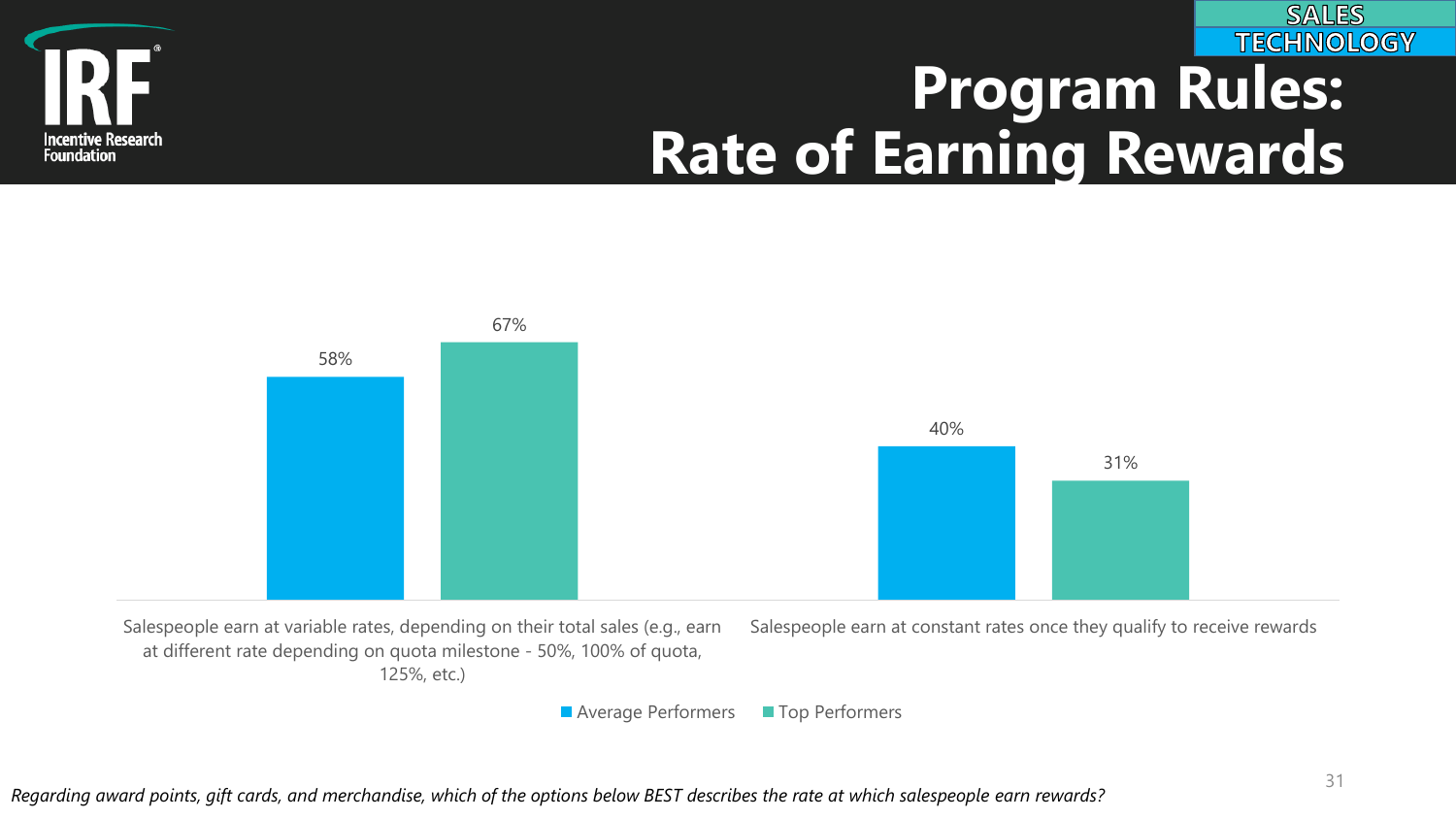

### **TECHNOLOGY Reward Approach: Non-Travel Rewards**

**SALES** 

#### **Special Rules for New Salespeople Non-Travel Rewards**

#### **Any Programs without Earning Limits?**



Regarding award points, gift cards, and merchandise rewards, does your non-cash sales incentive program have a "Fast Start" that allows new salespeople to quickly earn, giving *them early "wins" to boost their motivation?*

32 *Do you operate any non-cash sales incentive programs that do not have a "top-stop" - meaning the sales person can earn unlimited awards based on the amount of product/service they sell?*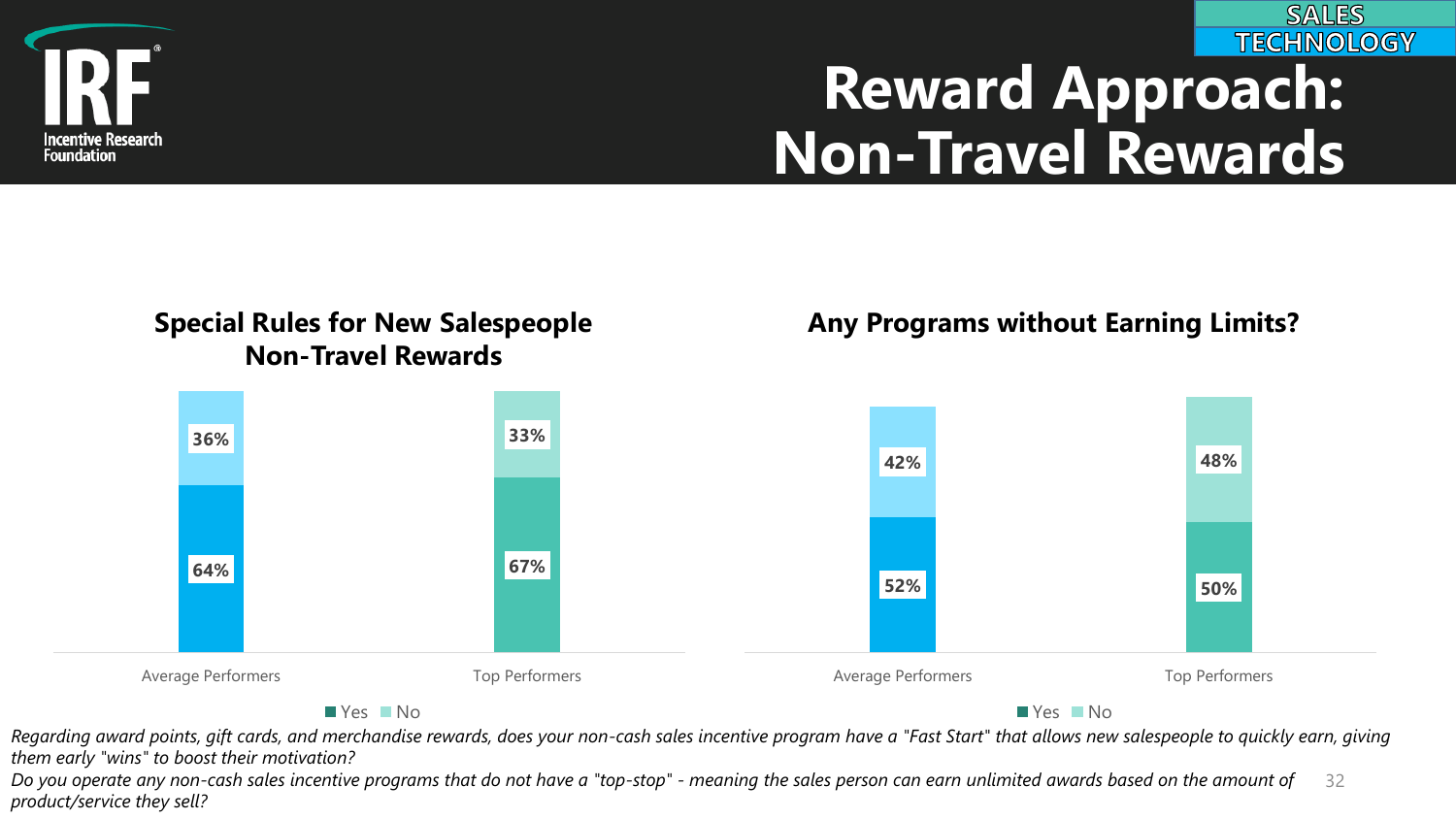



# **Budget Approach**



■ Average Performers ■ Top Performers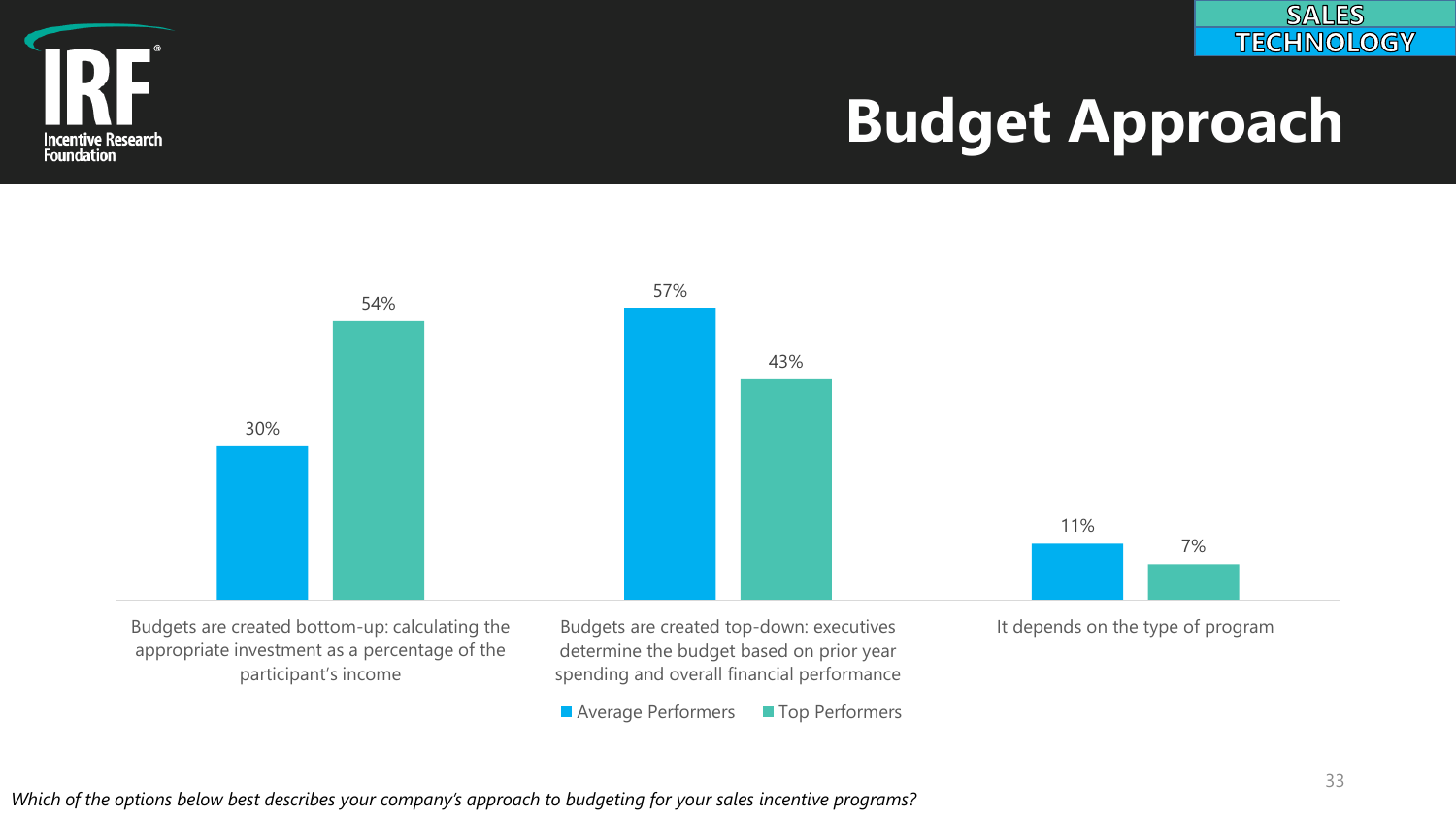



# **Bottom-Up Budgeting Rate**

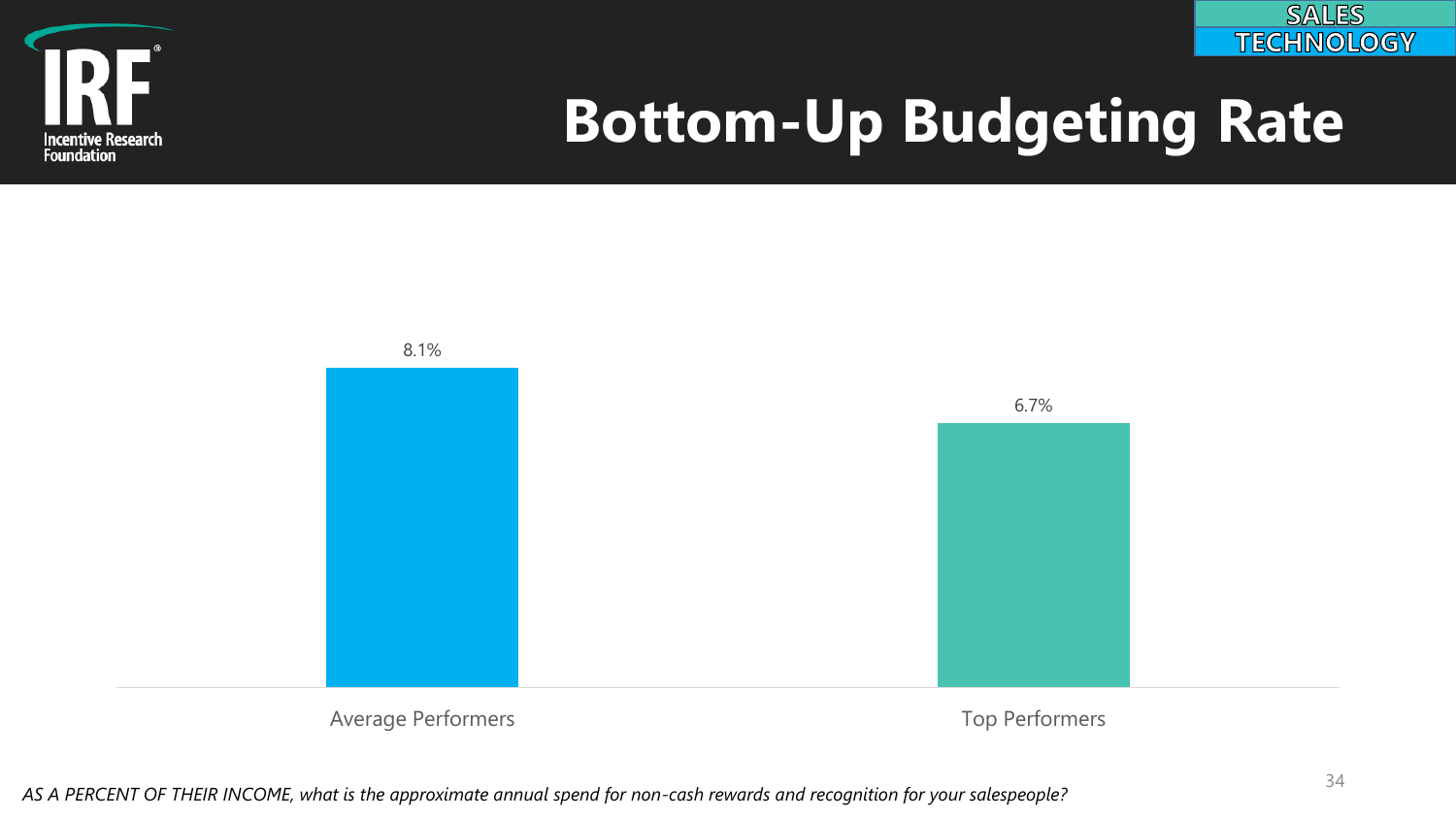

### **TECHNOLOGY Qualification Metrics Top Performer Incentive Trip**



*Which of the below best describes the metrics used to qualify salespeople for the Top Performer incentive trip?* <sup>35</sup>

**SALES**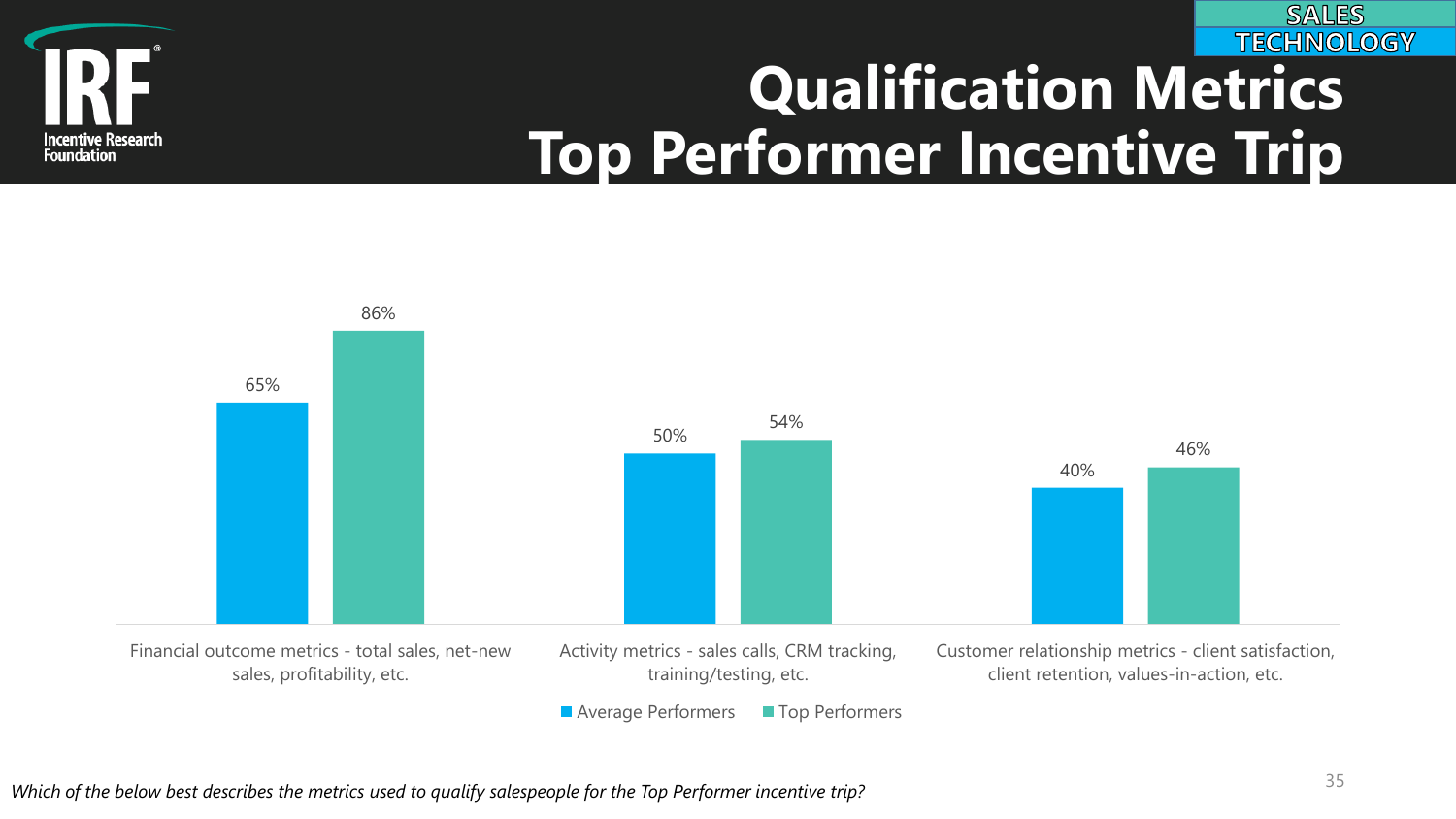

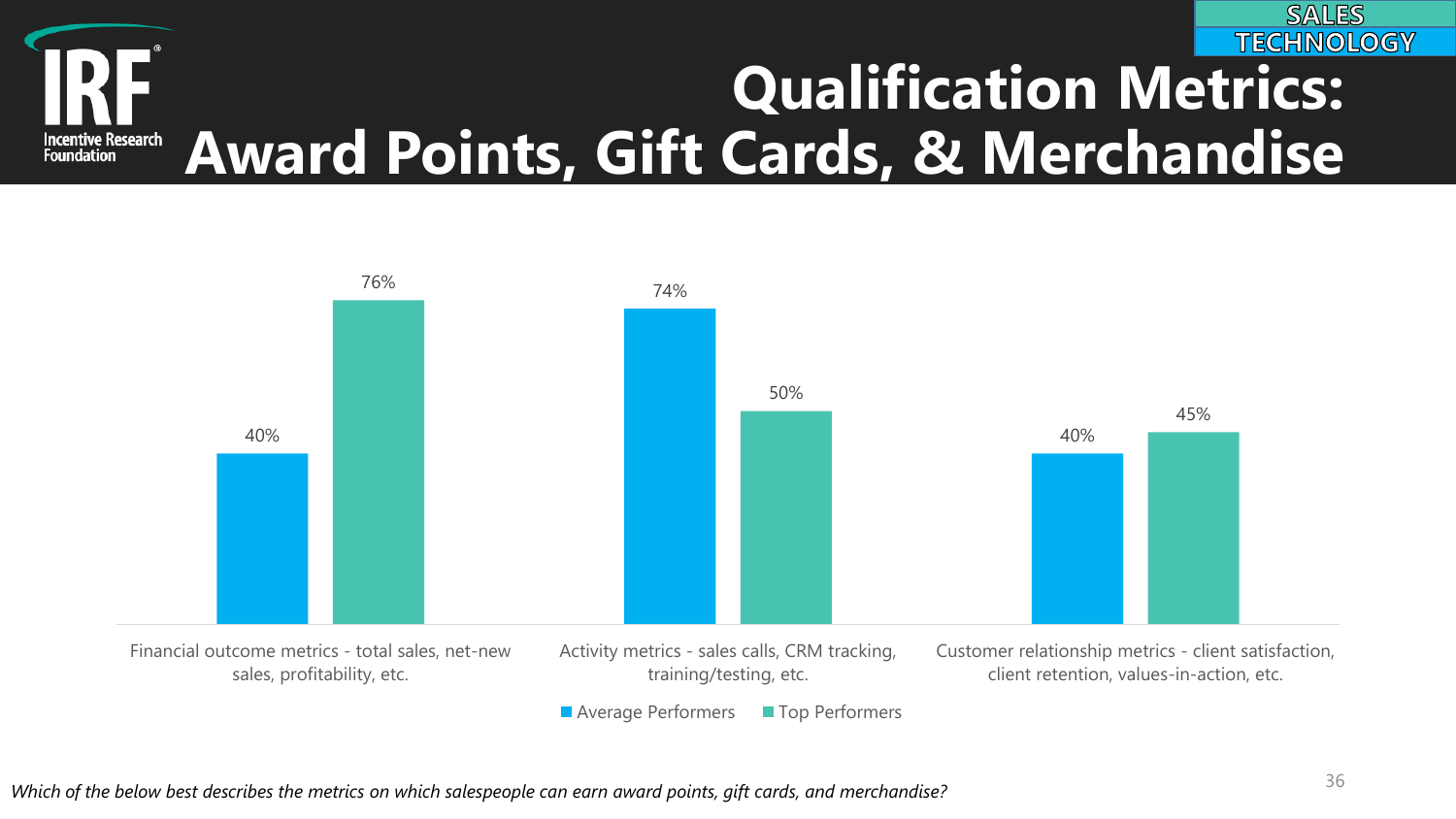

# **Reward Reach**



*Regarding rewards other than group incentive travel, what percent of your salesforce do you expect to earn award points, merchandise, or gift cards in 2018?*

**SALES TECHNOLOGY**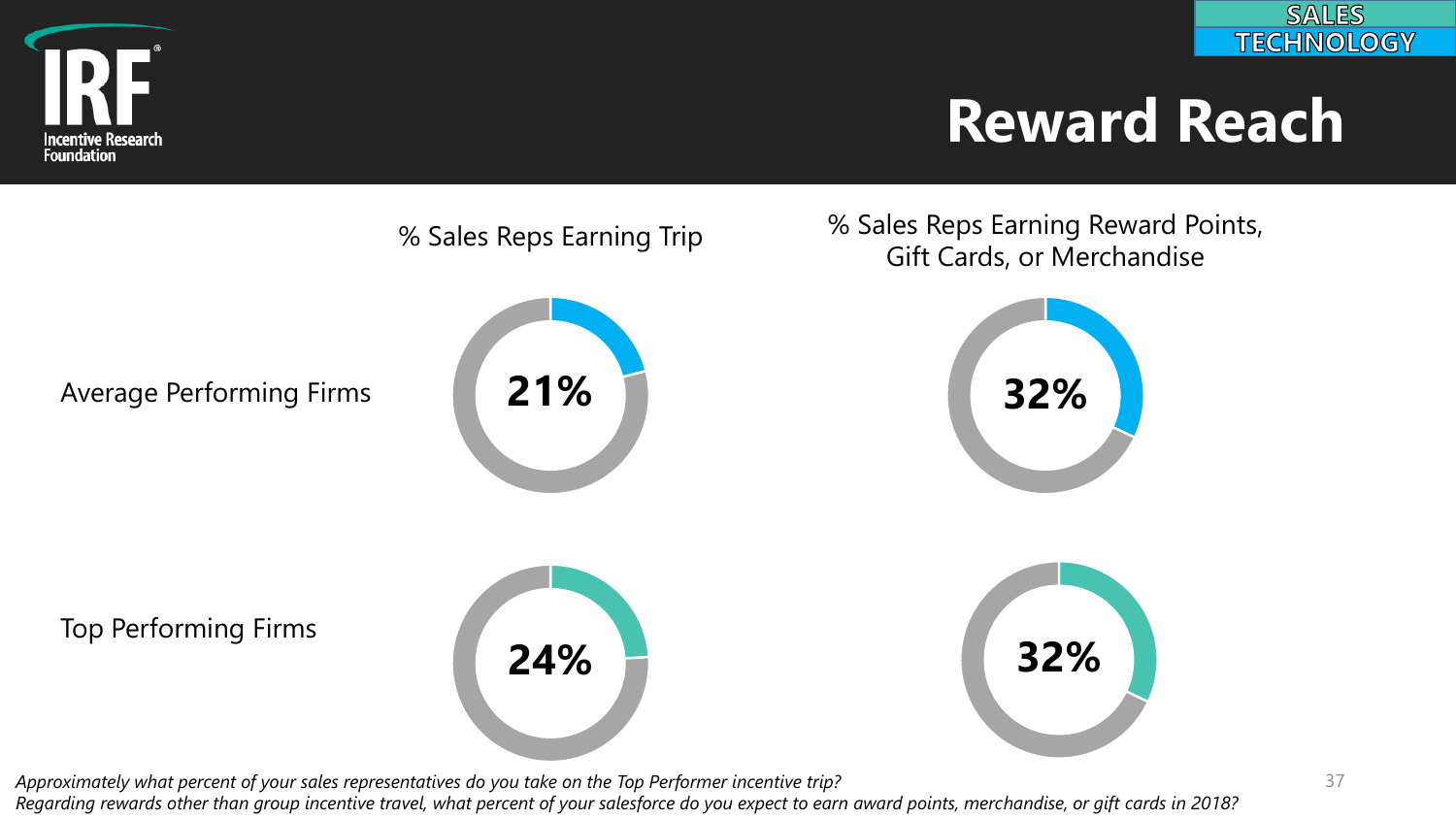



**Average Performing Firm Top Performing Firm**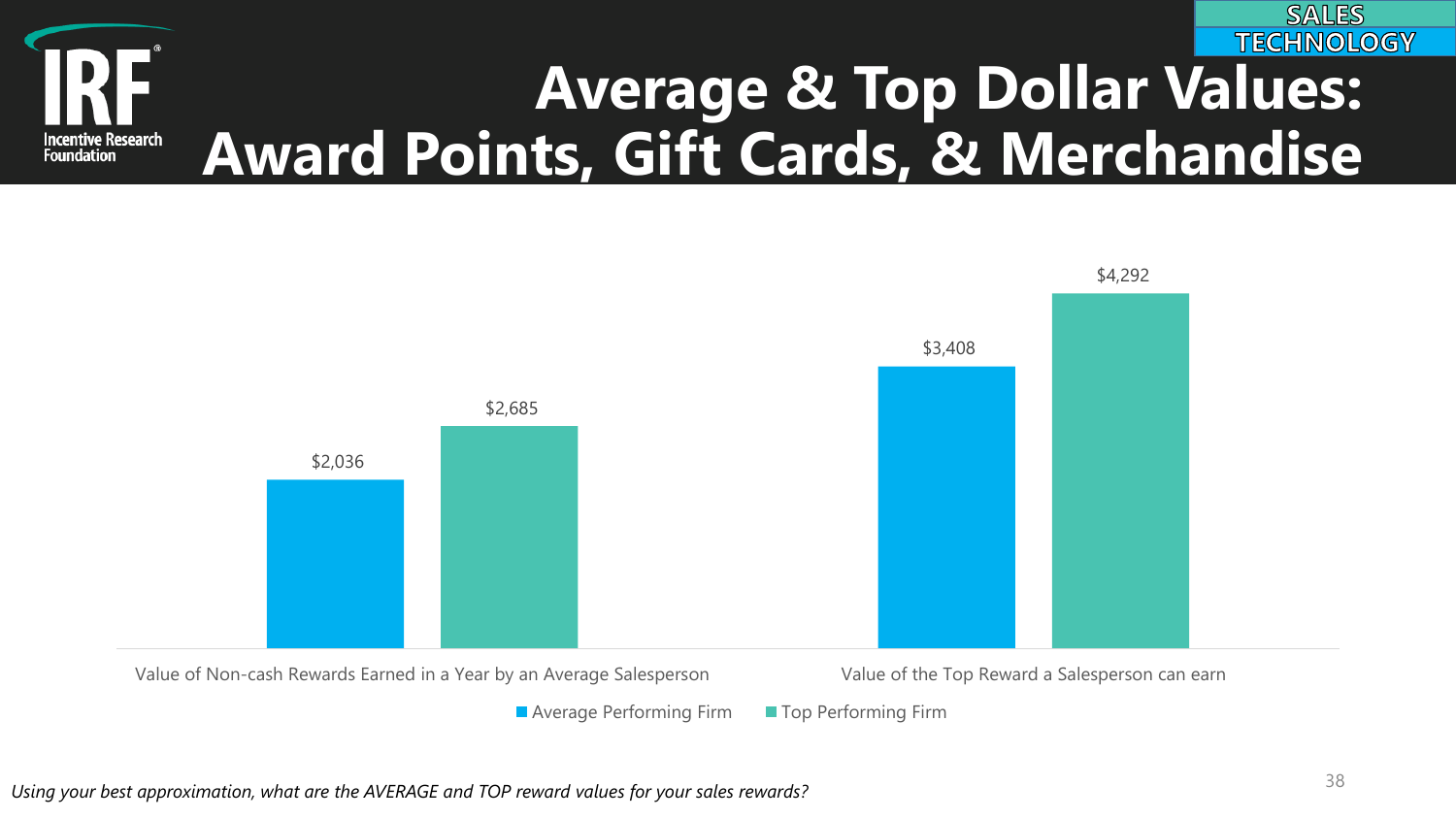

# **Average & Top Dollar Values: Incentive Trips**





■ Average Performing Firm ■ Top Performing Firm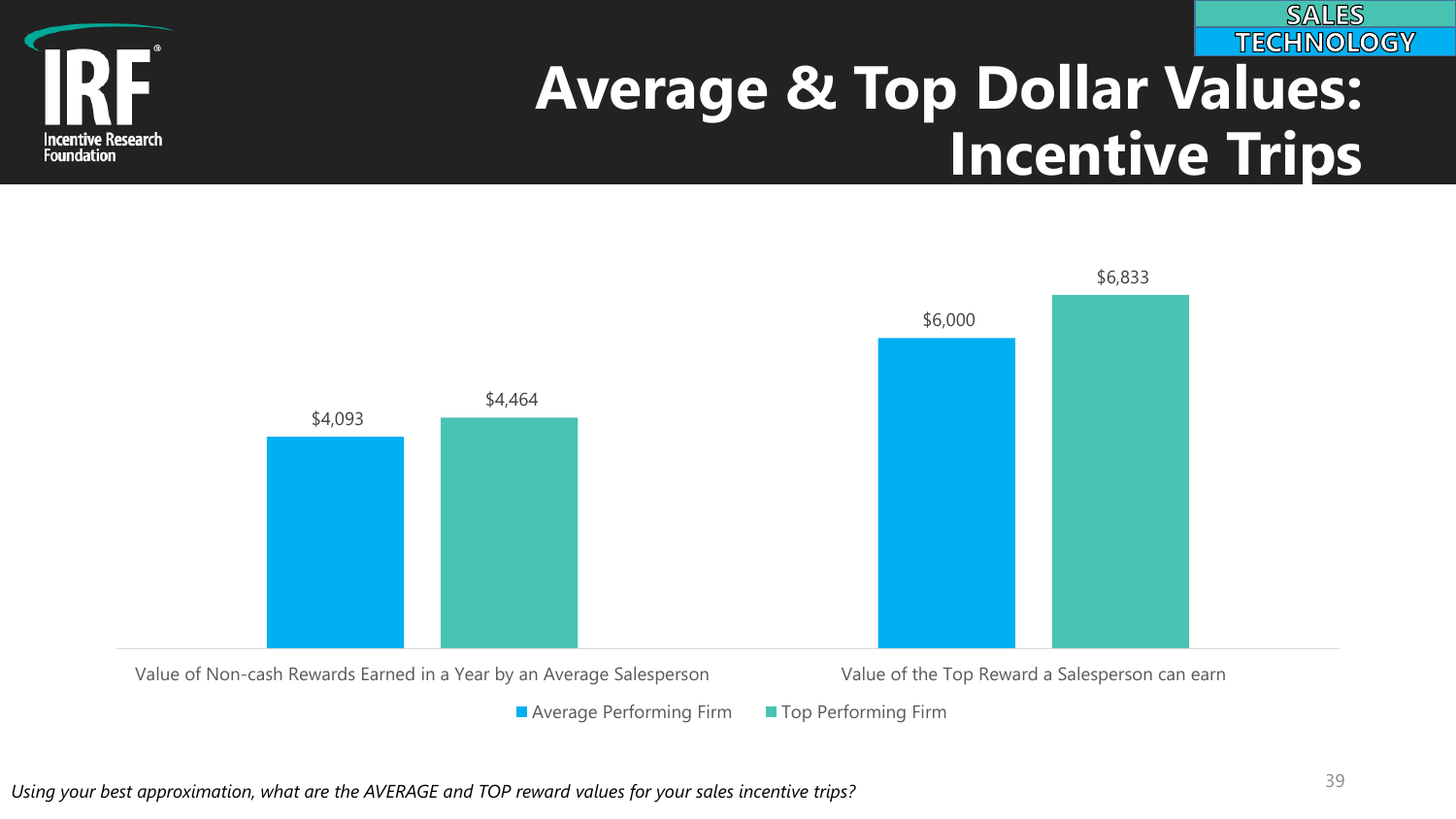

# **CHANNEL PROGRAMS**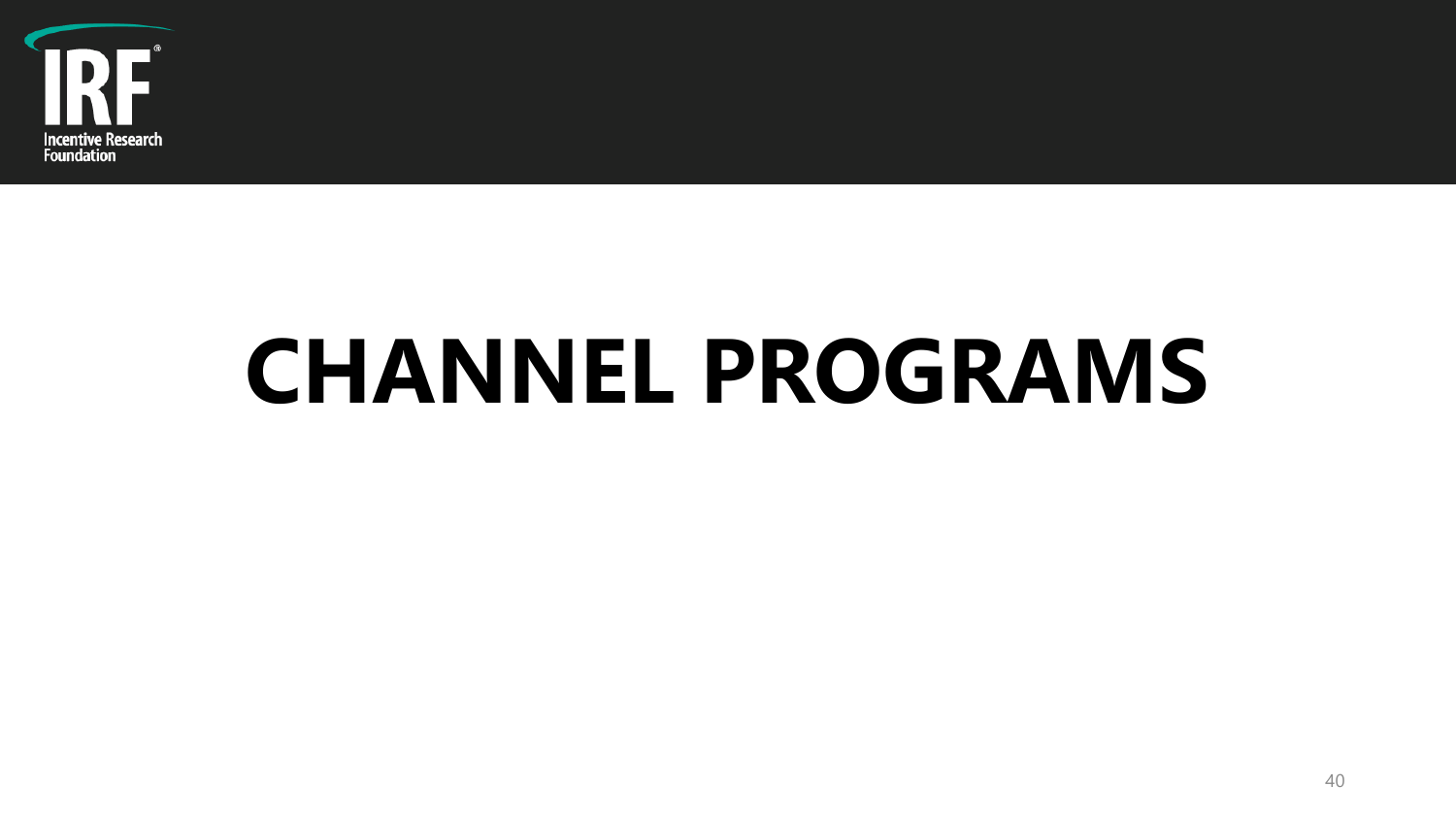

#### **Program Includes Top Performer Award Top Performer Award Includes Group Trip**



*Does your non-cash sales incentive program include a Top Performer award? Does your Top Performer award include a group incentive trip?* 

**CHANNEL TECHNOLOGY**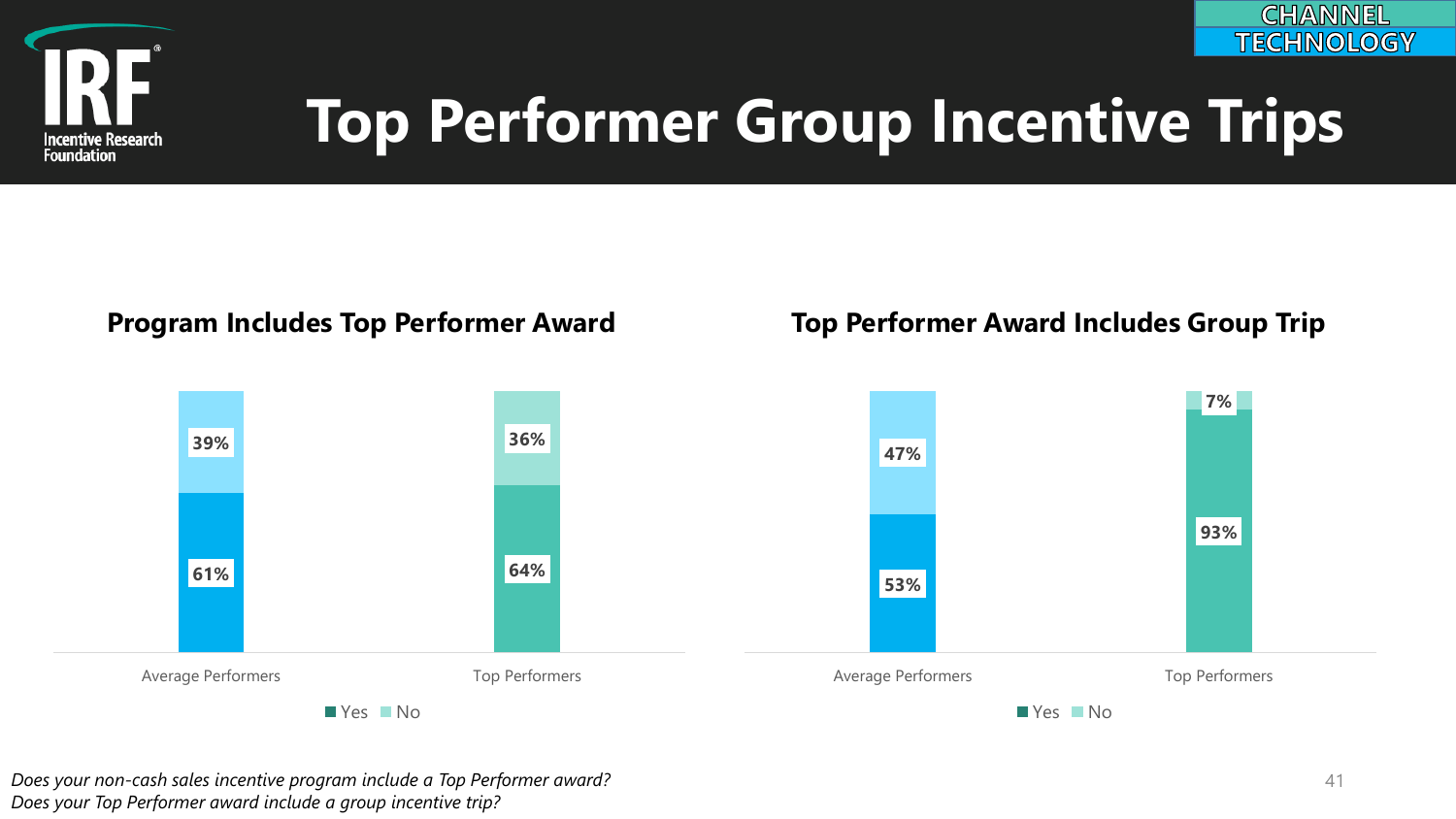



# **Number of Trip Attendees**

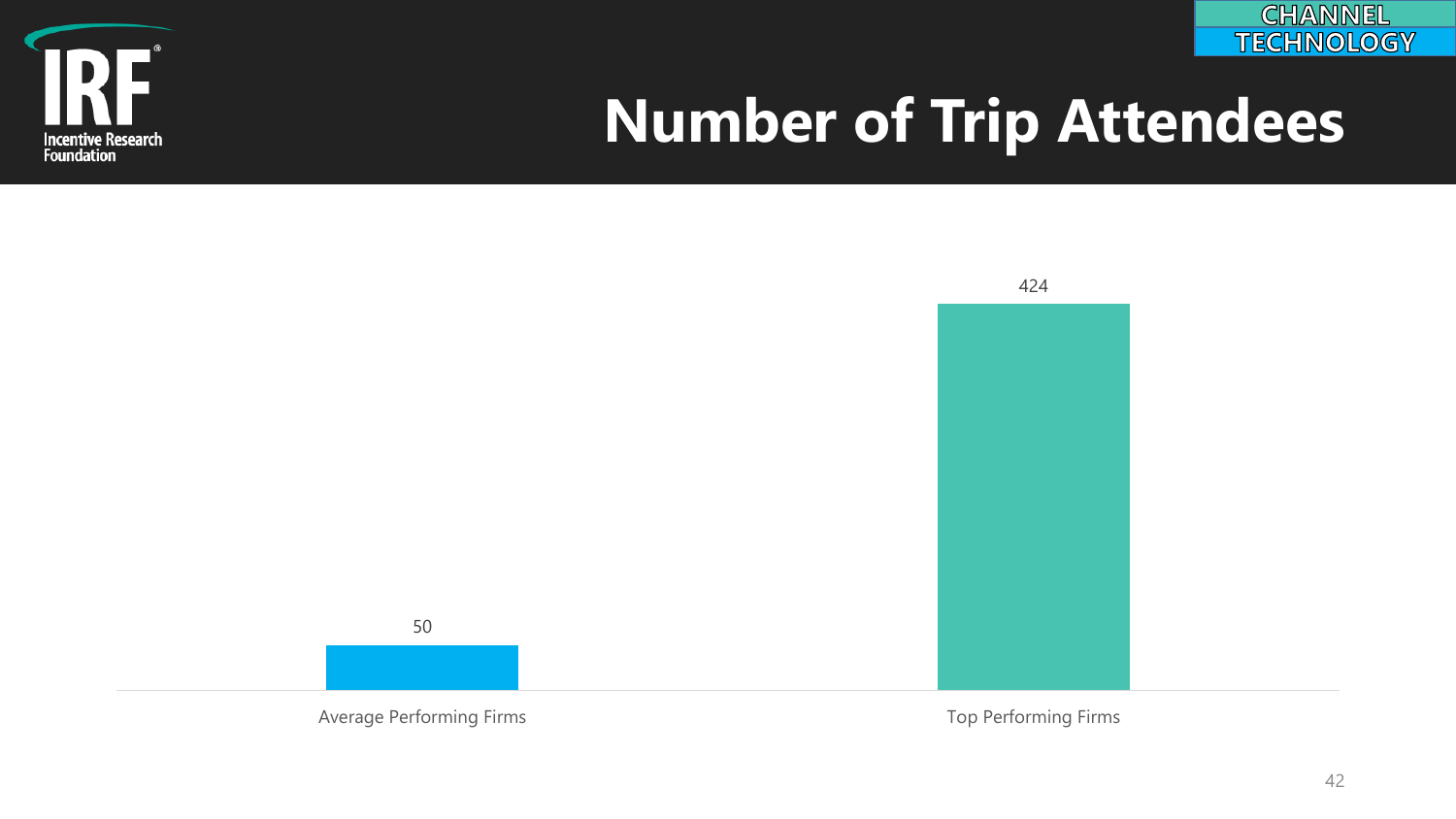

#### **TECHNOLOGY Limits on Number of Top Performer Trip Winners**

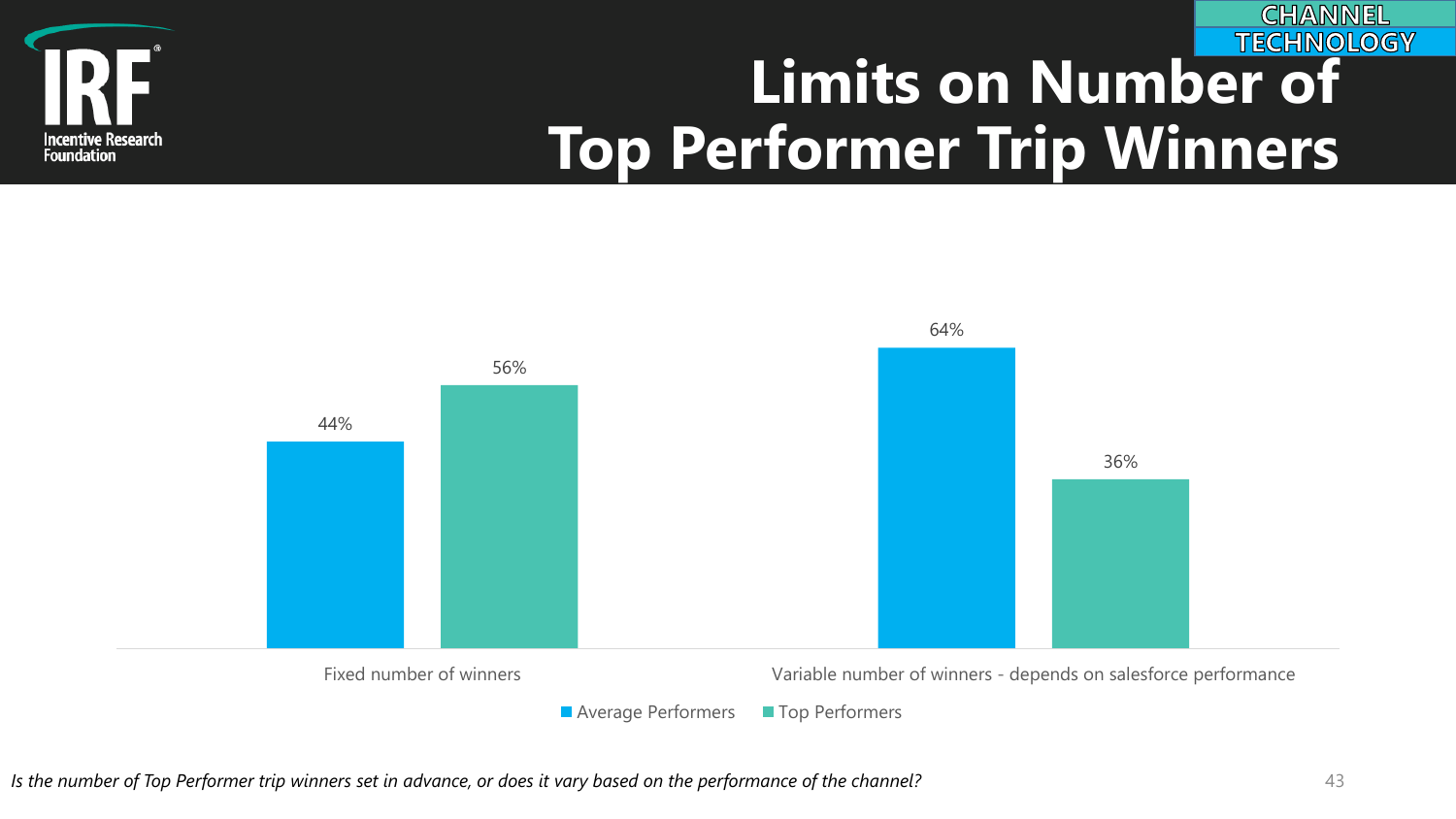



# **Objective Qualification: Top Performer Incentive Trip**



■ Average Performers ■ Top Performers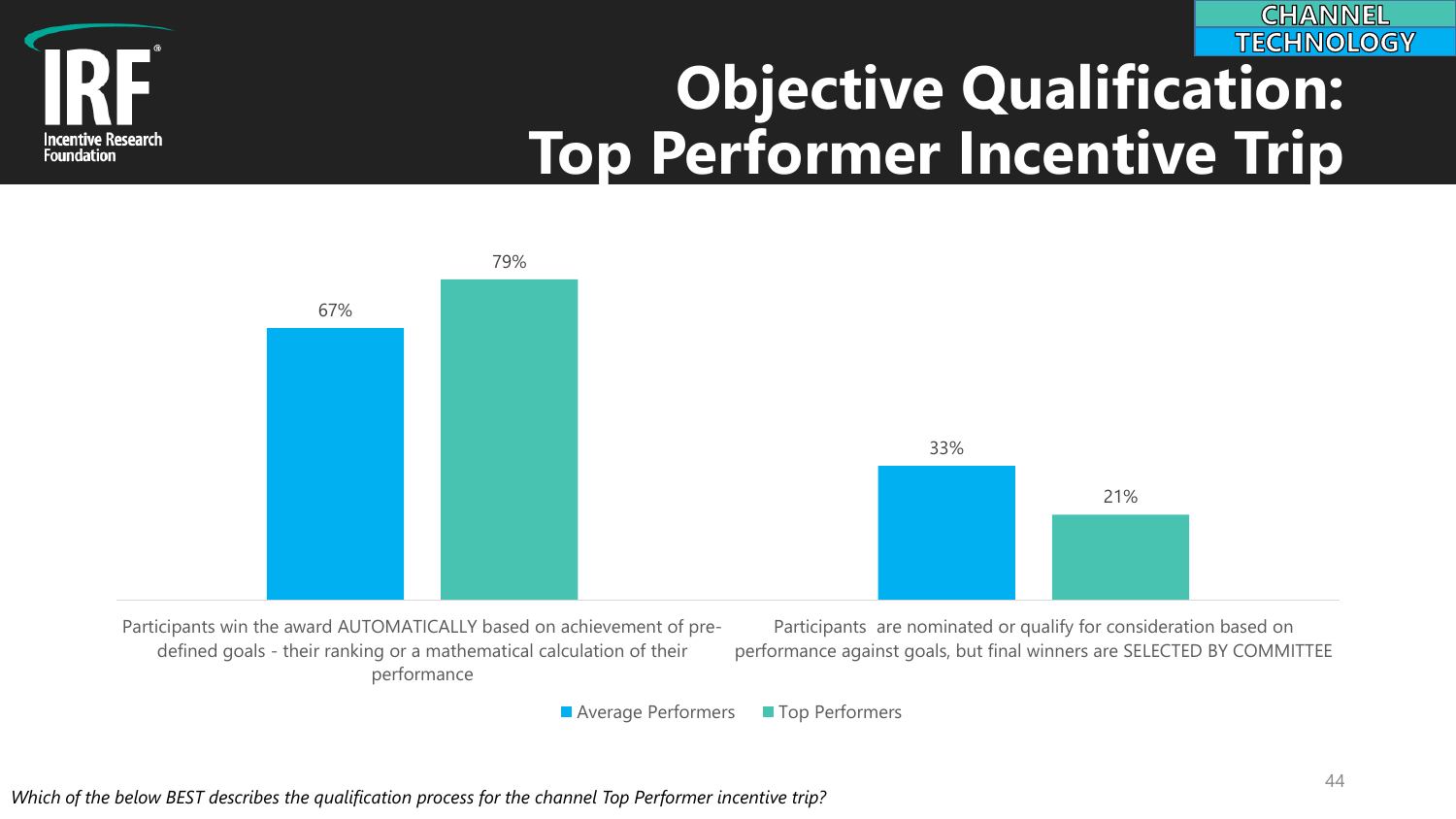

### **TECHNOLOGY Qualification Complexity: Top Performer Incentive Trip**



SIMPLE - Very clear, concrete qualifiers, no tiers or segment adjustments. For example, the top X% win based on one or more straightforward, objective metrics.

MODERATE - Somewhat more complex qualification rules that may accommodate different requirements for different audiences. For example, the top 25 salespeople ranked by netnew sales dollars, plus the next X% of salespeople stack ranked within their r

COMPLEX - Involved qualification rules that prioritize precision in a complicated sales/business environment. May involve multiple weighted formulas or a performance matrix. Adjusts for segment and business considerations, but more difficult to communicat

**Average Performers** Top Performers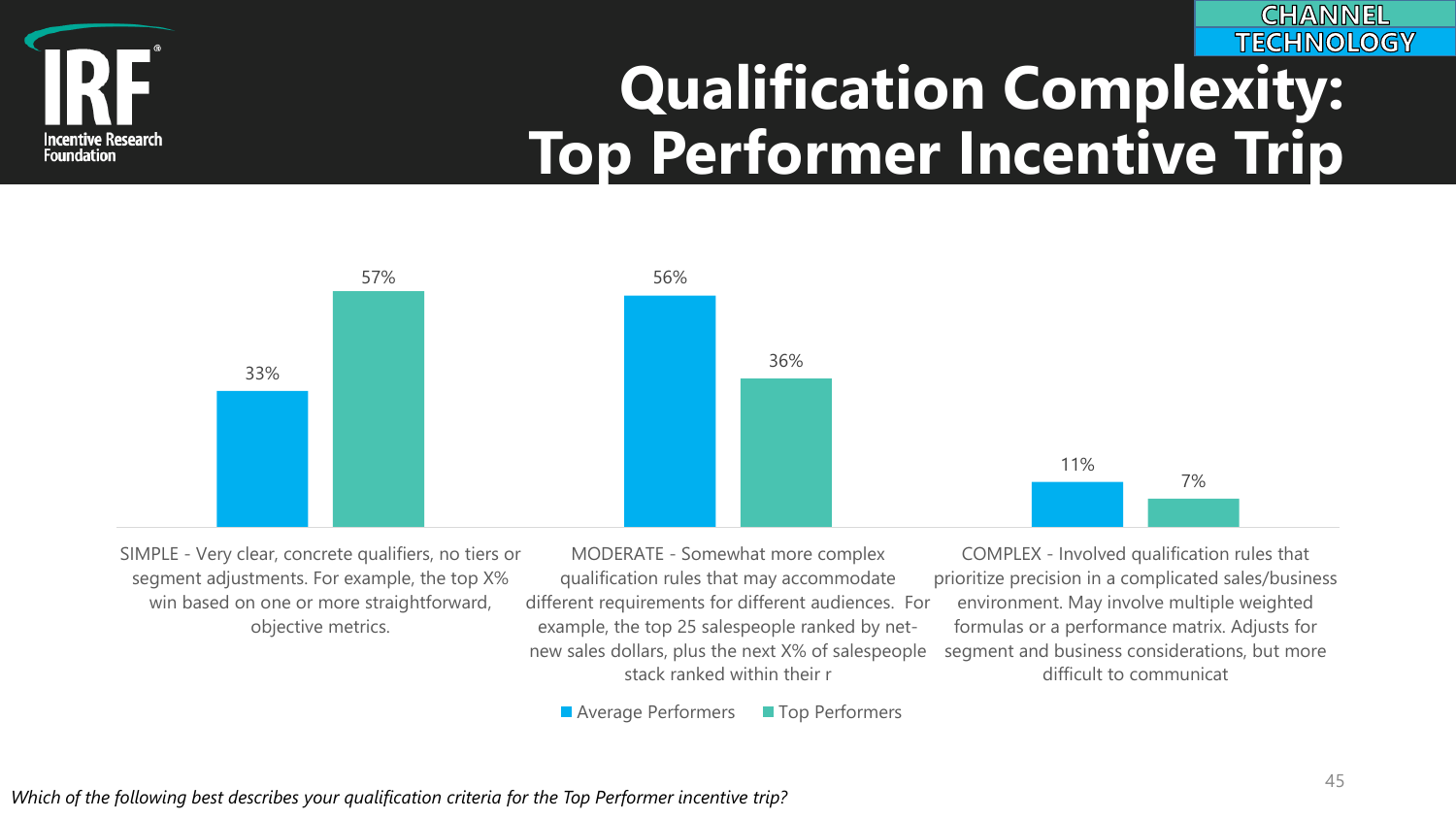



# **Sales Targets for Channel Participants**

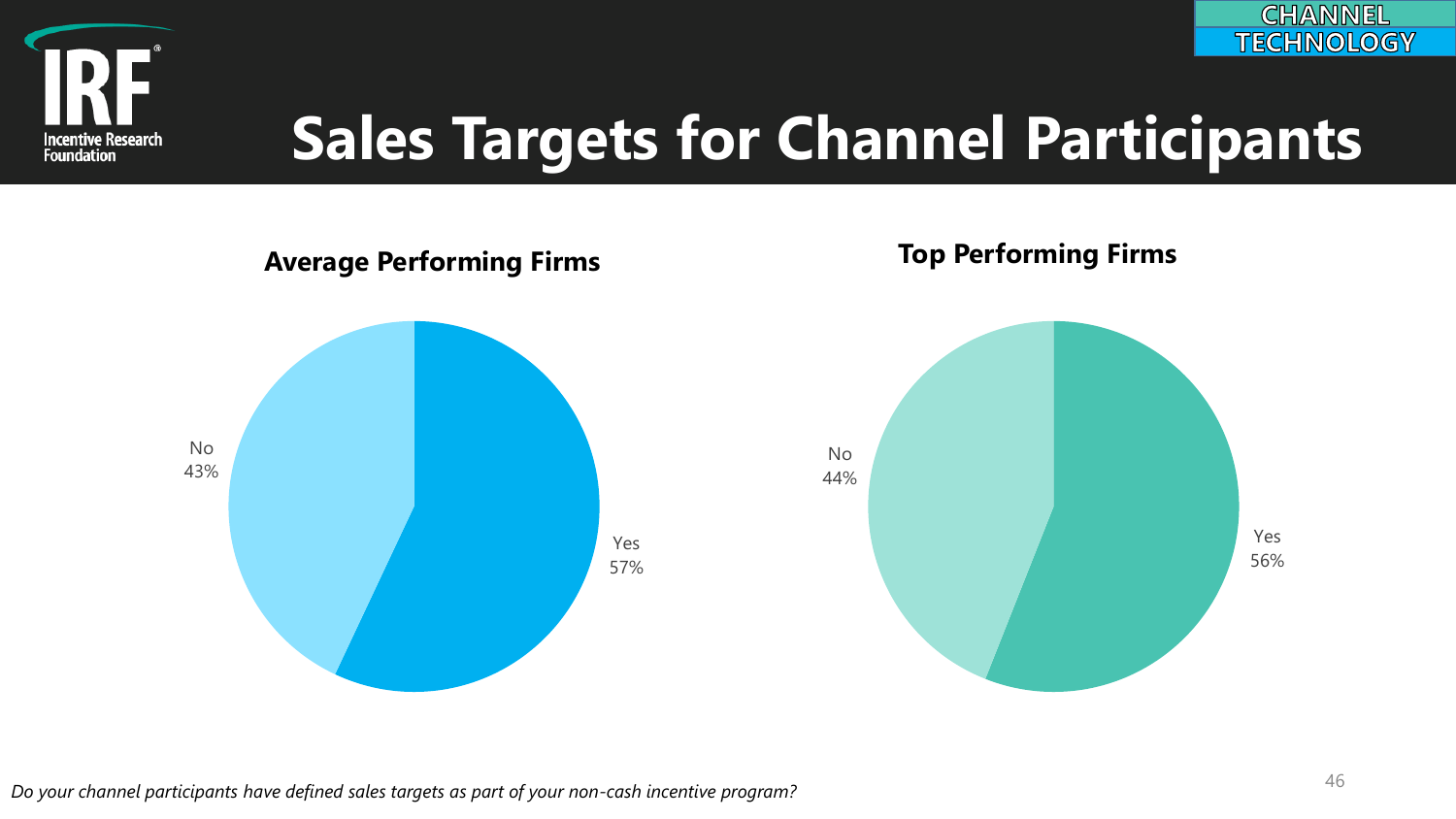

### **TECHNOLOGY Reward Achievability: Top Performer Channel Incentives**

**Tiered Structure for Maximizing Reach**

**Beyond Top Performer Award**

47

**CHANNEL** 

#### **Special Rules for New Channel Participants Top Performer Award**



• *Do you have special rules for new channel participants that allow them a better chance to earn a place on the trip?*

• *Is your Top Performer award program tiered - allowing channel participants who don't qualify for the trip to earn other rewards, such as award points, gift cards, or merchandise?*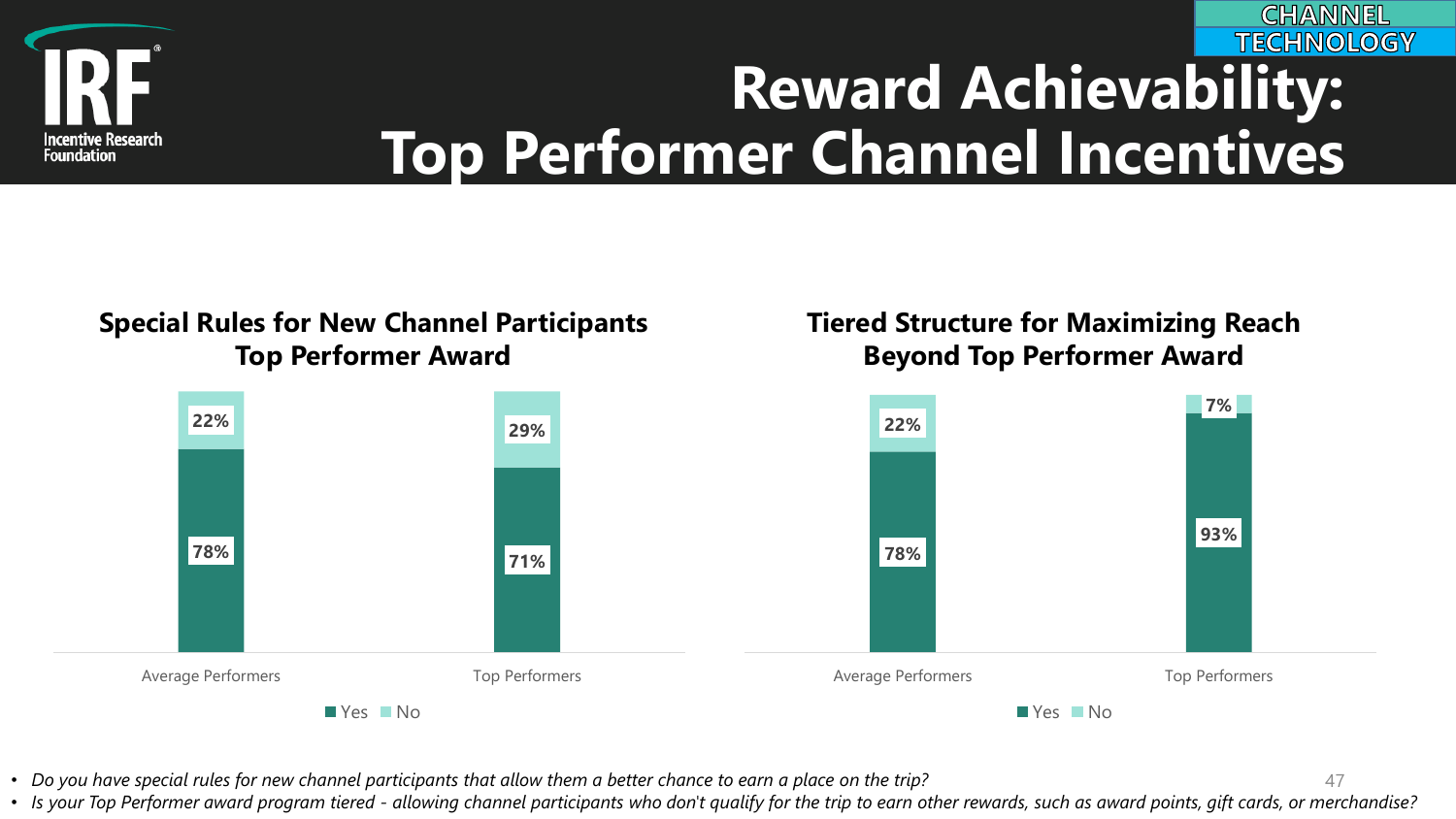

### **TECHNOLOGY Reward Approach: Non-Travel Rewards**

**CHANNEL** 

#### **Special Rules for New Channel Participants Non-Travel Rewards**

#### **Any Programs without Earning Limits?**



- *Regarding award points, gift cards, and merchandise rewards, does your non-cash channel incentive program have a "Fast Start" that allows newer channel participants to earn quickly, giving them early "wins" to boost their motivation?*
- Do you operate any non-cash channel incentive programs that do not have a "top-stop" meaning channel participants can earn unlimited awards based on the amount of *product/service they sell?*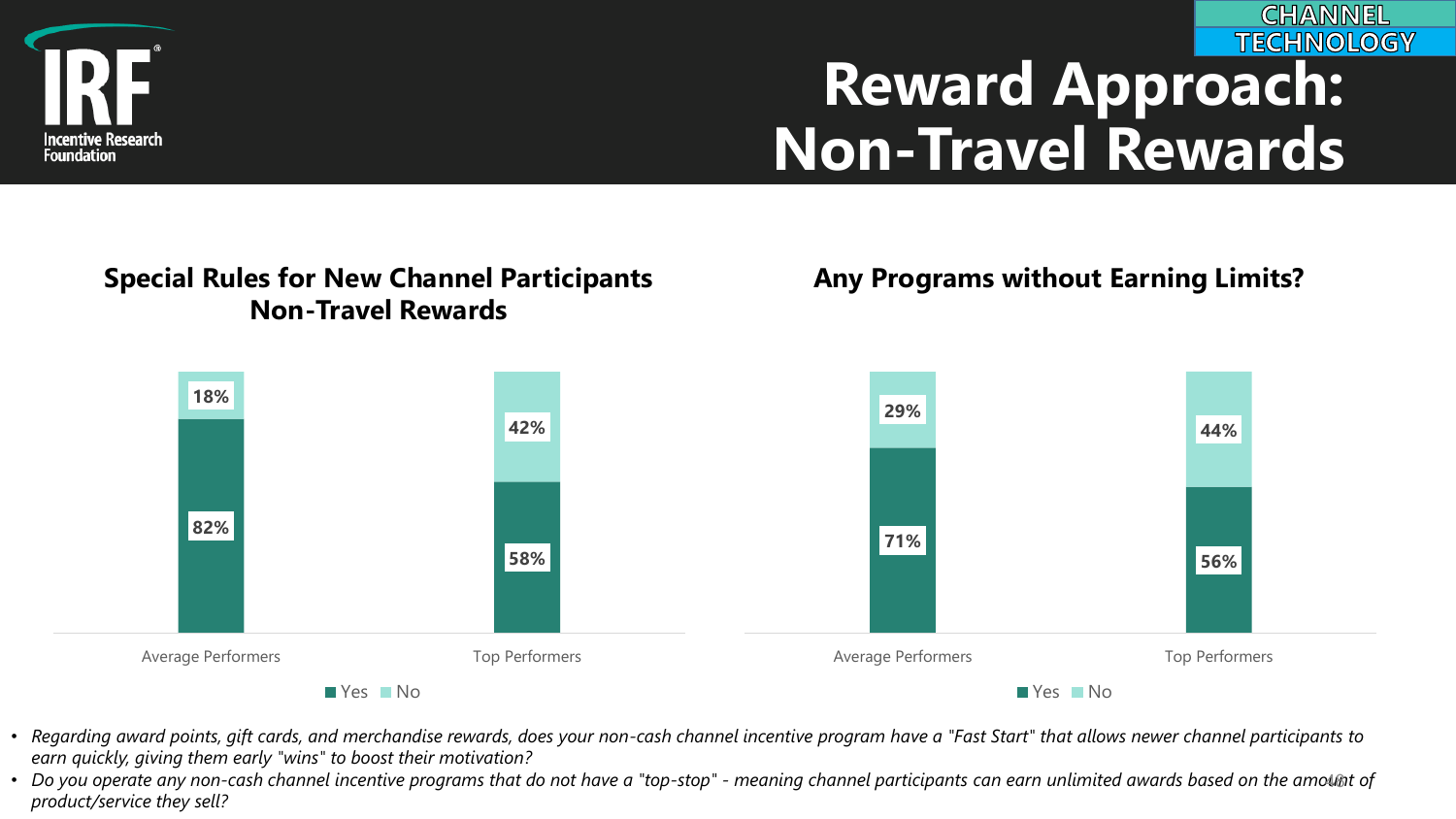

### **TECHNOLOGY Budgeting Approach Non-cash Channel Incentives**

#### **Average Performing Firms Top Performing Firms**





49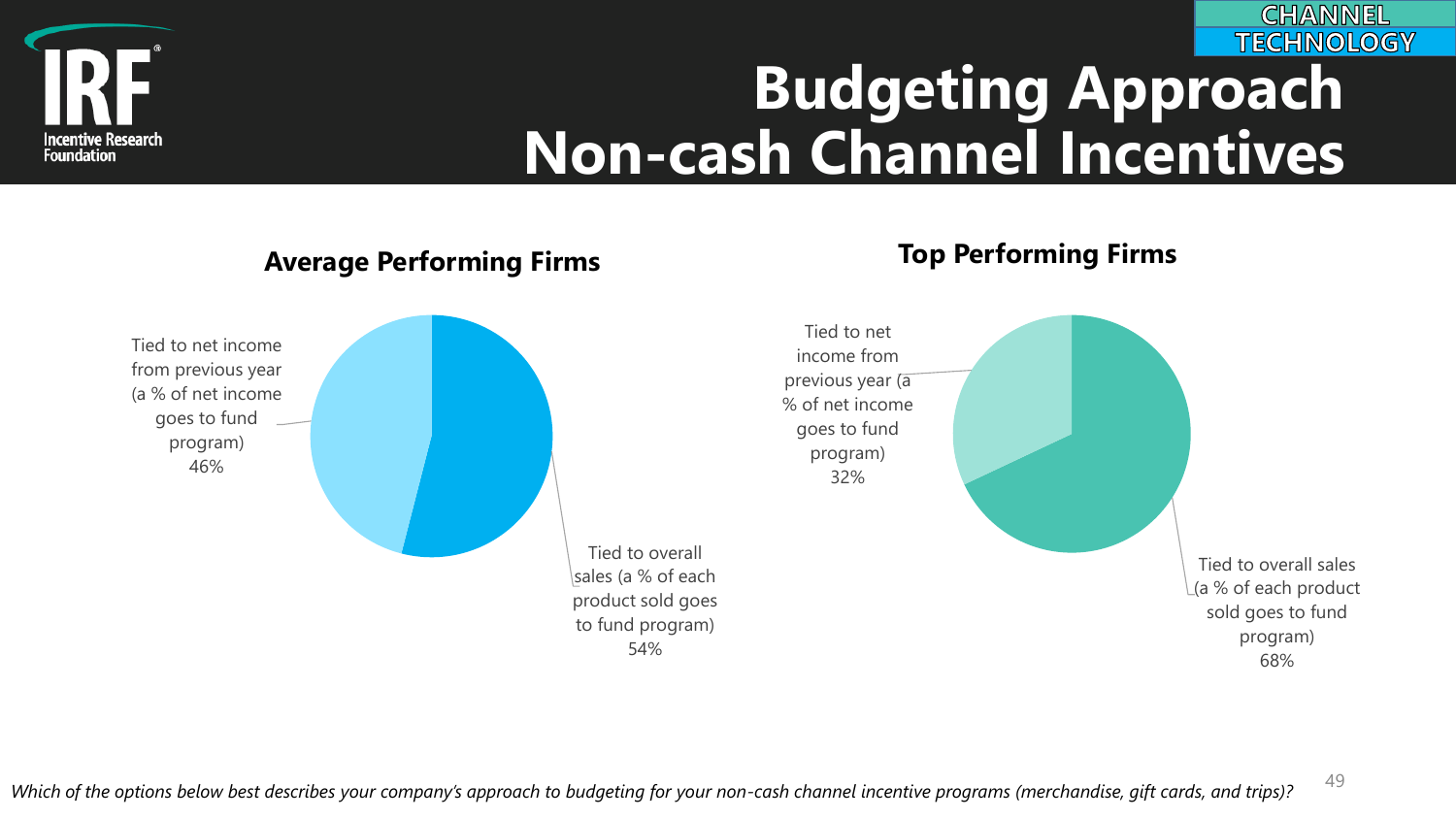



# **Budget Influencers Non-cash Channel Incentives**



*What factor most influences budget changes year-over-year for your non-cash channel incentive programs (merchandise, gift card, or trip)?*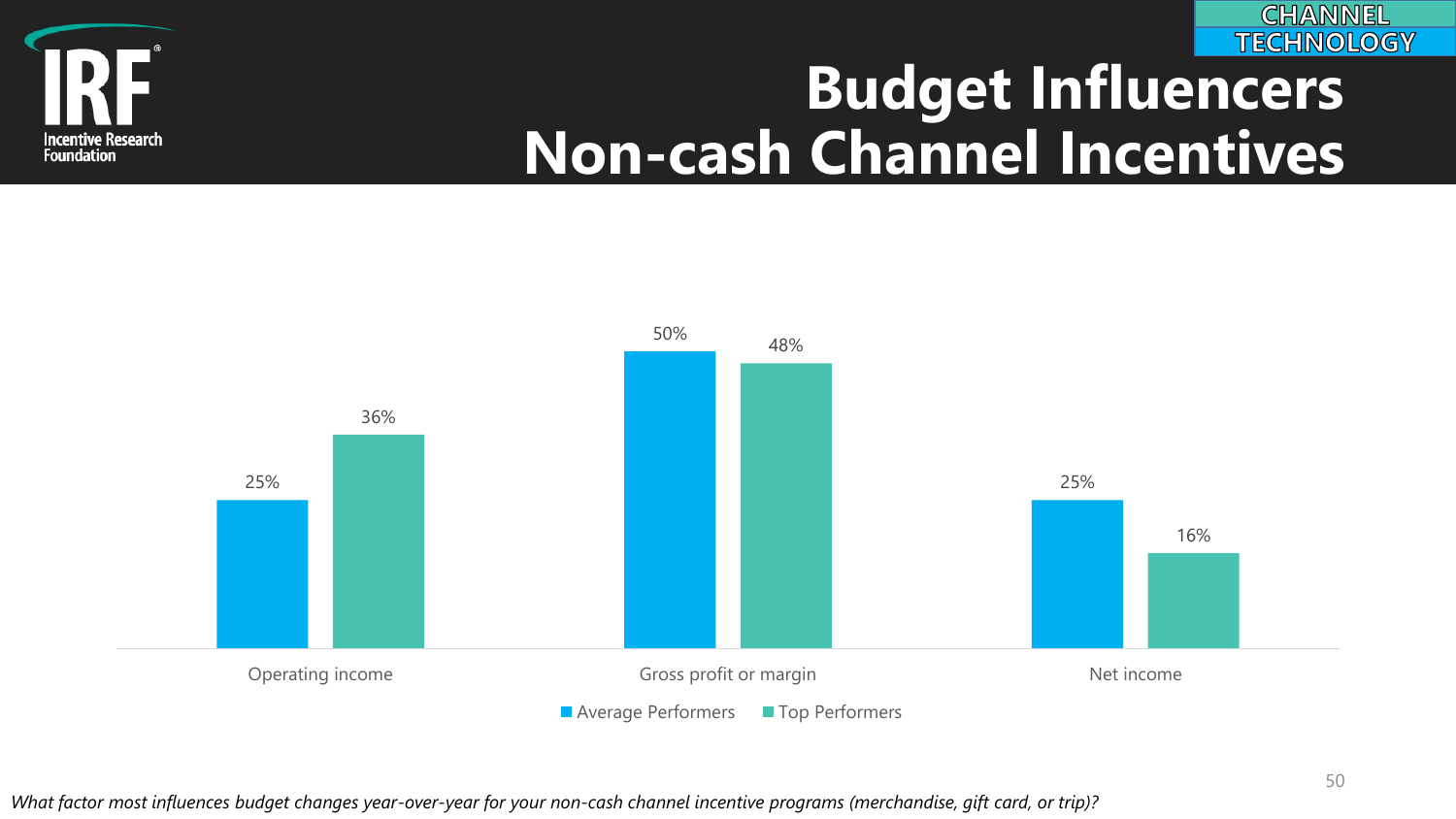

### **TECHNOLOGY Business Objectives Channel Reward & Recognition**



*Which of the following business issues do your company's dealer/partner reward and recognition strategies address?* <sup>51</sup>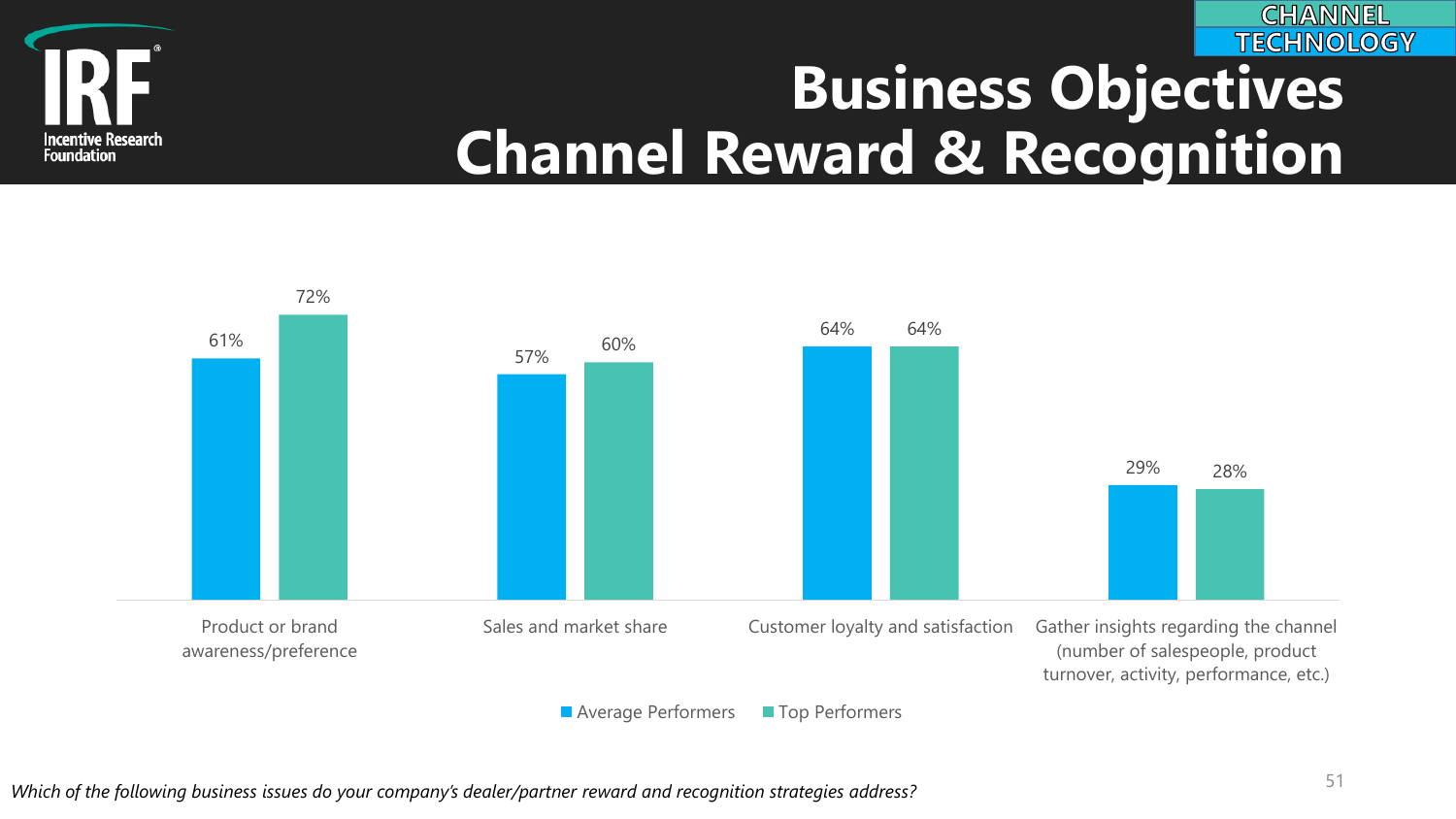

### **TECHNOLOGY Qualifying Metrics Top Performer Channel Incentive Trip**

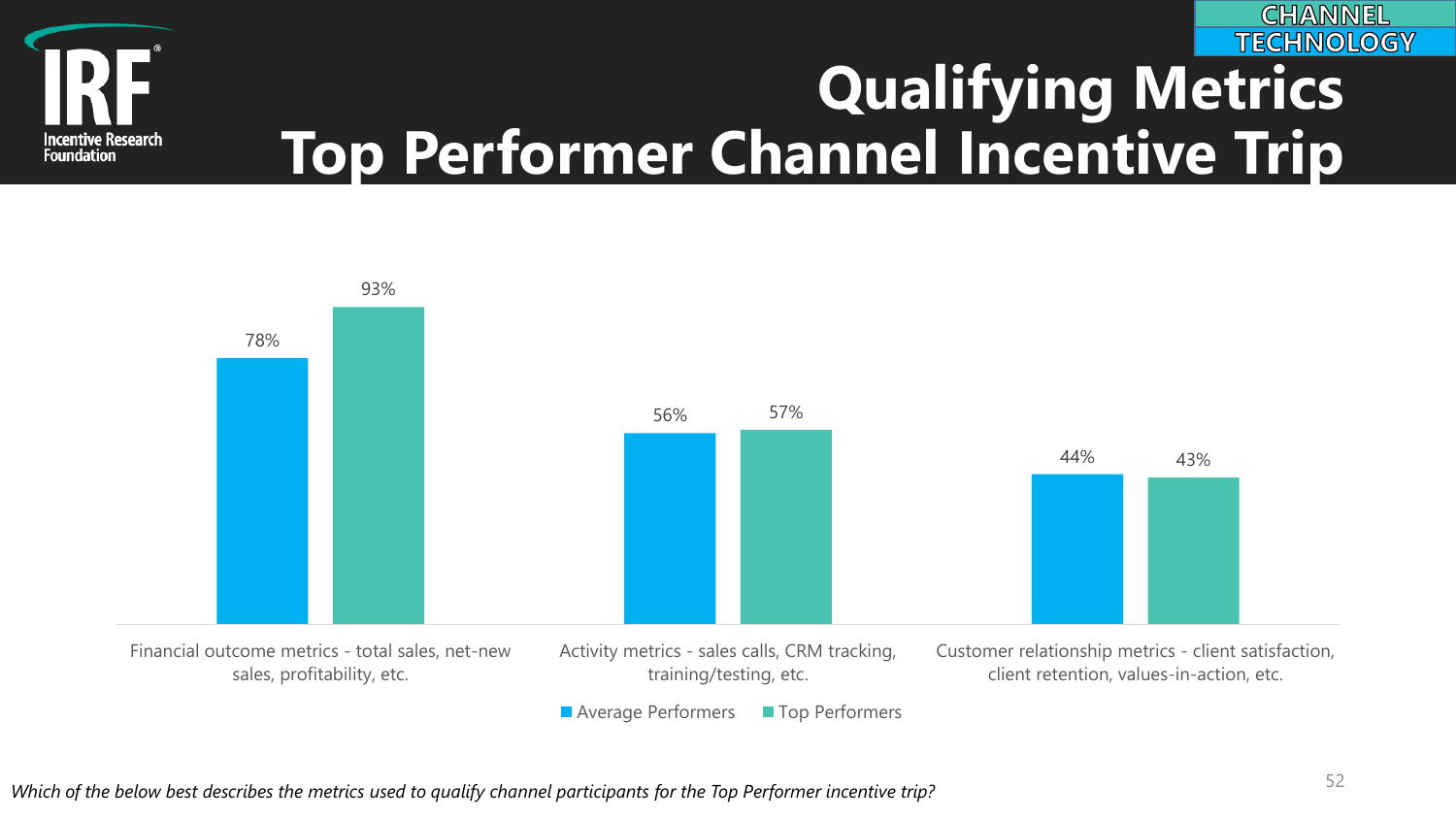

### **TECHNOLOGY Qualifying Metrics Top Performer Channel Rewards**



*Which of the below best describes the metrics on which channel participants can earn award points, gift cards, and merchandise?* <sup>53</sup>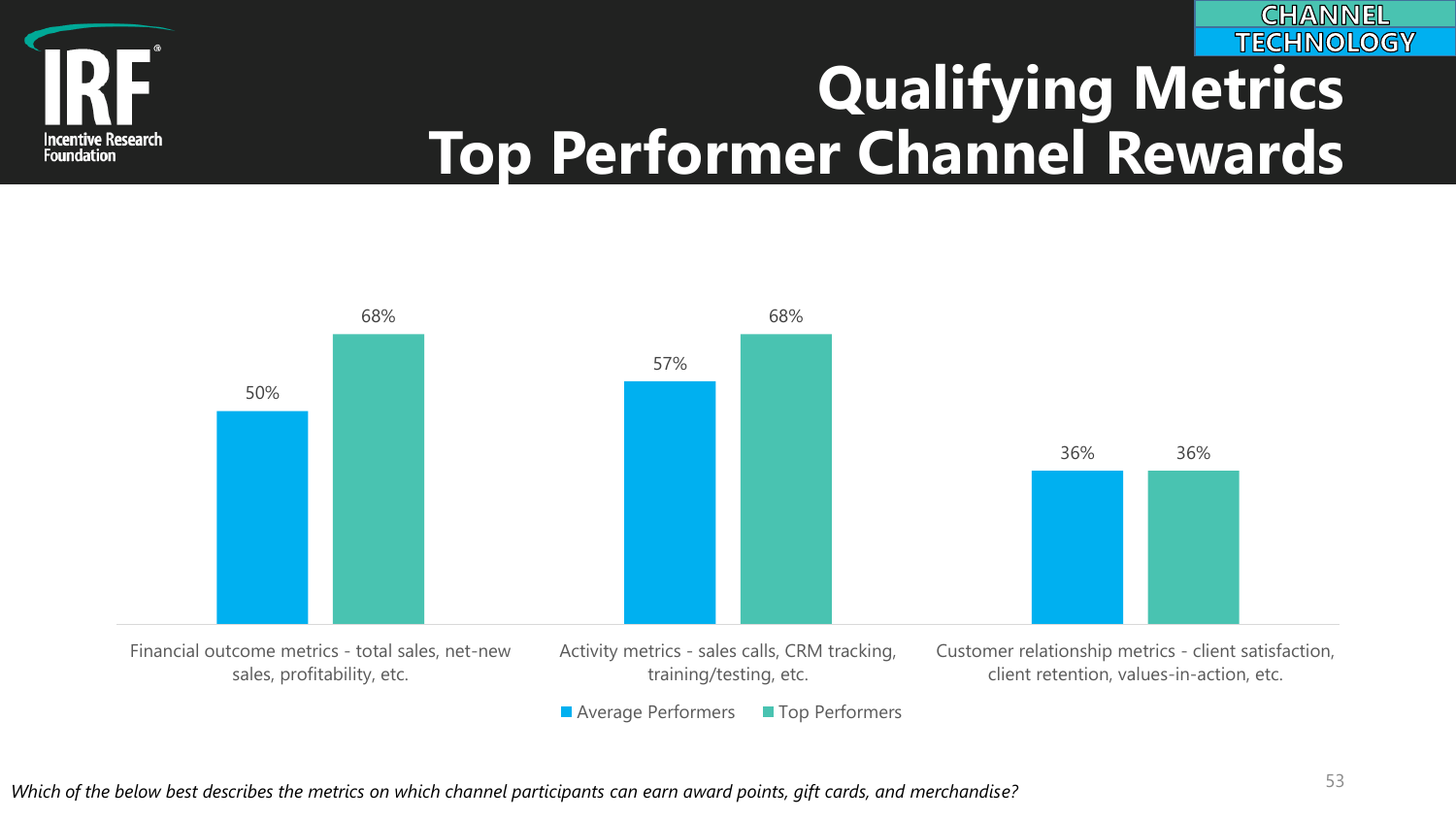



**Average Performing Firm Top Performing Firm**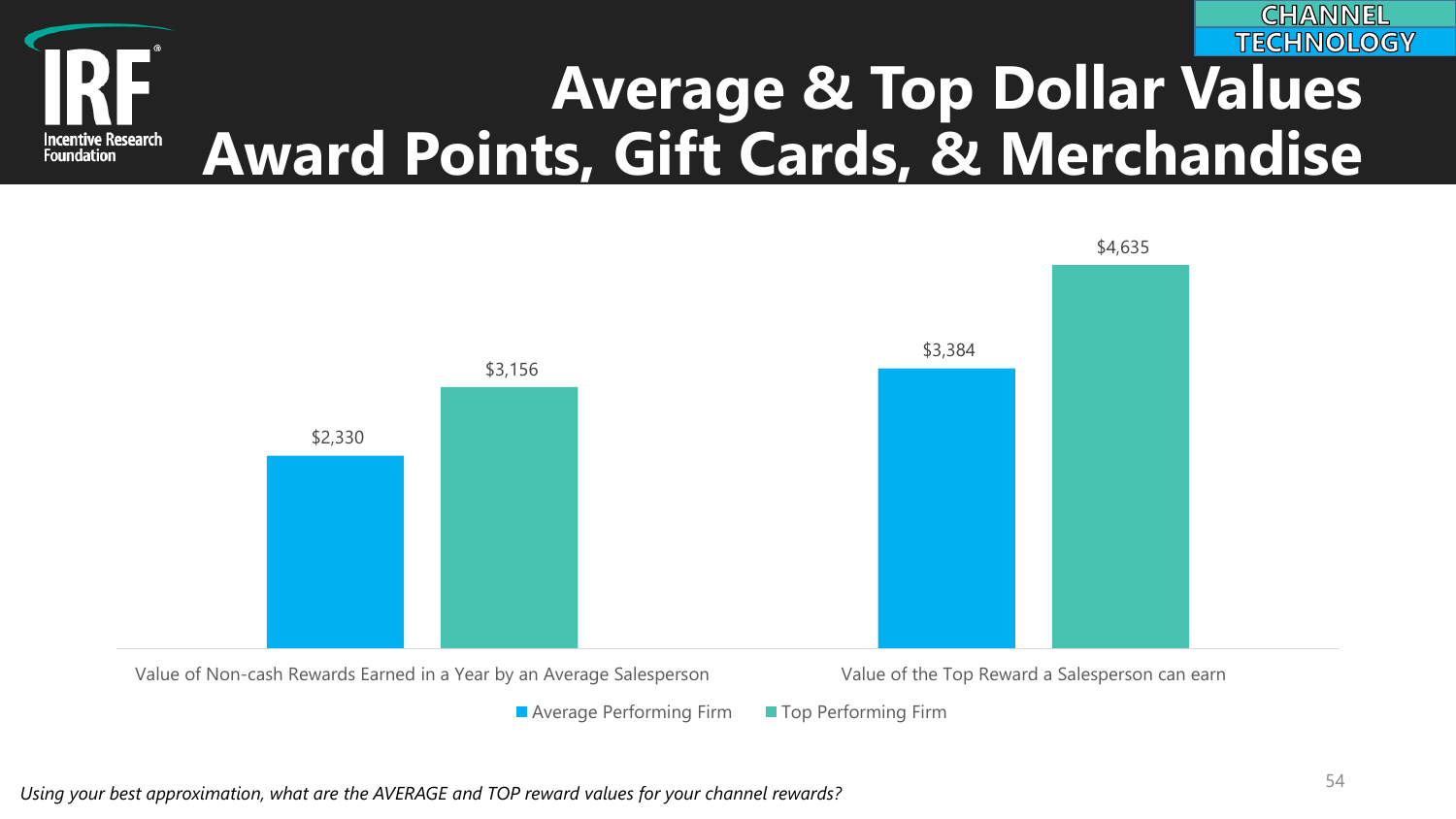

# **Average & Top Dollar Values Incentive Trips**





■ Average Performing Firm ■ Top Performing Firm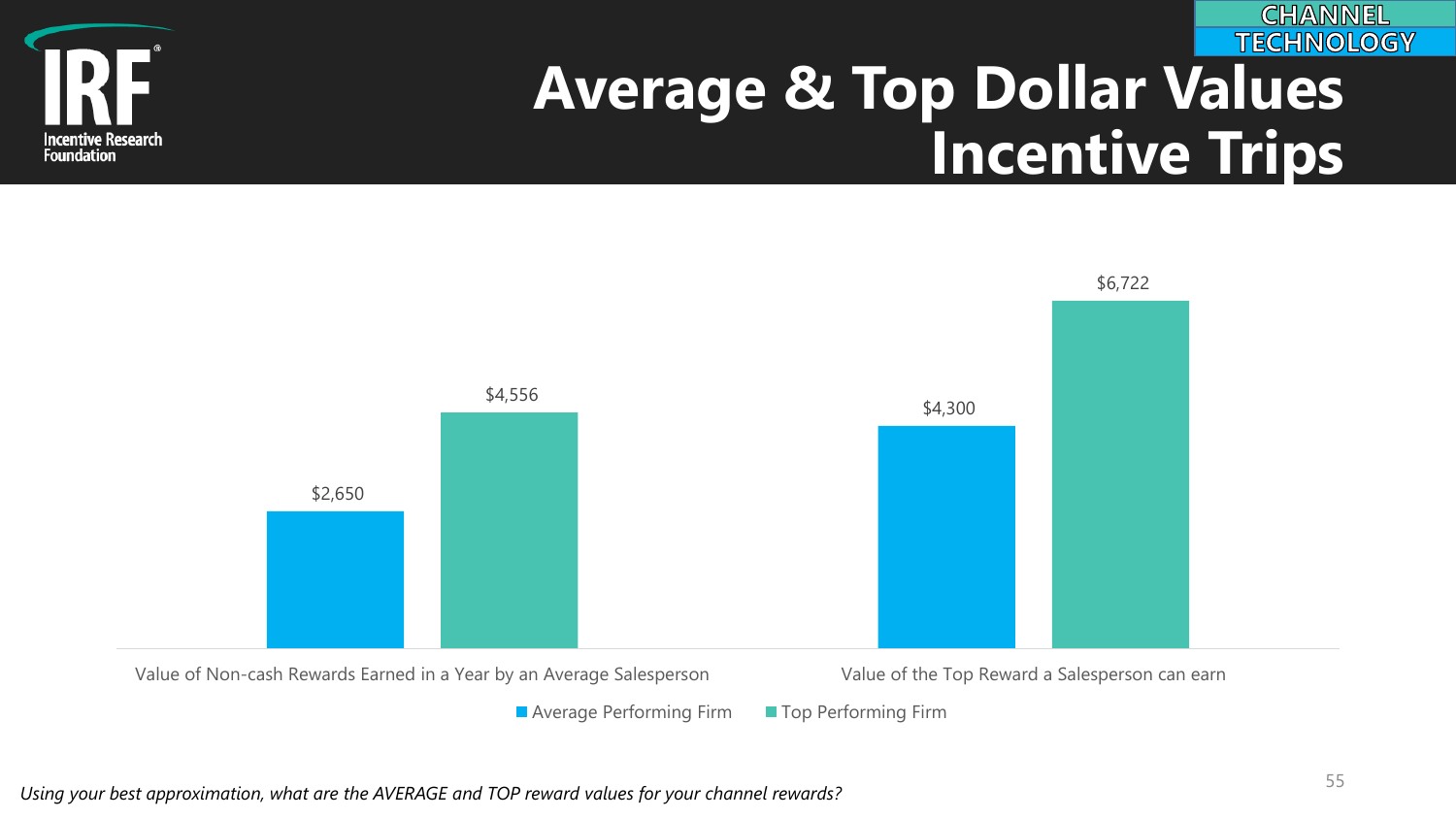

# **EMPLOYEE PROGRAMS**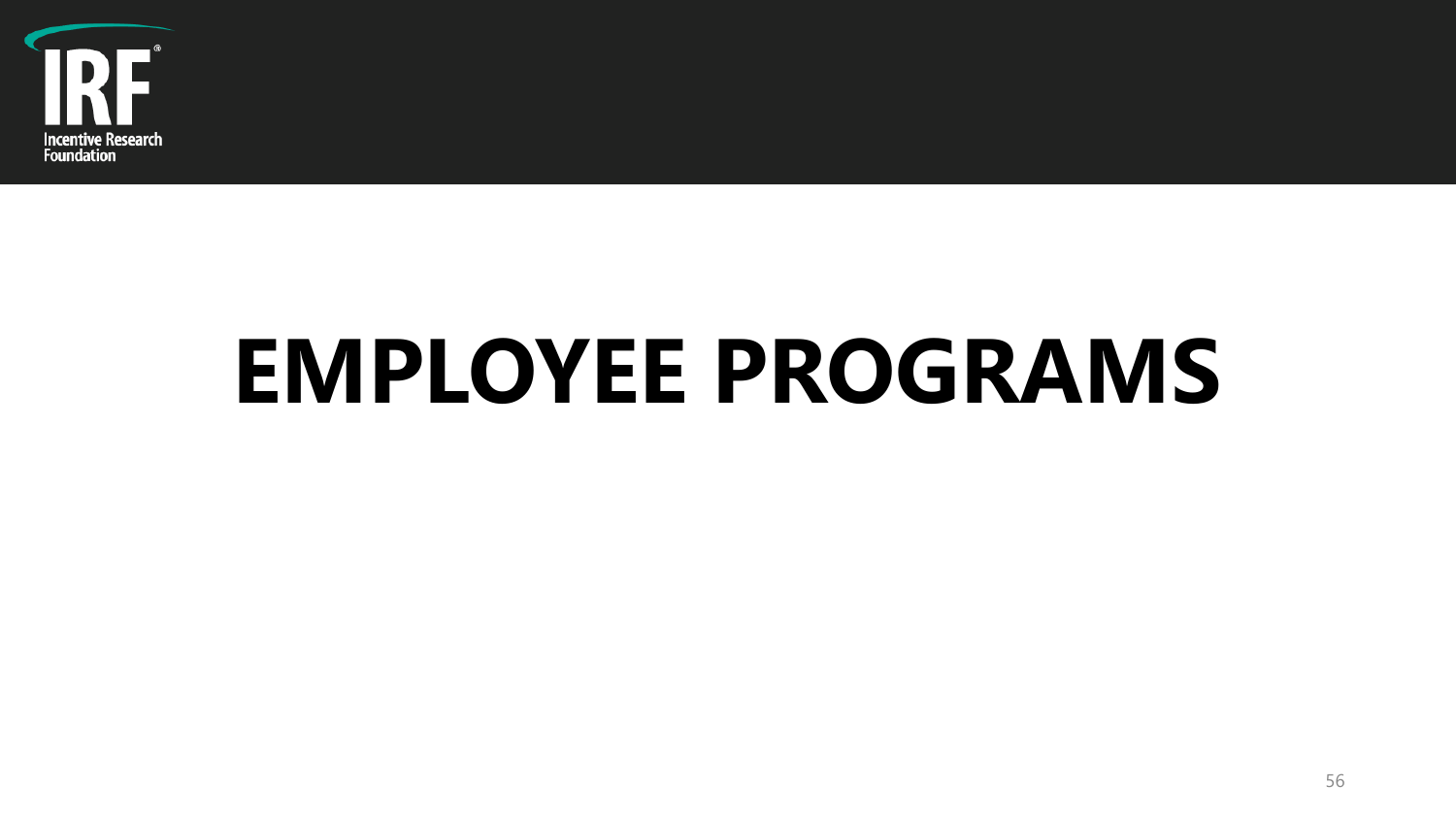

### **TECHNOLOGY Program Structures Employee Reward & Recognition**

Goal-based earning: Participants receive individualized goal targets and earn rewards upon reaching those goals.

Top performer: Goals are set among all participants and the top performer or top performers earn rewards at the end of a set time period for the program.

Discretionary recognition: Recognition or award is given on a spot basis, e.g., a manager to an employee, peer to peer among employees

Team recognition: Recognition or award is given to a team for group achievements or for reaching team goals

Service anniversary/milestone achievement: Recognition or award is given upon attainment of service anniversary or other milestone (e.g., patent awards or Six Sigma certification)

Nomination: Recognition or award is given to employee as nominated by peers or management (employee of the month)



■ Top Performers ■ Average Performers

**EMPLOYEE**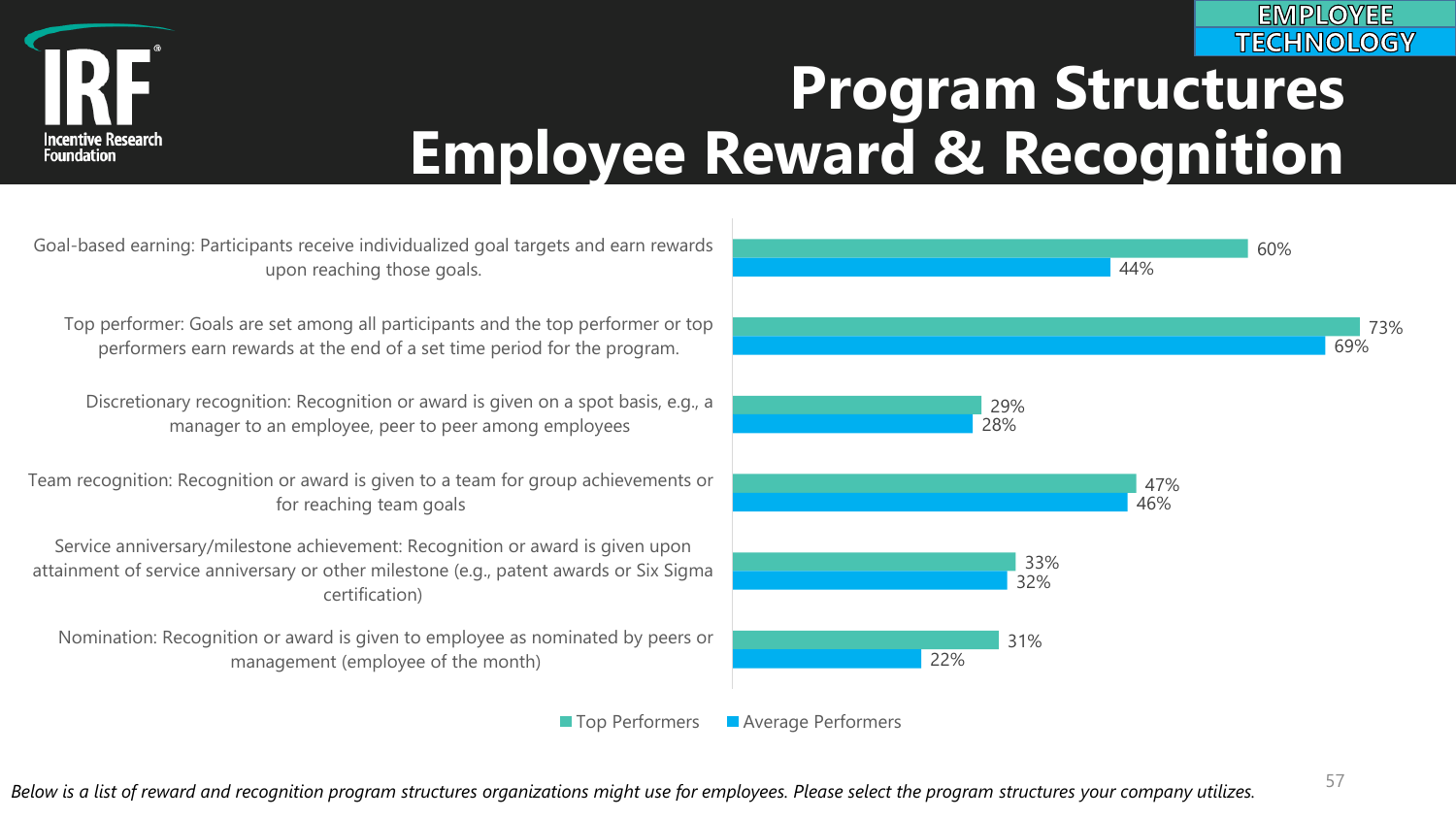



# **Percent of Employees Earning Rewards**



Average Performing Firms **The Example 2018** Top Performing Firms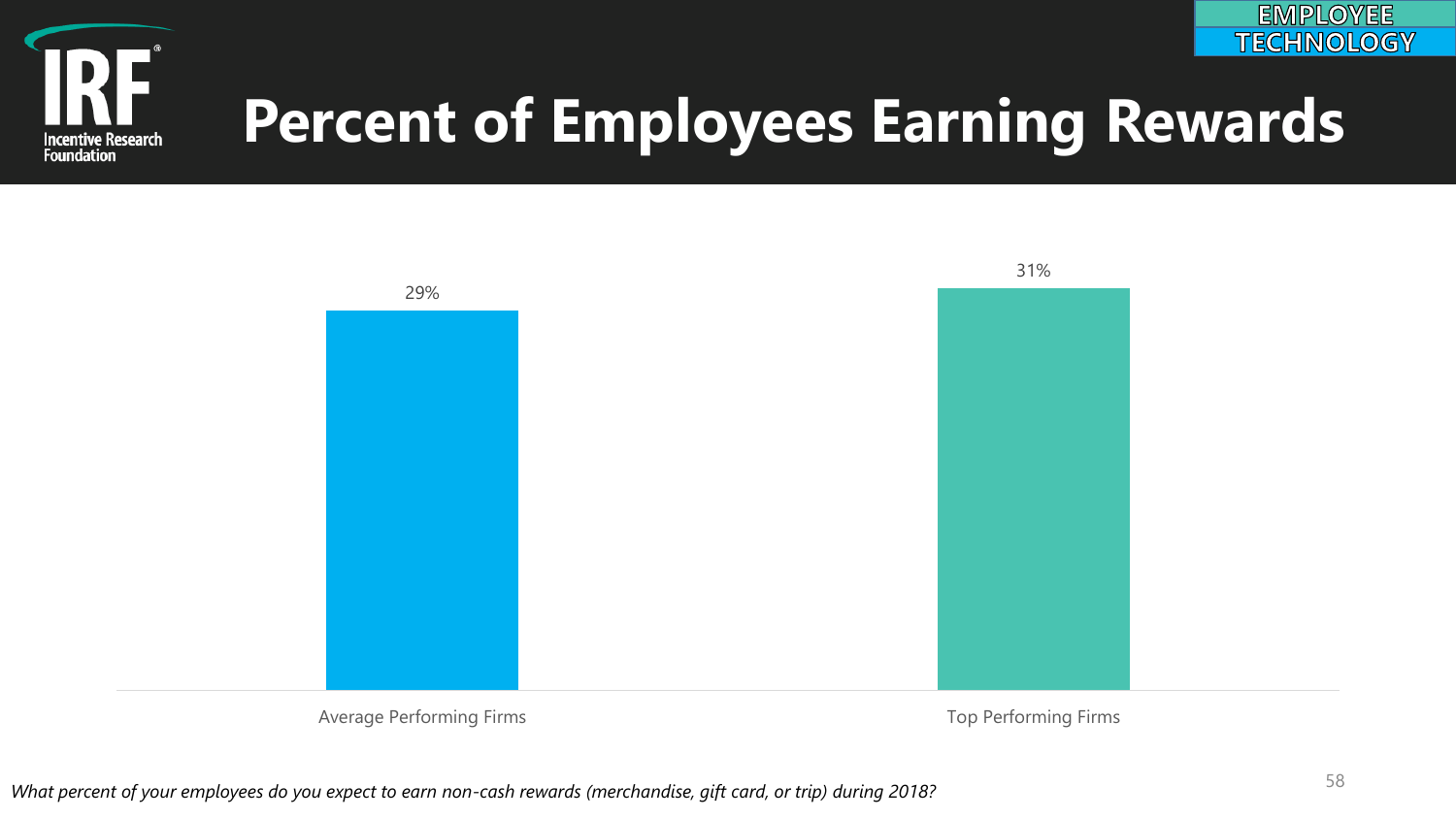



# **Budget Approach**



Budgets are created bottom-up: calculating the appropriate investment as a Budgets are created top-down: executives determine the budget based on percentage of the participant's income prior year spending and overall financial performance

■ Average Performers ■ Top Performers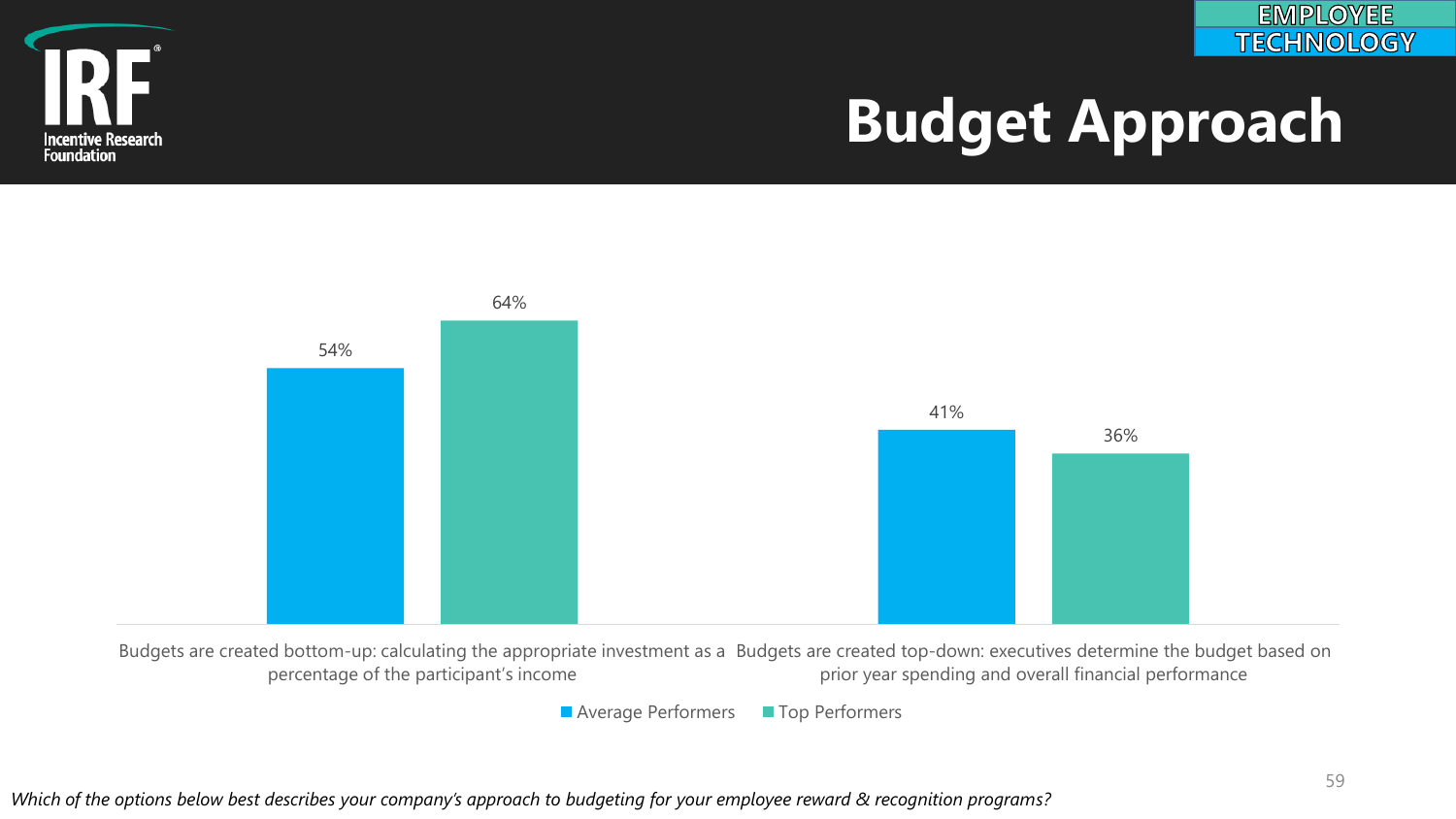

#### **Bottom-Up Budgeting: Percent of Payroll for Reward & Recognition Incentive Research<br>Foundation**



Average Performing Firms **Top Performing Firms** Top Performing Firms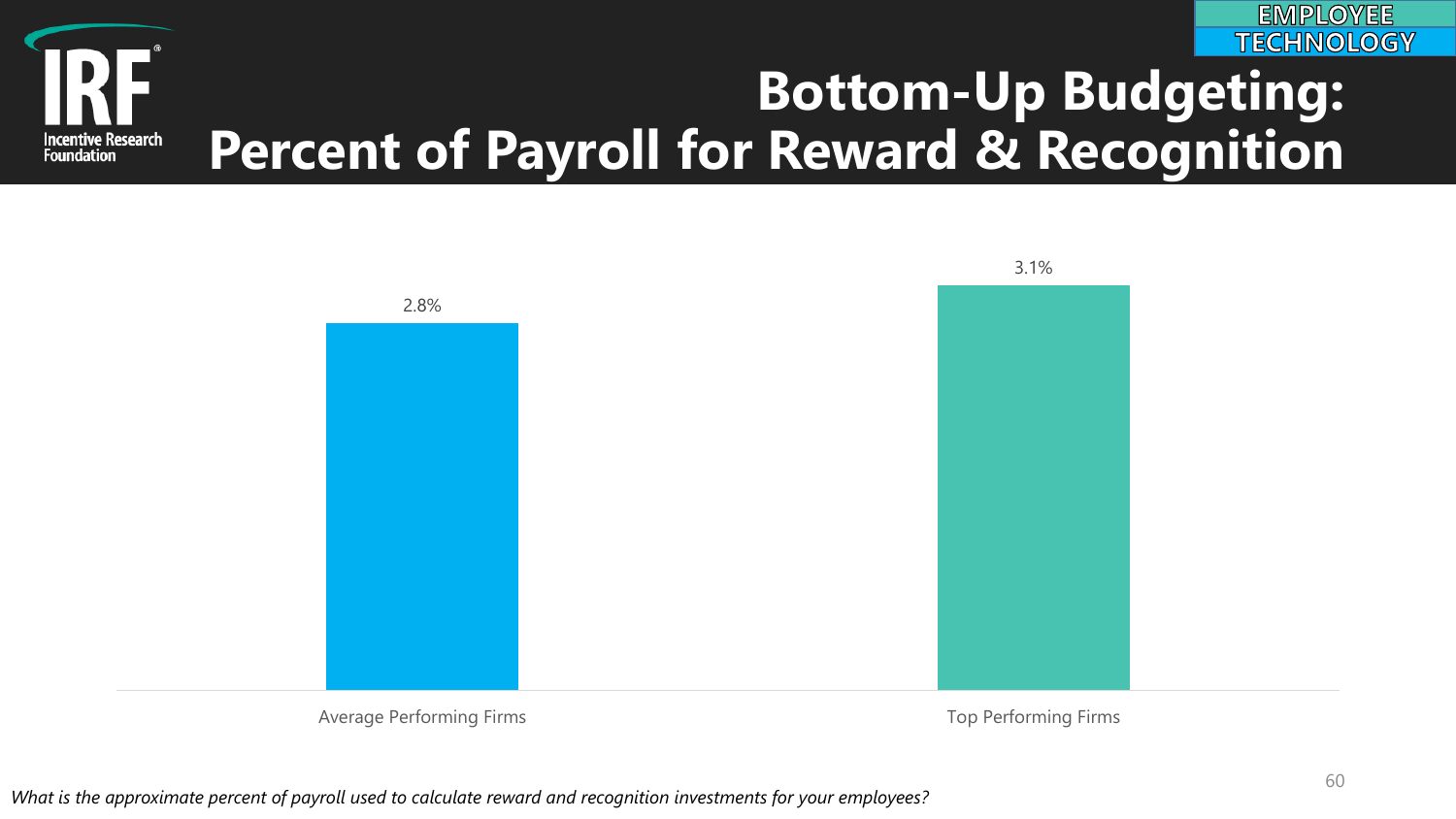#### **EMPLOYEE TECHNOLOGY Average & Top Dollar Values Award Points, Gift Cards, & Merchandise Incentive Research<br>Foundation**

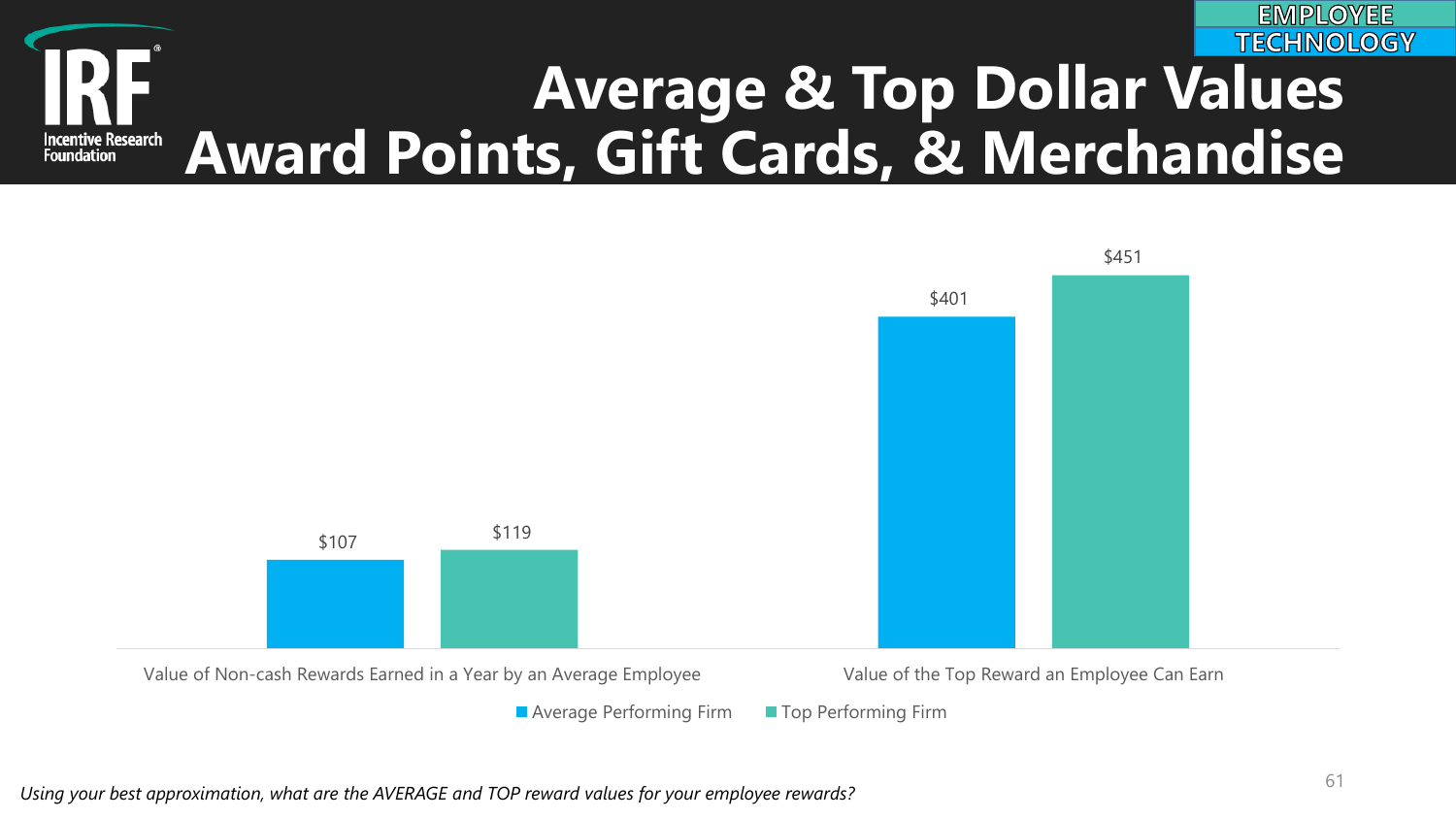**Incentive Research Foundation** 

### **TECHNOLOGY Average & Top Dollar Values Incentive Travel**



■ Average Performing Firm ■ Top Performing Firm

**EMPLOYEE**